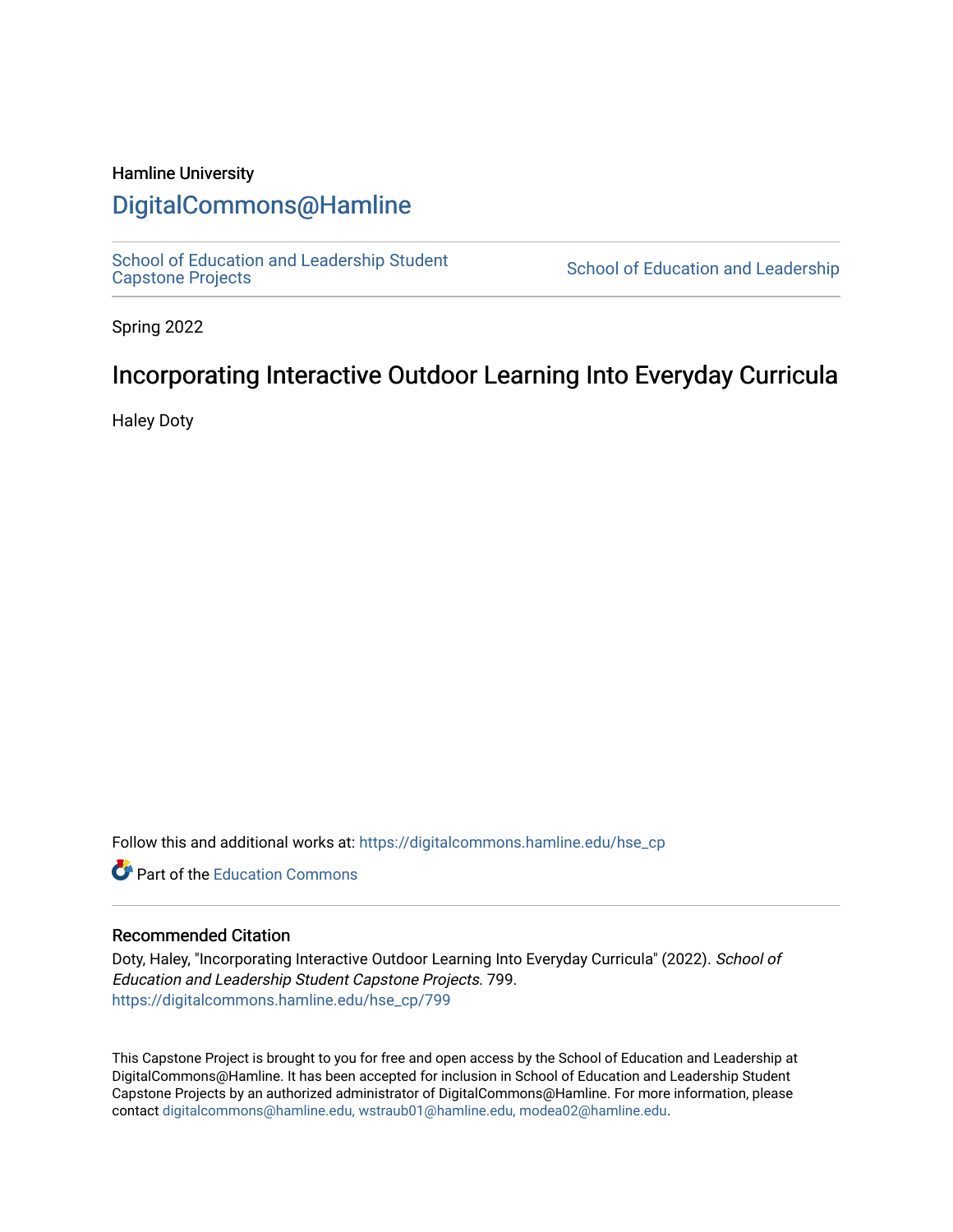# INCORPORATING INTERACTIVE OUTDOOR LEARNING INTO EVERYDAY CURRICULA

by

Haley J. Doty

A capstone submitted in partial fulfillment of the requirements for the degree of Master

of Arts in Education: Natural Science and Environmental Education

Hamline University

Saint Paul, Minnesota

December 2021

Primary Advisor: Laura Halldin Content Expert: Missy Stubblefield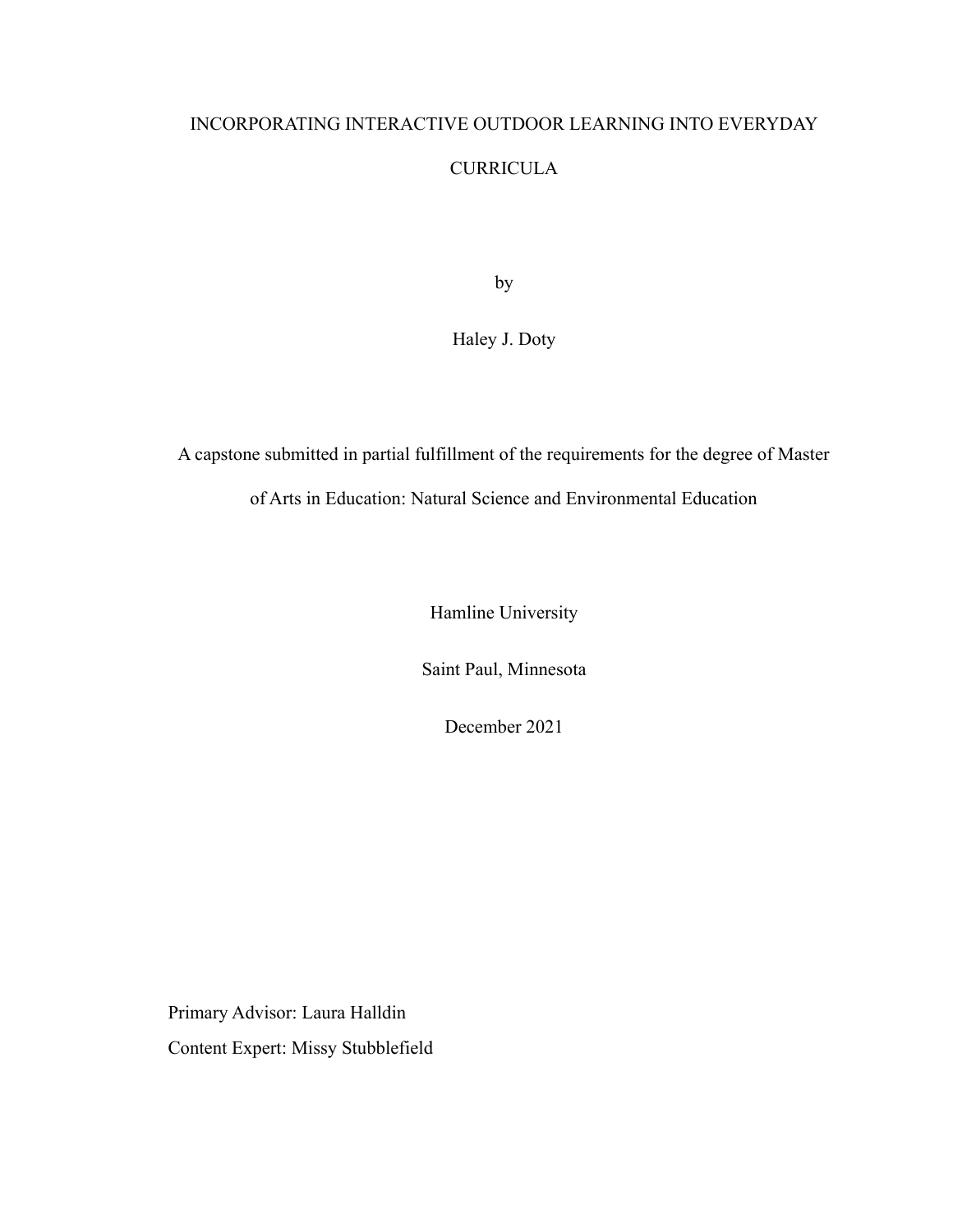# **DEDICATION**

To my grandmother who sparked my love for the outdoors, to my Mom and Dad for supporting my career decisions and showing me that anything is possible, and to Colbey for his continuous support.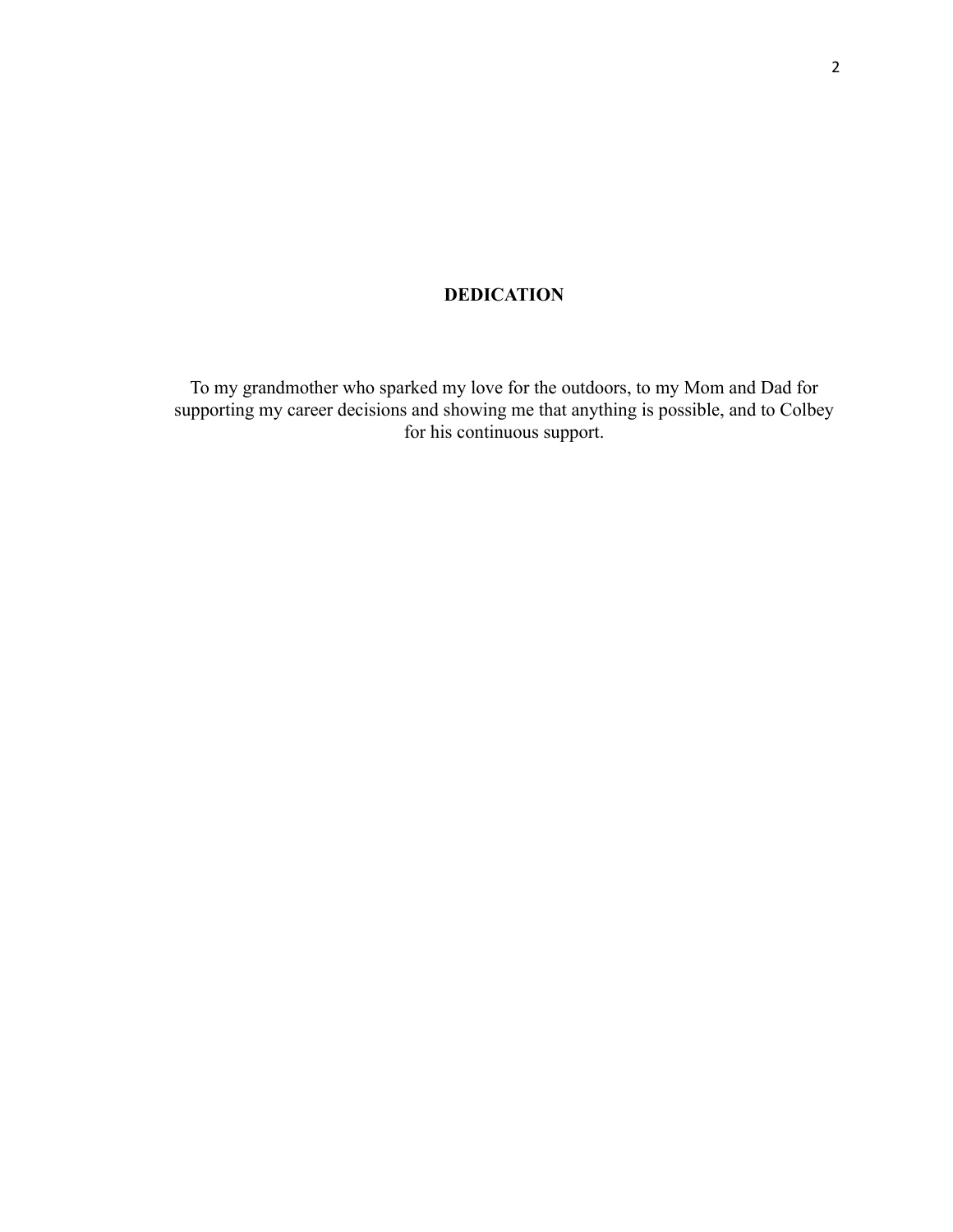# **TABLE OF CONTENTS**

| <b>CHAPTER ONE: Research Question and Development of Capstone Project</b> |  |
|---------------------------------------------------------------------------|--|
|                                                                           |  |
|                                                                           |  |
|                                                                           |  |
|                                                                           |  |
|                                                                           |  |
| <b>CHAPTER TWO: Literature Review</b>                                     |  |
|                                                                           |  |
|                                                                           |  |
|                                                                           |  |
|                                                                           |  |
|                                                                           |  |
|                                                                           |  |
| <b>CHAPTER THREE: Project Description</b>                                 |  |
|                                                                           |  |
|                                                                           |  |
|                                                                           |  |
|                                                                           |  |
|                                                                           |  |
|                                                                           |  |
|                                                                           |  |
|                                                                           |  |
| <b>CHAPTER FOUR: Conclusion</b>                                           |  |
|                                                                           |  |
|                                                                           |  |
|                                                                           |  |
|                                                                           |  |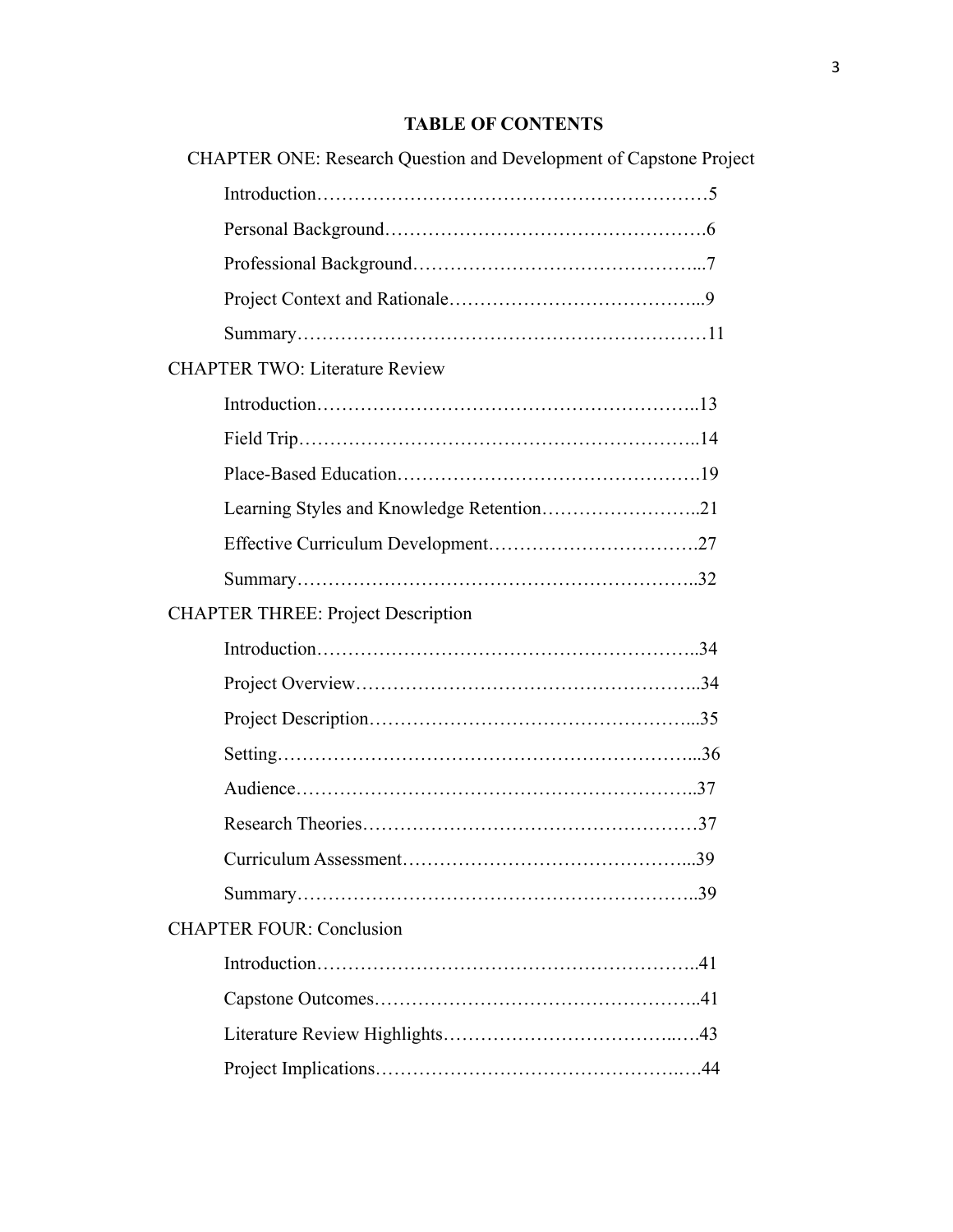|--|--|--|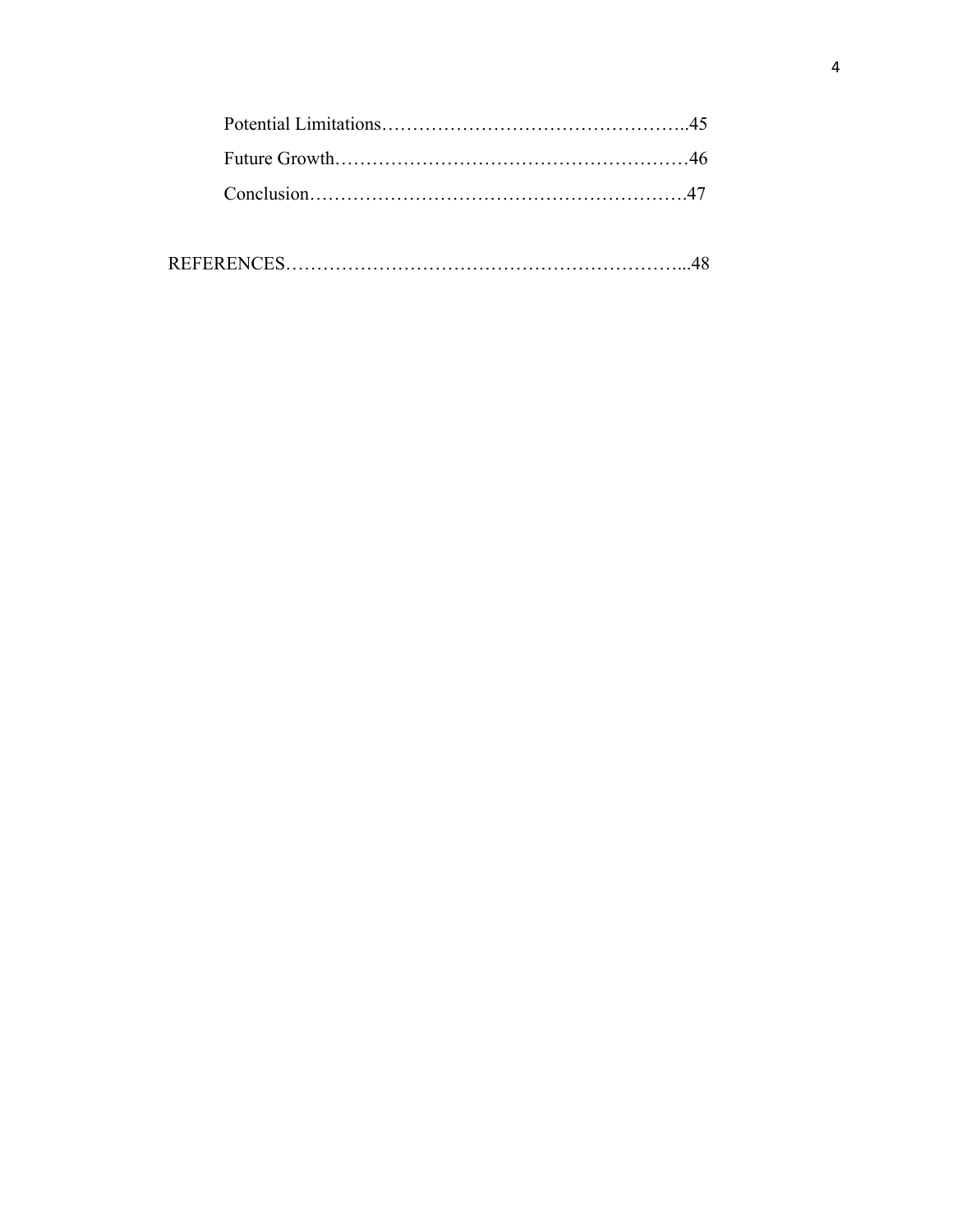#### **CHAPTER ONE**

# **Research Question and Development of the Capstone Project Introduction**

Whether it be at an aquarium, a historic battleground, a museum, or a park, field trips are popular tools employed by educators to provide students with unique learning experiences. Referred to as informal science learning institutions (ISL institutions), these locations provide students with the opportunity to expand their scientific knowledge, practice various field science techniques and create "one-of-a-kind" experiences while developing a relationship with the resource. As an environmental educator, my mission is to foster real-world connections between my students and the environment they learn about in class. Through the use of place-based education, I am better able to form these connections.

Place-based education is defined as "learning that is rooted in what is local – the unique history, environment, culture, economy, literature, and art of a particular place" (Smith, G., & Sobel, D. 2010, p.23). This style of education relies on interactive experiences to engage students, foster a deeper connection with their local community, and inspire positive change. The goal of this capstone project is to better understand *how educational materials can be used to integrate interactive, outdoor experiences into everyday classroom curricula?* Creating these educational materials will help ensure that a student's spark of curiosity does not simply become a "flash in the pan" but instead grows into a steady flame.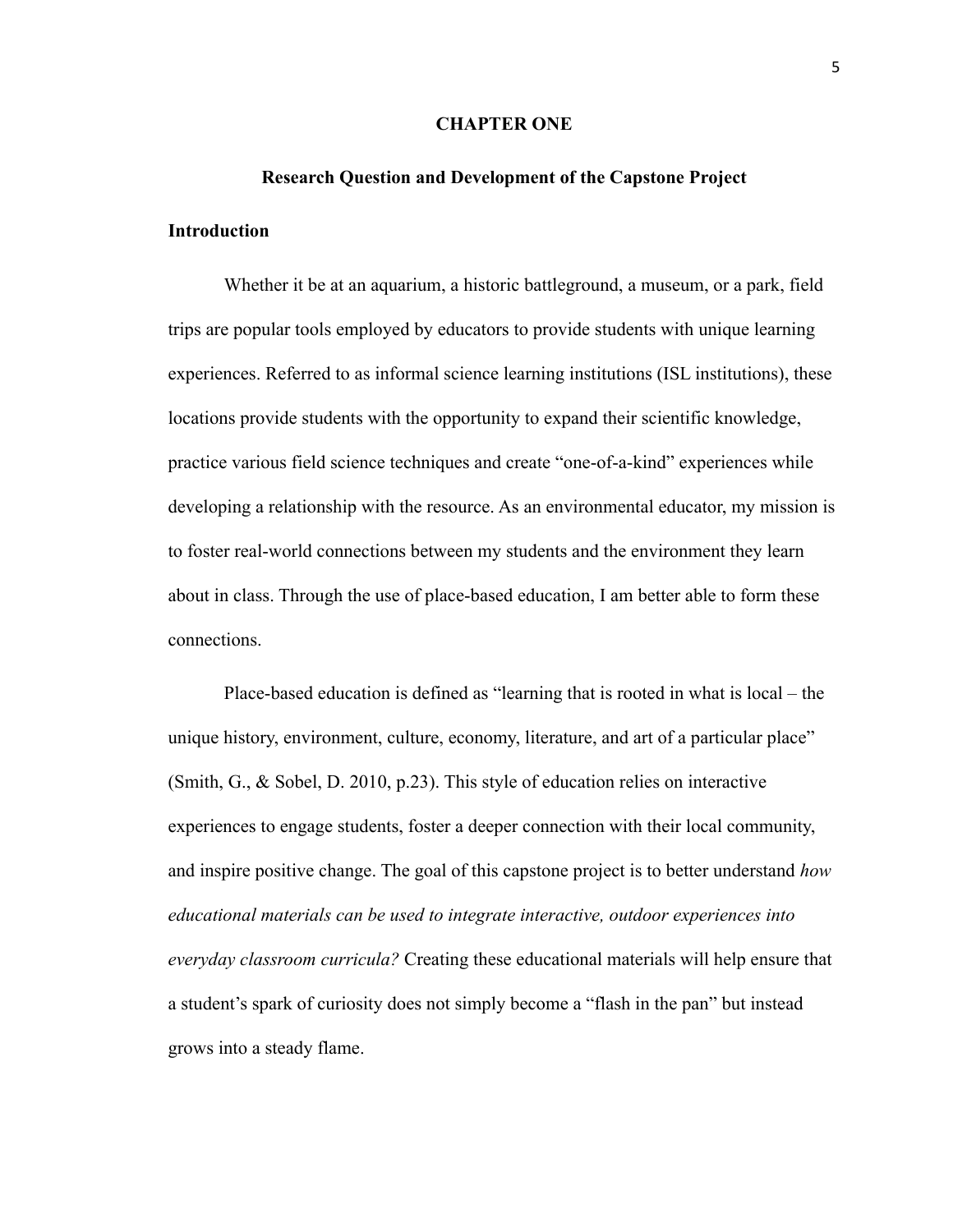### **Personal Background**

My experiences with and within the great outdoors have evolved as I have aged. While my parents were always very supportive of my interests, they themselves were not what we would consider to be "outdoorsy" people. Instead, some of my earliest memories in nature were formed with my grandma. Every summer I would visit my grandma in the small, rural town of Cassville, Missouri. The new sights and sounds of the country amazed this city kid who spent the rest of her year living in the suburbs of Chicago. Although initially a little terrifying, the deafening sound of cicadas, the endless starry skies, and old hardwood forests became familiar to me. One of my favorite outdoor places to visit as a child was Roaring River State Park. It was here that I had my first ever camping trip, spent countless days playing in the icy creek, hiked my first trail and spent hours eagle watching.

Back in the suburbs of Chicago, my exposure to nature was significantly diminished. This lack of access to the outdoors meant that I was extra excited for school field trips and outdoor experiences that transported me back into nature. I have always loved learning about animals and spending time in the outdoors but as someone who both struggled and continues to struggle with math, I had not really given a career in the sciences much thought. Thankfully, the field trips that I attended throughout my k-12 school years helped make scientific principles more palatable, engaged me as a physical learner and inspired me to receive my undergraduate degree in the sciences.

Entering college, I was able to continue on my "hands-on" learning through an abundance of labs and field training as a Conservation Biology major at North Carolina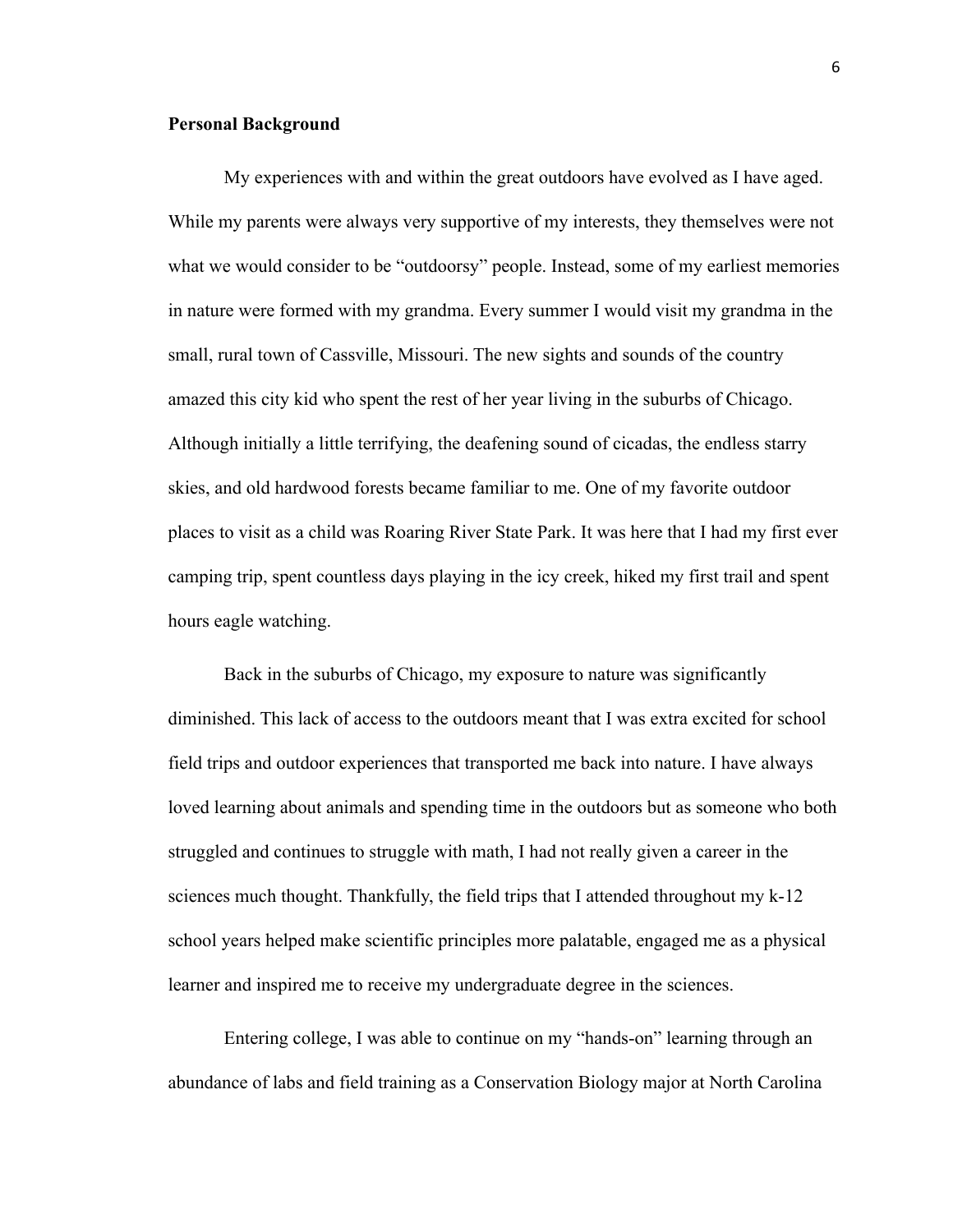State University. If I was not in a forest determining a tree's diameter at breast height (DBH), I was in a lab studying different mammalian specimens, or learning how to mist net songbirds. While other individuals in my major sought careers as Game Wardens, or Wildlife Biologists, I always knew that I wanted to become an environmental educator.

While in college I had the opportunity to dip my toe into the field of environmental education while participating in two unique experiences. The first was a university internship where I worked with fellow interns to create educational materials for children living in Bhutan and Assam. The goal of these materials was to educate the children about their local flora and fauna with the hopes of reducing human-elephant conflict in the area. My second experience with environmental education occurred during a summer study abroad on Andros Island in the Bahamas. The goal of this study abroad opportunity was to research the effectiveness of the local school's environmental education program. Through analyzing the data received from surveys, we were able to identify trends such as gender preference for animals, knowledge of endemic species, and more amongst the children. These experiences reinforced my desire to become an environmental educator following graduation. By doing so, I hoped to ignite the same spark for nature and the outdoors in others that was sparked in me.

#### **Professional Background**

Following my graduation from North Carolina State University in 2016, my career has run the gamut of environmental education. My first job was with SCA New Hampshire AmeriCorps where I served as an Interpretive Ranger for nine months. During the first half of my service, I brought environmental education to local schools by acting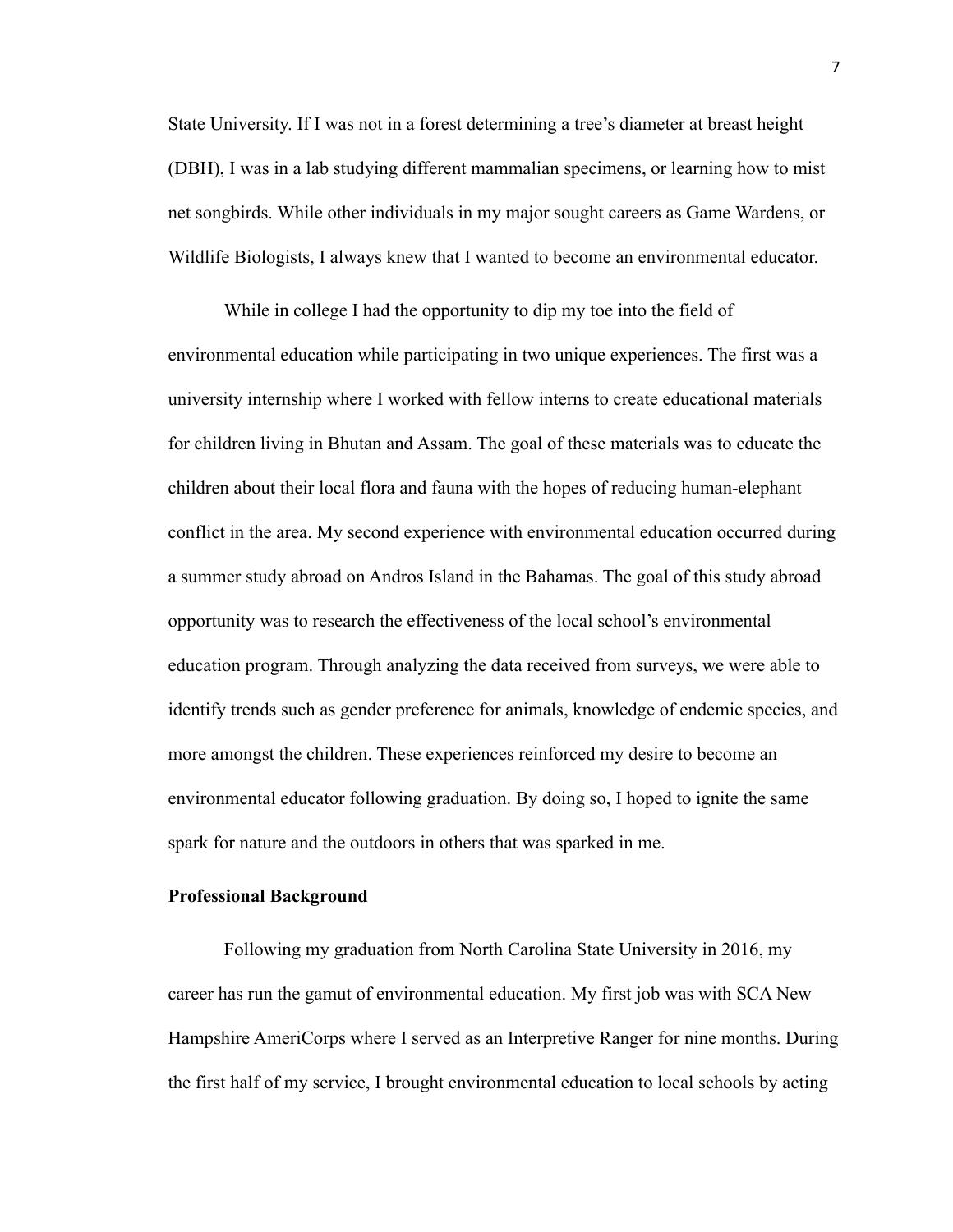as a primary source of science education. I developed and taught environmental education programs to children in  $3<sup>rd</sup>$  and  $4<sup>th</sup>$  grade classrooms. My lesson plans, although fun, informative, and meeting required state educational standards, were completely independent from the teacher's other curriculum. During the second half of my service, I brought students to the resource. The students that I had been educating in a formal, in-school setting, came to my park for informal, environmental education in the form of a field trip. I was overjoyed to see my students get out of their comfort zone and learn about their environment through interactive activities such as ponding for macroinvertebrates and hiking trails.

Following my term with AmeriCorps, I became a Wildlife Naturalist at Osprey Wilds, a residential environmental learning center in Minnesota. In this position I provided environmental education programming to students, kindergarten thru college. Working at a residential environmental learning center afforded me with the opportunity to incorporate place-based principles while teaching students in the outdoors and providing them with unique experiences.

After my term at Osprey Wilds, I headed south to become a Park Interpreter for the Arkansas State Park system. For two years I provided interpretive programming for visitors, and school groups. As an environmental educator who has taught in a variety of settings, I know that field trips and other experiences in nature are memorable and often act as a source of inspiration for later learning. While I always noticed students having fun and learning in the moment, I was often left wondering how this experience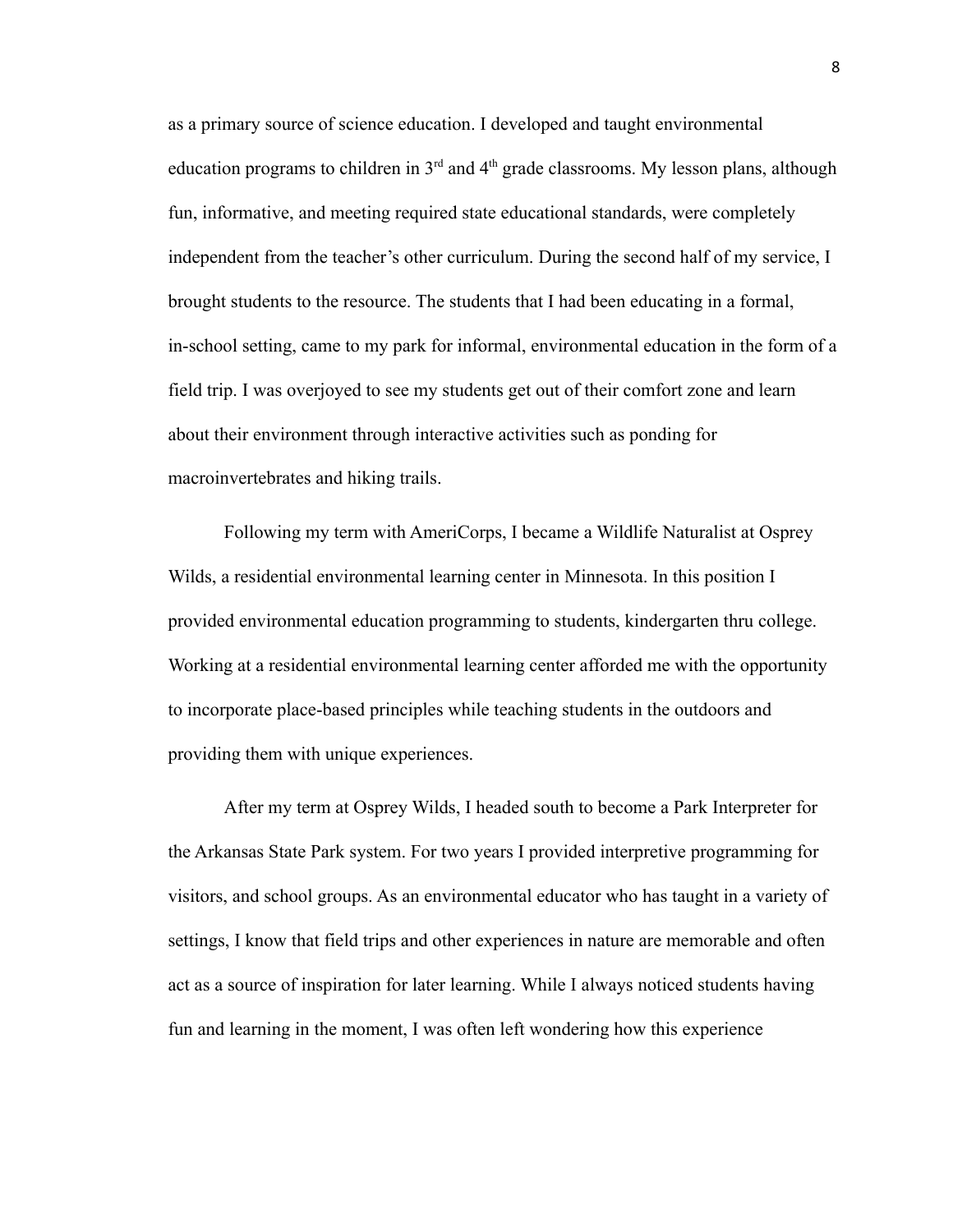ultimately impacted the student and how it was later incorporated into the classroom curricula, if at all. As it turns out, I wouldn't have to wait long for my answer.

In my current position as a high school science teacher, I have finally gotten to see behind the curtain. I currently teach physical and environmental science to high school students at Spring Hill High School in Hope, Arkansas. In this new position, I am excited to have established relationships with students that last longer than just a few hours. My unique vantage point as a previous informal environmental educator and current formal educator inspired this project's research question of *how educational materials can be used to integrate interactive, outdoor experiences into everyday classroom curricula?*

#### **Project Context and Rationale**

This capstone project seeks to answer *how educational materials can be used to integrate interactive, outdoor experiences into everyday classroom curricula?*As my research question suggests, the objective of this project is to create educational materials that can be used to incorporate a student's experience at informal science learning institutions and the outdoors into everyday school curricula. While I want field trips and outdoor experiences to stand out for students, I do not want them to stand alone. Information learned during these experiences should be referenced and expounded upon in the classroom to derive more connections between the environment and other aspects of the student's education.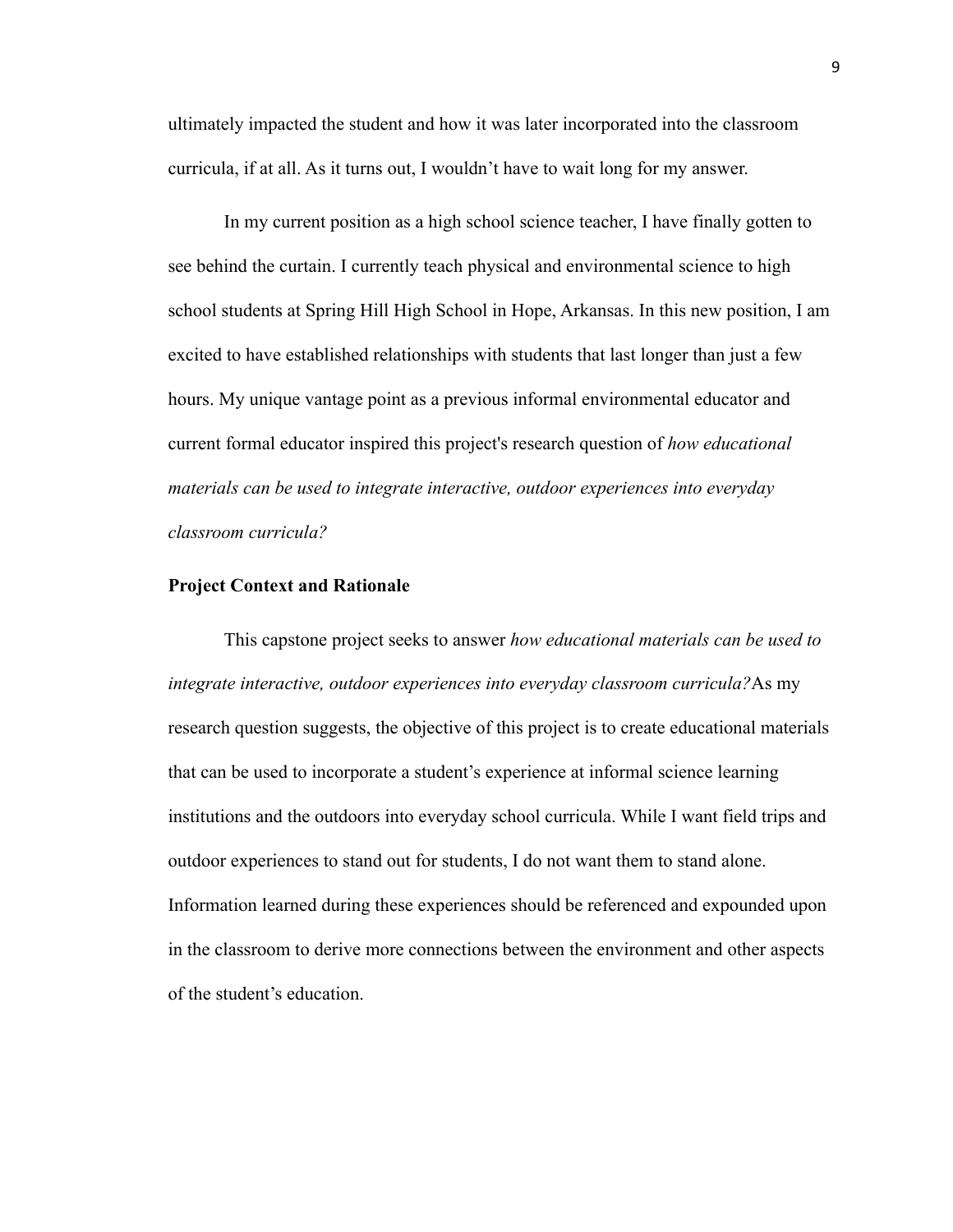While ISL institutions serve as a popular destination for school field trips, there is often a lack of educational materials available for educators or students that align with classroom standards. For this capstone project I will be creating educational materials specific to my environmental science classes at Spring Hill High School. These materials will be used to connect the concepts and information learned within the classroom to interactive outdoor experiences. The goals of these materials include: adequate preparation of educators and students, the creation of engaging activities and relevance to school curriculum.

Field trips can be exciting or scary depending on the individual student attending. A student who has not spent a lot of time outside might feel less comfortable doing so for the first time. Providing educators with materials that help them prepare for their visit not only benefits them but also their students. They can make students feel more secure while also serving as an introduction to the concepts that will be covered at the ISL institution. The purpose of the educational materials used at ISL institutions will be to draw focus and encourage knowledge retention. Field trips should be fun and exciting while also being educational. Though students who are kinesthetic or visual learners may thrive during a field trip, other types of learners including auditory, reading, and writing might struggle. This project's educational materials will better help students of all learning styles stay on track and retain information in a location that is foreign to them. Finally, the conclusionary materials, meant to be used in the classroom, will help bridge the new concepts learned at the ISL institution with the educator's curriculum.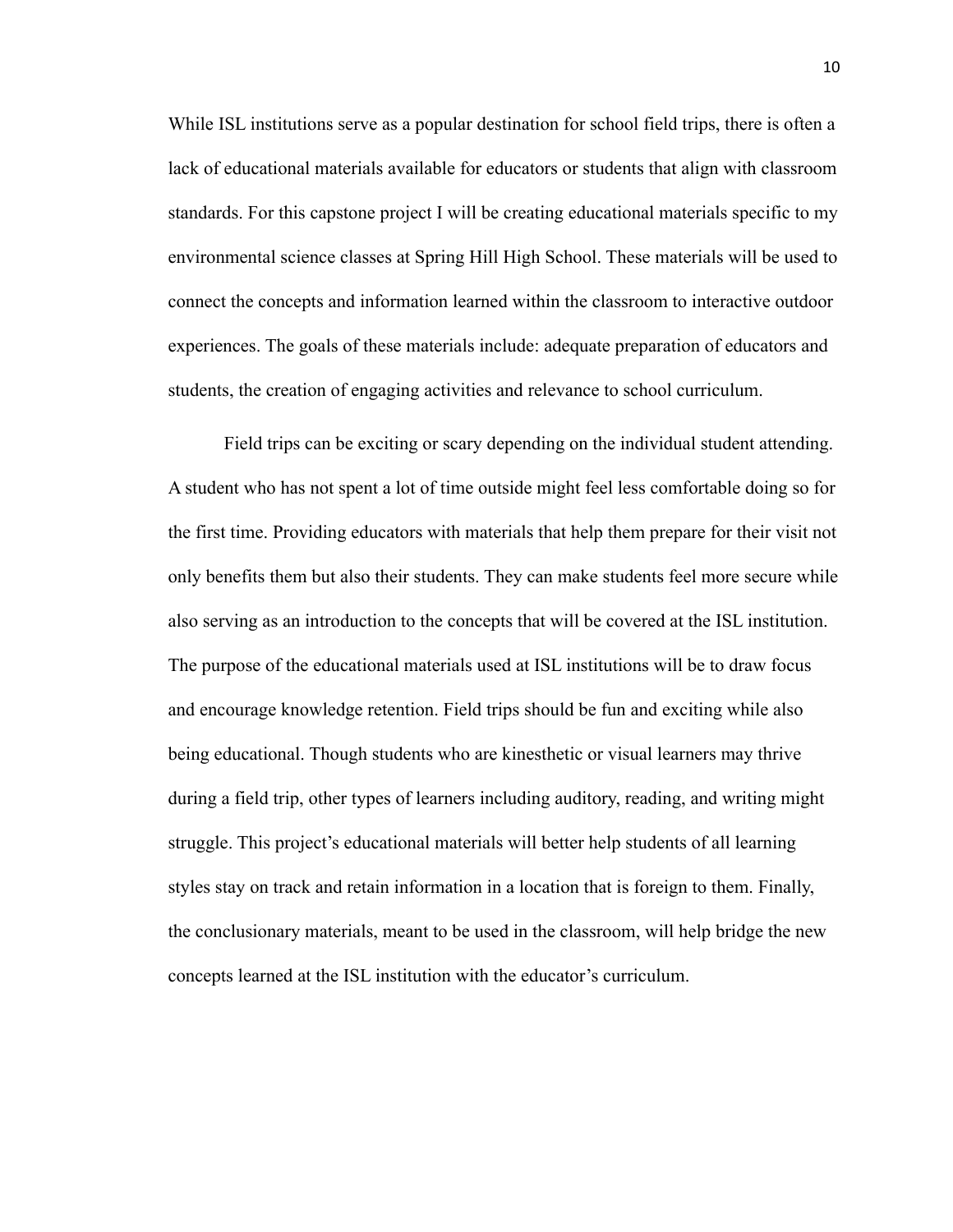#### **Summary**

As a student who personally thrived during field trips and outdoor activities, I am a firm believer that these forms of interactive learning can leave a lasting impression. Field trips at ISL institutions provide students with interactive educational experiences, a connection with their environment, and positive memories. The place-based education approach taken by ISL staff encourages students to form a personal connection with their surroundings resulting in a more vested interest. The goal of this research project is to determine *how educational materials can be used to integrate interactive, outdoor experiences into everyday classroom curricula?* The development of these materials would: better prepare students and educators, provide students with activities relating to what they have learned in class, and transfer the newfound knowledge obtained in the field into the classroom where it can continue to be utilized.

Additional information regarding the specifics of this project will be expounded upon in the following chapters. In Chapter Two, a thorough literature review will cover several topics relating to the research question. These topics include an overview of place-based education coupled with its benefits for those who experience it, the effect that field trips play on a student's education, the different learning styles, and how we can encourage knowledge retention in students.

Information regarding the design and layout of the educational materials used by local school groups will be discussed in Chapter Three along with a timeline for the project's completion. Chapter Four will discuss the author's conclusions regarding the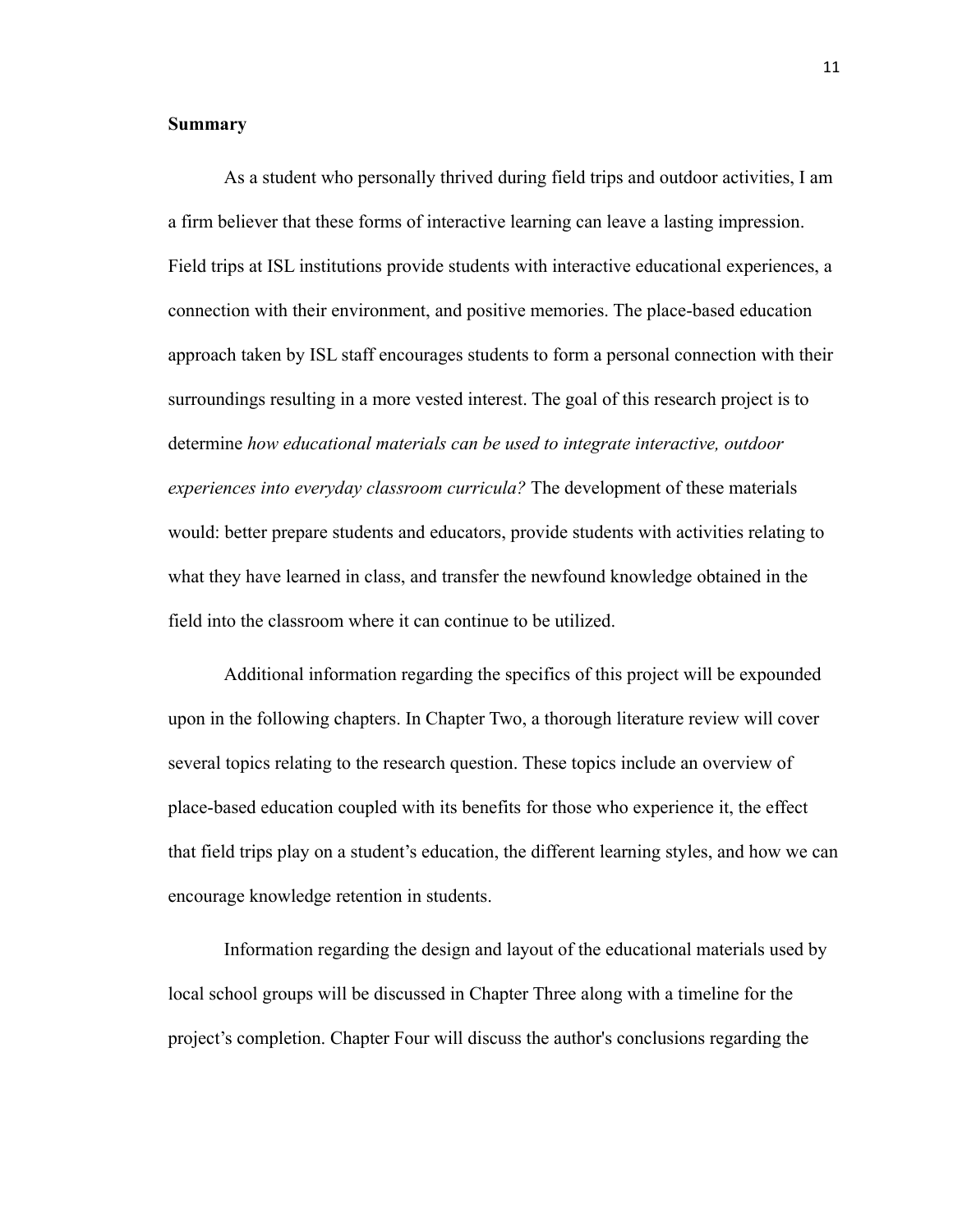creation of the educational materials including what could be improved as well as what adaptations could be made for future materials created for different groups.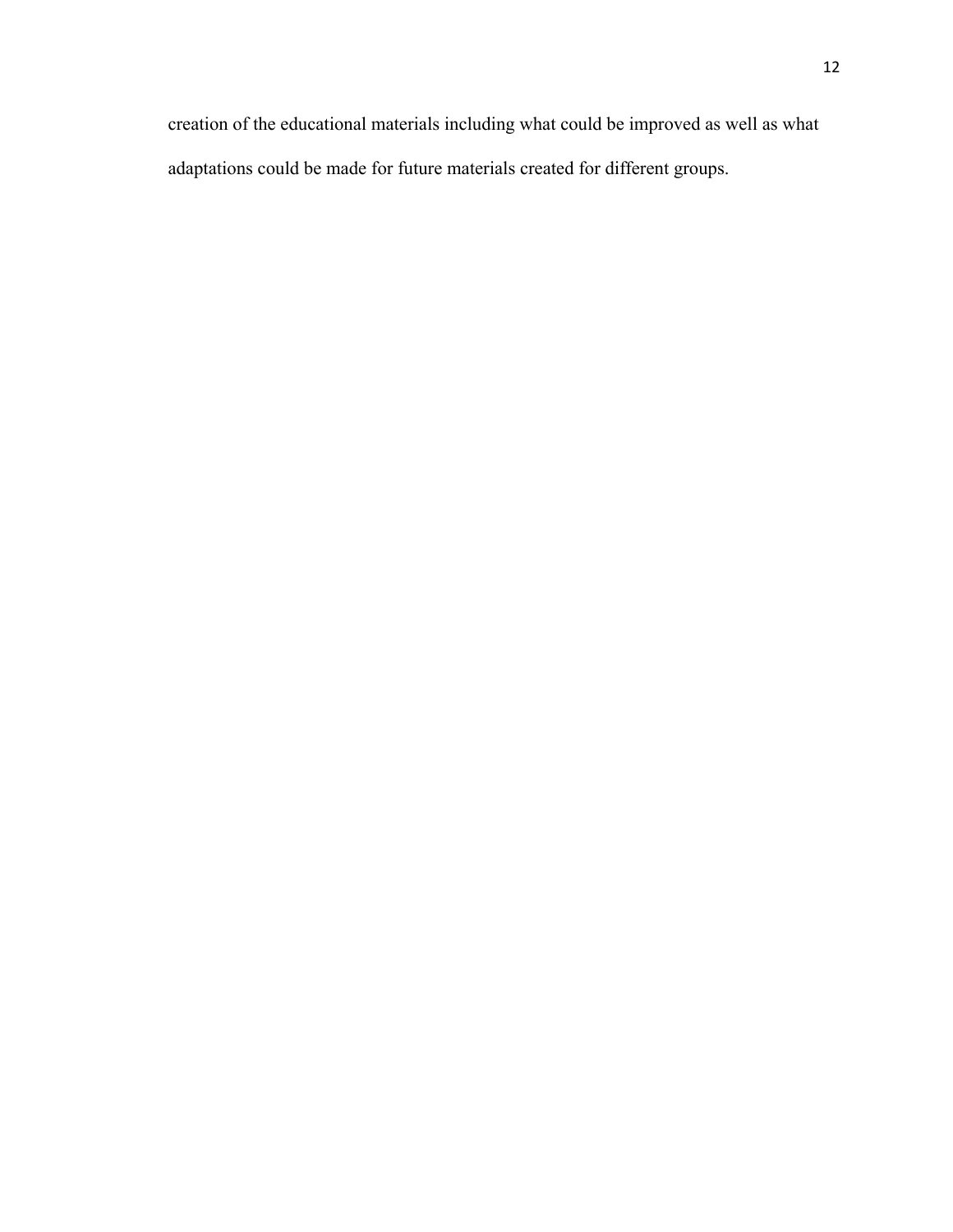#### **CHAPTER TWO**

#### **Literature Review**

# **Introduction**

The increasing prevalence of technology in classrooms, a lack of funding and an increase in parental concern regarding child safety has resulted in the decline of experiential learning outdoors (Anderson, 2017). Often occurring in the form of field trips, experiential learning provides students with unique benefits that cannot be obtained within a traditional classroom setting. These benefits can be classified into short-term and long-term categories. Short-term benefits include an increase in academic performance and positive attitudes towards the sciences while the long-term benefits include improved socialization skills, commitments to community, and a lifetime of learning (Akbas  $\&$ Cakmak, 2019; Barton, 2017; Bozdogan, 2015).

The literature reviewed within this chapter provides a thorough analysis of the information necessary to answer the research question: how *can educational materials be used to integrate interactive, outdoor experiences into everyday classroom curricula?* This research supports the creation of educational materials to be used before, during and after field trips to ISL institutions. These materials will work to effectively incorporate student's interactive learning experiences within their curriculum and traditional classroom setting. The literature reviewed in this chapter examines the role of field trips in schools, the effects of place-based education, a review of different learning styles and their relation to knowledge retention as well as guidance regarding effective curriculum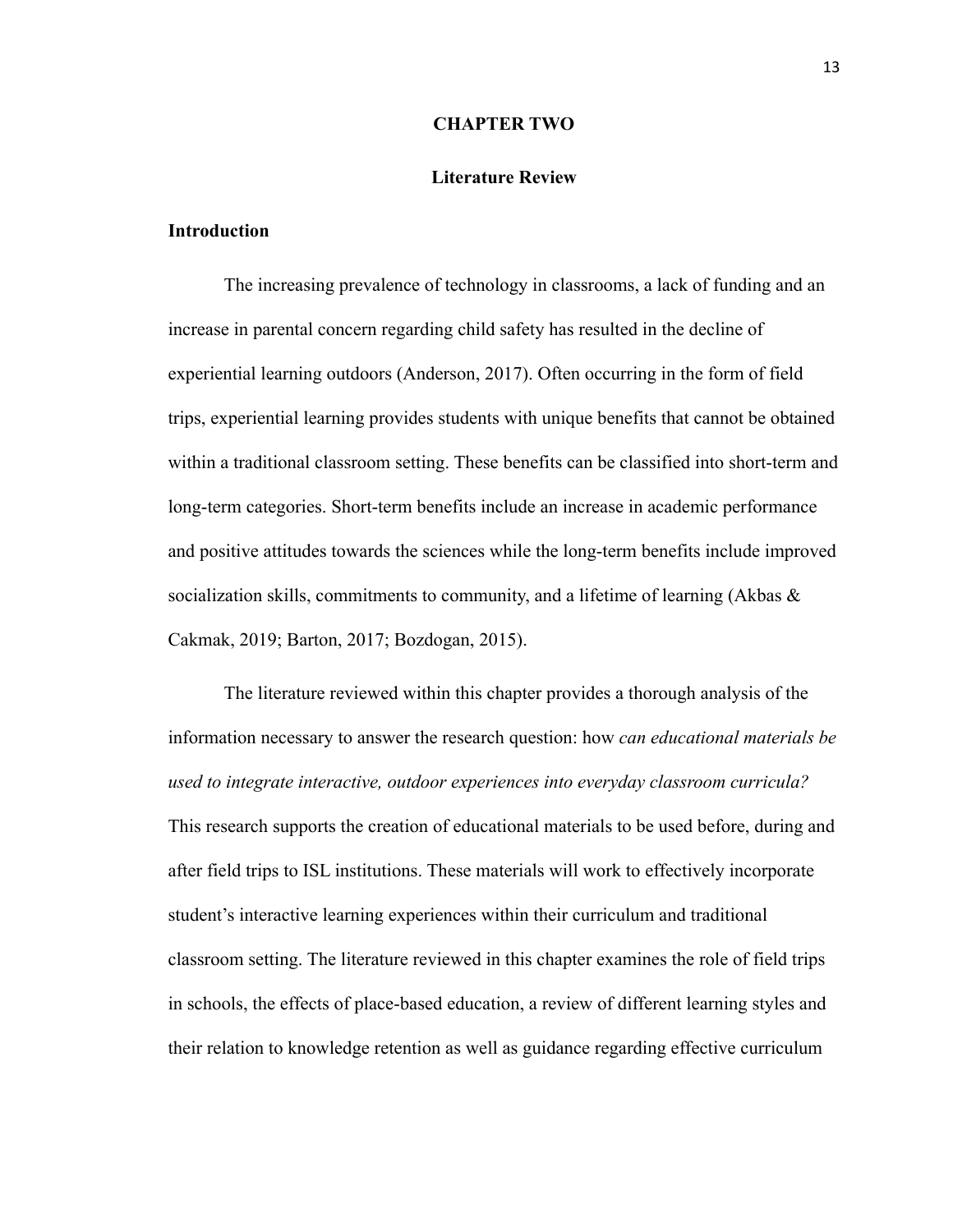development. By having a better understanding of how field trips and place-based education can be used effectively, educators are better able to advocate for their students. The review of different learning styles coupled with effective curriculum creation helps better ensure that the knowledge obtained from these interactive experiences is incorporated back into the classroom.

# **Field Trips**

The term "field trip" refers to a diverse set of experiences that occur when learning happens outside of a traditional classroom setting. For many students, field trips act as their initial exposure to informal science learning (Mujtaba, Lawrence, Oliver,  $\&$ Reiss, 2018). Defined by Mujtaba et al. (2018), informal science learning (ISL) refers to learning activities that occur outside the school setting and are not specifically developed for school use. Those locations run by educators whose mission is to educate the public about science, such as state parks, natural history museums, and aquariums, are all considered to be examples of ISL institutions (Mutjaba et al., 2018). Unfortunately, a lack of funding, increased questioning regarding the academic effectiveness of field trips, and instructor confusion has resulted in the decline of field trips to such facilities (Barton, 2017; Bozdogan, 2015; Smith-Walters et al., 2014). This research works to inform educators of common field trip "pitfalls" while providing the associated solutions to ensure that students receive quality educational experiences. Educators who are informed and equipped to handle these complications are better able to execute field trips that have a positive and lasting impact on their students (Barton, 2017; Bozdogan, 2015; Mutjaba et al., 2018).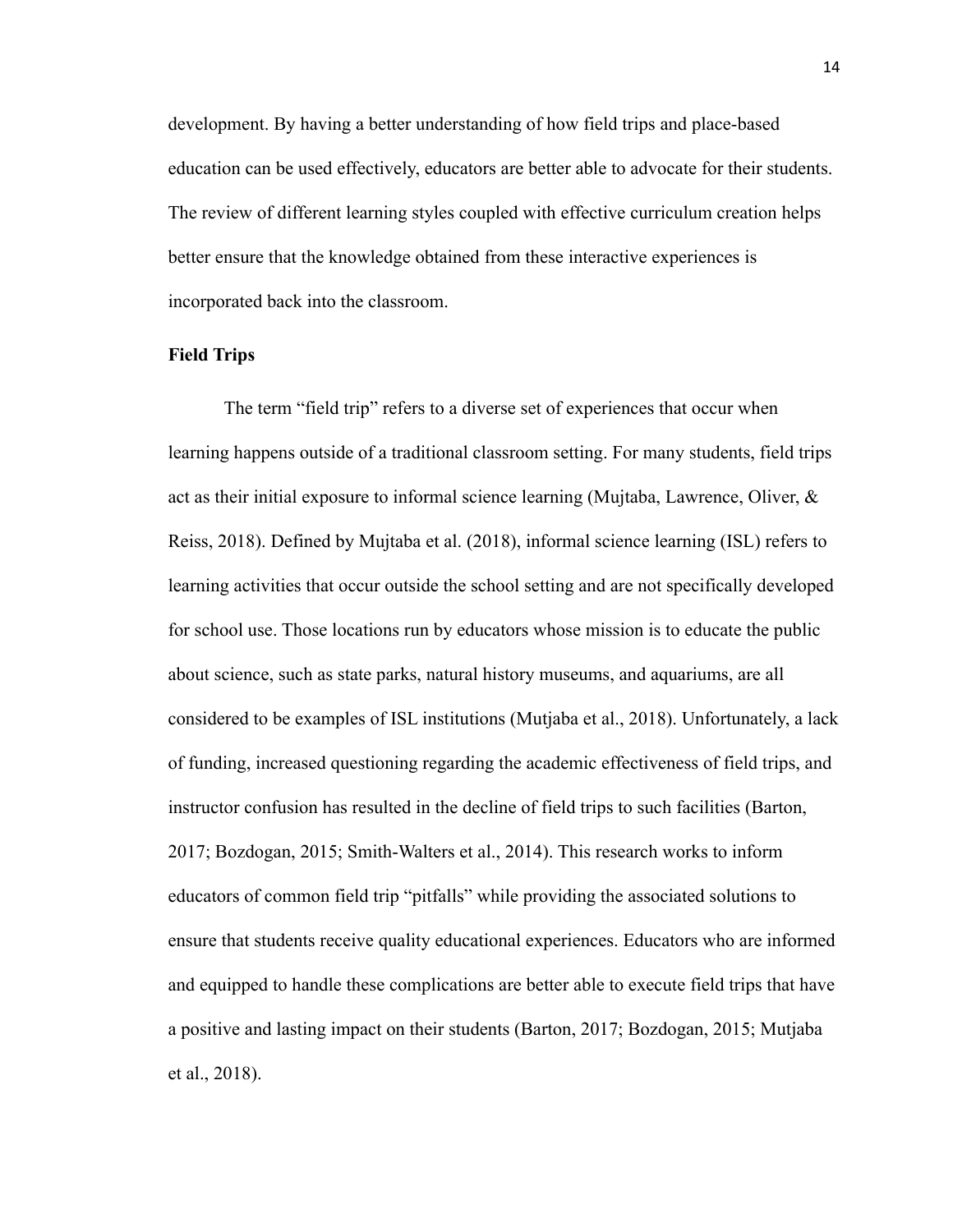Field trips provide students with formative educational experiences. While these experiences can be memorable, the associated positive impacts are only achievable if they are executed correctly. Although formal educators are tasked with providing their students with interactive learning experiences, they often do not receive appropriate training on how to coordinate and execute field trips with ISL institutions (Smith-Walters et al. 2014). This lack of training can result in miscommunication, poor planning, and an overall decrease in a field trip's educational potential (Bozdogan, 2015; Mujtaba et al. 2018). To ensure a positive field trip experience, educators must avoid the pitfalls of a lack in communication, planning, and effective post-field trip assessment (Barton, 2017; Bozdogan, 2015; Mutjaba et al., 2018; Smith-Walters et al., 2014).

As with most things in life, communication is key. Most issues regarding field trips could easily be avoided if effective communication occurs between educators. When coordinating a field trip with an ISL institution, it is critical that teachers define their expectations for the experience (Mutjaba et al., 2018). Educators who work at ISL institutions frequently work with school groups and often offer programming that meets state education standards. Additionally, most of these informal educators are often willing to design and tailor programming to accommodate classroom needs. These accommodations can range from: ADA accessible activities, the review of materials previously covered in class, to the development of new skills and much more (Mutjaba et al., 2018). It is simply the educator's job to communicate these needs and expectations to the institution's educational staff. By doing so, miscommunication regarding the field trip experience can be avoided and the goals of educators can be met.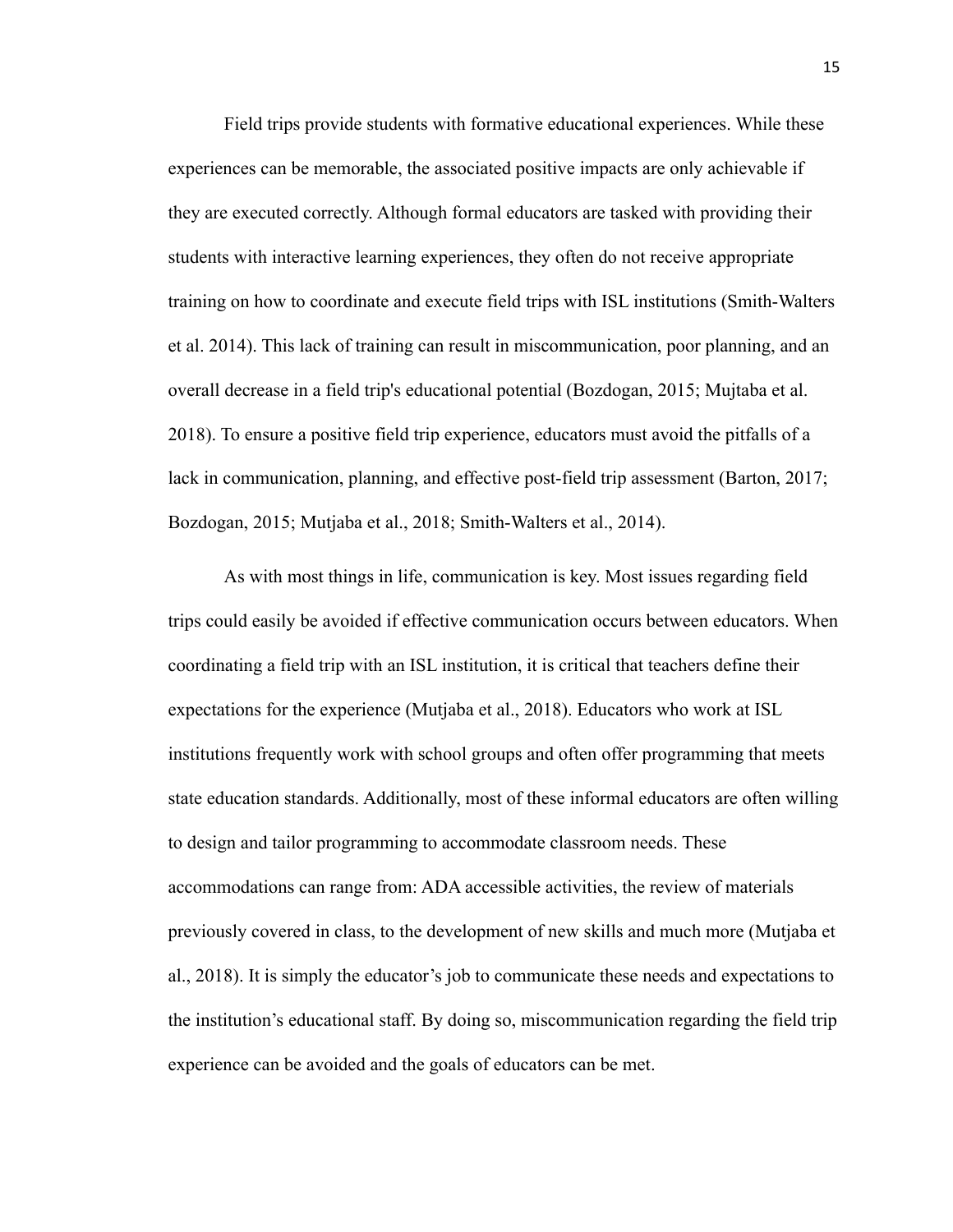Although they often do not occur in a classroom setting, field trips should be considered an extension of the classroom itself (Smith-Walters et al., 2014). When planning a field trip, educators should apply the same care and thought used when crafting a new lesson plan. Proper field trip preparation requires educators to identify potential issues that might occur while concurrently preparing solutions for these issues. Communication with the ISL institution responsible for hosting the field trip can be immensely beneficial to educators. These institutions' educational staff can provide answers to logistical questions such as where and when lunch will occur, where buses can park, the location of bathrooms and a comprehensive schedule of the day's activities (Smith-Walters et al., 2014). Educators desiring additional information about the facility can also request a walk thru. These walkthroughs allow educators to explore the site, identify potential barriers, and devise ways to accommodate their students at the site (Smith-Walters et al., 2014). For example, an educator who has a student in a wheelchair can ensure this student receives their ideal field trip experience by walking the site, identifying potential obstacles, and preparing the appropriate adjustments. Once their basic needs are met, students are better able to focus on learning and have an overall more positive experience (Smith-Walters et al., 2014).

Post field trip assessments provide educators with crucial information regarding the success of a field trip. These assessments validate the time and resources used on a field trip through the documentation of student progress and the identification of future areas of improvement (Smith-Walters et al., 2014). While testing the academic effectiveness of field trips can be difficult, it is possible. Since most evaluation tools are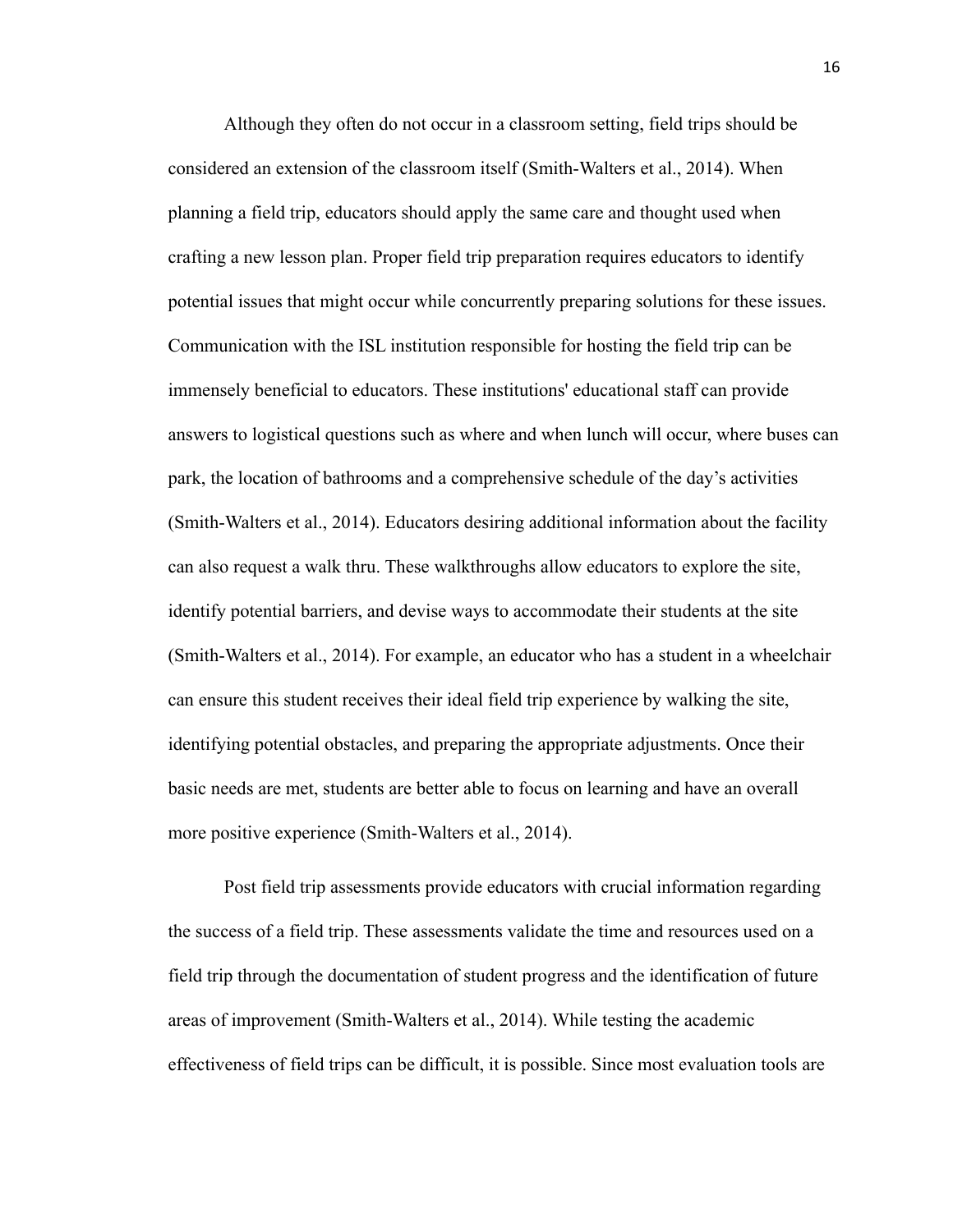created for and used by formal educators, testing the effectiveness of an informal field trip requires a unique tool of its own (Mujtaba et al. 2018). To test the effectiveness of ISL experiences, the National Research Council created a framework for k-8 science learning. This framework identified six strands that capture the ISL experience (Mutjaba et al., 2018).

These six strands are as follows:

**Strand 1**: Experience excitement, interest, and motivation to learn about phenomena in the natural and physical world (this strand is of particular relevance to informal environmentalists).

**Strand 2**: Come to generate, understand, remember and use concepts, explanations, arguments, models, and facts related to science,

**Strand 3**: Manipulate, test, explore, predict, question, observe, and make sense of the natural and physical world.

**Strand 4**: Reflect on science as a way of knowing; on processes, concepts and institutions of science; and on their own process of learning about phenomena.

**Strand 5**: Participate in scientific activities and learning practices with others, using scientific language and tools.

**Strand 6**: Think about themselves as science learners and develop an identity as someone who knows about, uses, and sometimes contributes to science (this strand is of particular relevance to informal environments). (Bell et al., 2009, p.4)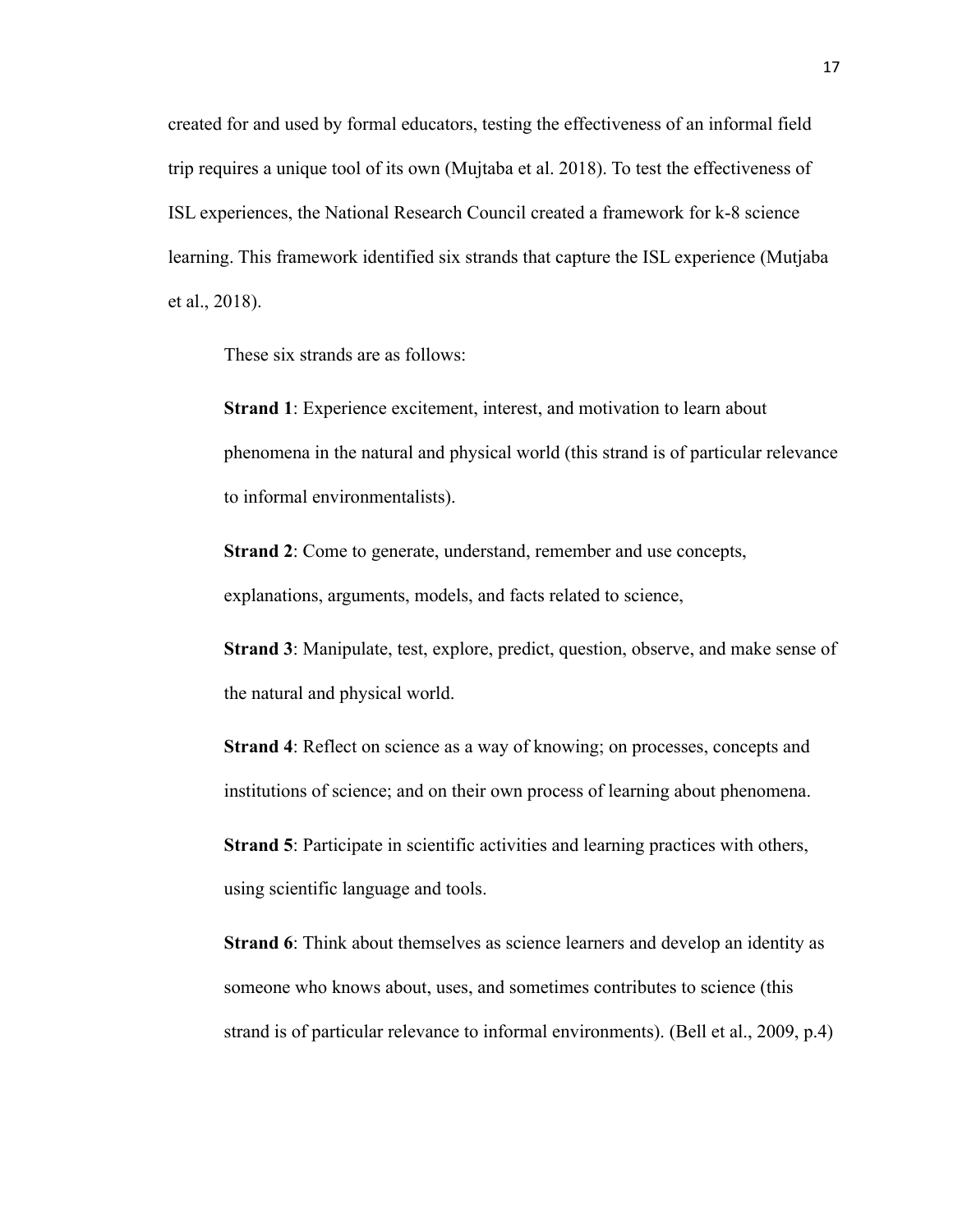By using these strands to evaluate informal learning experiences instead of the traditional formal assessment tools, educators are better equipped to test the effectiveness of class field trips.

Field trips provide students with the opportunity to bridge academic theory with practice (Bozdogan, 2015). Away from the traditional classroom, students who participate in field trips reap significant benefits both personally, and academically (Barton, 2017; Bozdogan, 2015; Mujtaba et al. 2018). ISL institutions inspire "affective learning" within students. Defined as being "the changes in visitor's attitudes and the emotions that are created by the learning at ISL institutions" (Mujtaba et al. 2018, p.48), affective learning nurtures positive attitudes towards the sciences. These positive attitudes have even gone so far as to inspire future careers in the sciences. While interviewing museum professionals, Spock (2000) found that childhood museum learning experiences were cited as being a source of inspiration to pursue a career in the science field. The active nature of field trips has been shown to improve social skills while increasing motivation and awareness (Mujtaba et al. 2018). Although teachers and parents support the development and improvement of these skills, academic improvement continues to be a major driving factor. Research has proven that field trips do have positive effects on a students' academics. Students who participate in field trips to ISL institutions have shown a positive increase in school science performance as well as increased thinking skills (Bozdogan, 2015; Mutjaba et al., 2018). These benefits not only make a strong case for the incorporation of field trips into class curricula, but they also encourage the implementation of place-based education.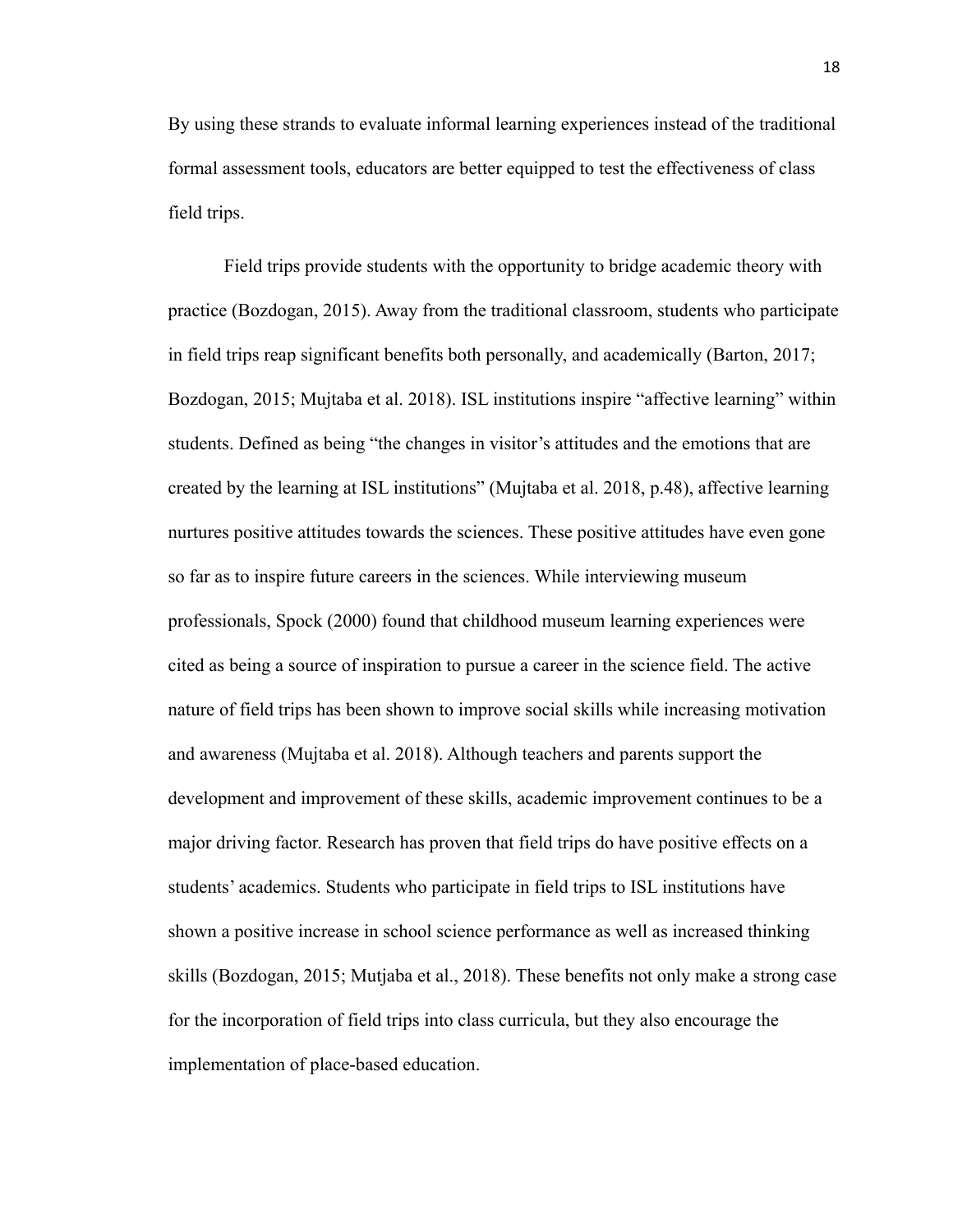## **Place-Based Education**

Place-based education is a form of experiential learning present within outdoor activities and field trips (Anderson, 2017). Frequently incorporated into ISL institutions, David Sobel defines place-based education as being:

the process of using the local community and environment as a starting point to teach concepts in language arts, mathematics, social studies, science, and other subjects across the curriculum. Emphasizing hands-on, real-world learning experiences, this approach to education increases academic achievement, helps students develop stronger ties to their community, enhances students' appreciation for the natural world, and creates a heightened commitment to serving as active, contributing citizens. (Sobel, 2004, p.7)

The experiential and unique nature of place-based education, described by Sobel, makes it ideal for solving interdisciplinary issues (Smith & Sobel, 2010). Composed of four parts, the learning process of place-based education occurs in local culture/the environment, focuses on local themes, content, and systems, relates to students, and gives power of change to the community (Akbas & Çakmak, 2019). Positive impacts of place-based education include a boost in student confidence, increased collaboration between classmates and community members, improved problem-solving abilities, and the emergence of new interests (Akbas & Çakmak, 2019; Anderson, 2017).

When it comes to place-based education, "place" is key. Although place can vary based on individual perspectives, this term typically refers to a location within the local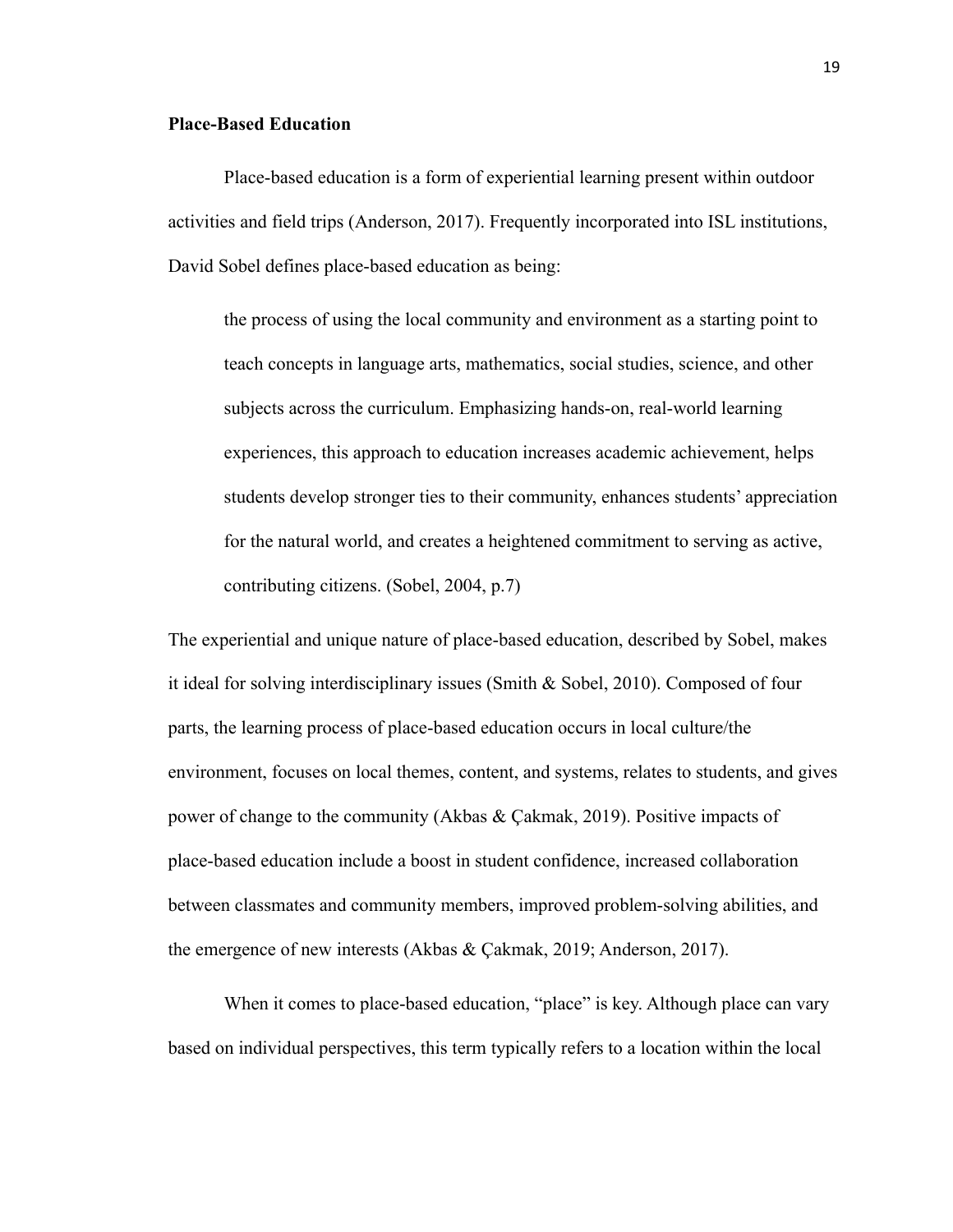community (Eijck & Roth, 2010). This could include a state park, a school garden, a local river or even a neighborhood. Field trips to locations offering place-based educational programming work to take education out of the schools and move it into the community (Smith & Sobel, 2010). This communal aspect of place-based education makes information more palatable and results in the formation of long-lasting community relationships (Akbas & Çakmak, 2019; Smith & Sobel, 2010)

One of the major benefits of place-based education is that it reduces the occurrence of eco-phobia within students. Eco-phobia describes the general anxiety and hopelessness experienced by individuals when discussing large, abstract environmental concepts (Akbas & Çakmak, 2019). Serious subjects such as global warming, massive deforestation and animal extinctions are broken into more manageable chunks within place-based educational programming (Eijck & Roth, 2010). While some argue that place-based education encourages too much focus on local issues, in all actuality, the same problem-solving skills used to solve local problems can be utilized on a global level (Eijck & Roth, 2010). Working to solve issues within their community not only gives students a sense of ownership, it also cultivates relationships with other members of the community (Akbas  $\&$  Cakmak, 2019). This improved sense of community is just one of the many positive impacts that place-based education has on students.

The students who experience place-based education are shown to benefit academically and interpersonally (Akbas & Çakmak, 2019; Anderson, 2017). The problem-solving nature of this experiential learning style ensures that students engaged in place-based education are better equipped to identify, analyze, and solve problems. When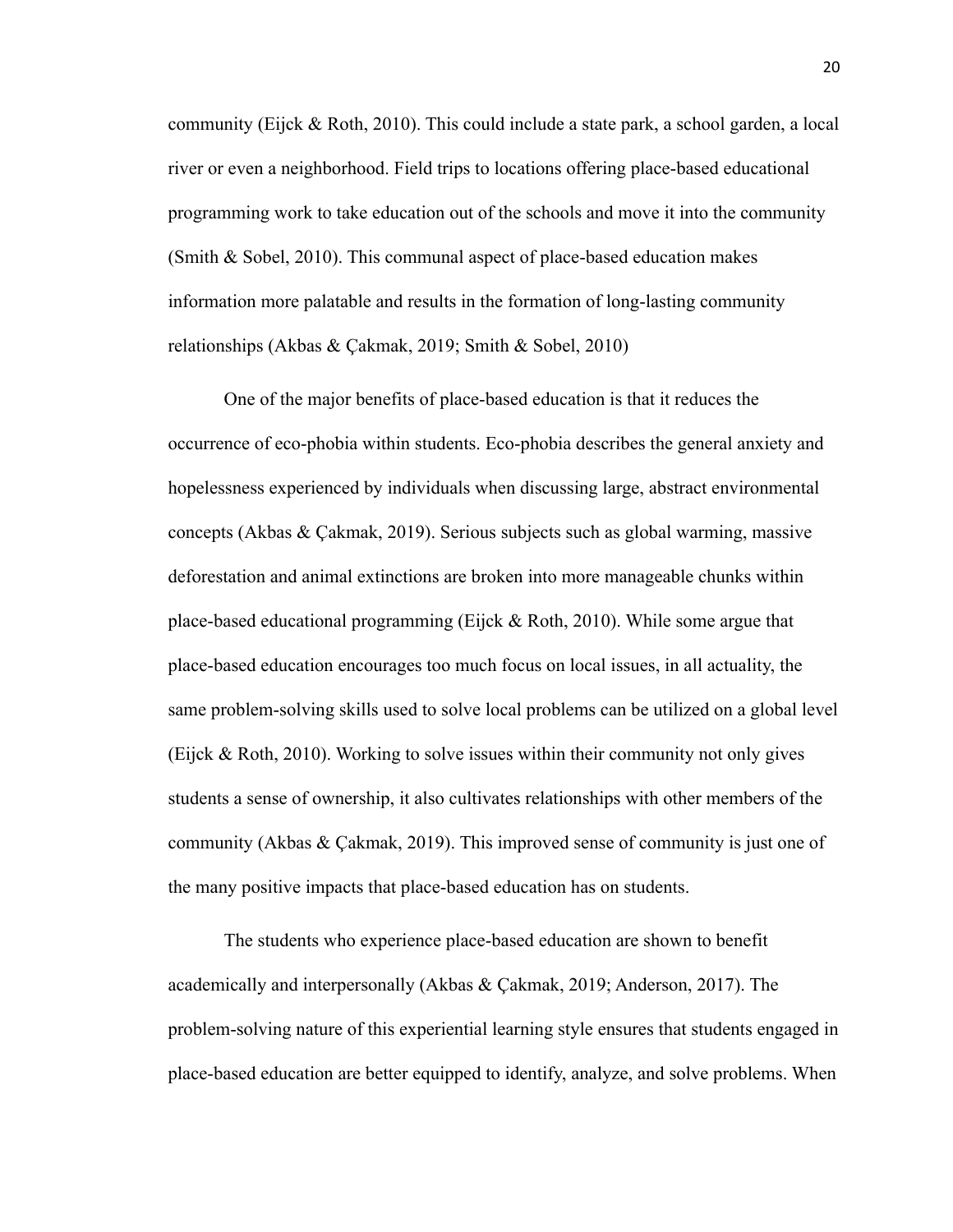solving these issues, students collaborate with their fellow classmates and community members resulting in an improvement in communication skills (Akbas  $\&$  Cakmak, 2019; Anderson, 2017). The ability to solve local issues provides students with an increased locus of control and most importantly confidence (Akbas & Çakmak, 2019). While environmental knowledge is an important factor of pro-environmental behavior, knowledge alone will not cause change. An increased locus of control established by a student's ability to solve problems provides them with the confidence necessary to attempt other problems and make significant change (Akbas & Çakmak, 2019).

#### **Learning Styles and Knowledge Retention**

The experiential learning undergone by students on field trips and place-based education provides students with valuable new skills. Students who may traditionally struggle with concentrating and learning in a traditional classroom setting are able to flourish within these experiential learning environments. The term "learning style" refers to how an individual prefers to perceive and process information (Tanner & Allen, 2004). Despite popular belief, learning styles are not static, they can change over time. Learning styles have been studied by cognitive psychologists and there are several theories regarding how people learn. By better understanding how students learn, educators are better able to tailor their teaching styles to the needs of their students. The three frameworks examined within this section include the theory of multiple intelligences, Dimensions of Learning Styles in Science, and Visual Aural Kinesthetic (VAK).

In 1983, cognitive psychologist Howard Gardner published *Frames of Mind* where he established his theory of multiple intelligences. An individual's intellectual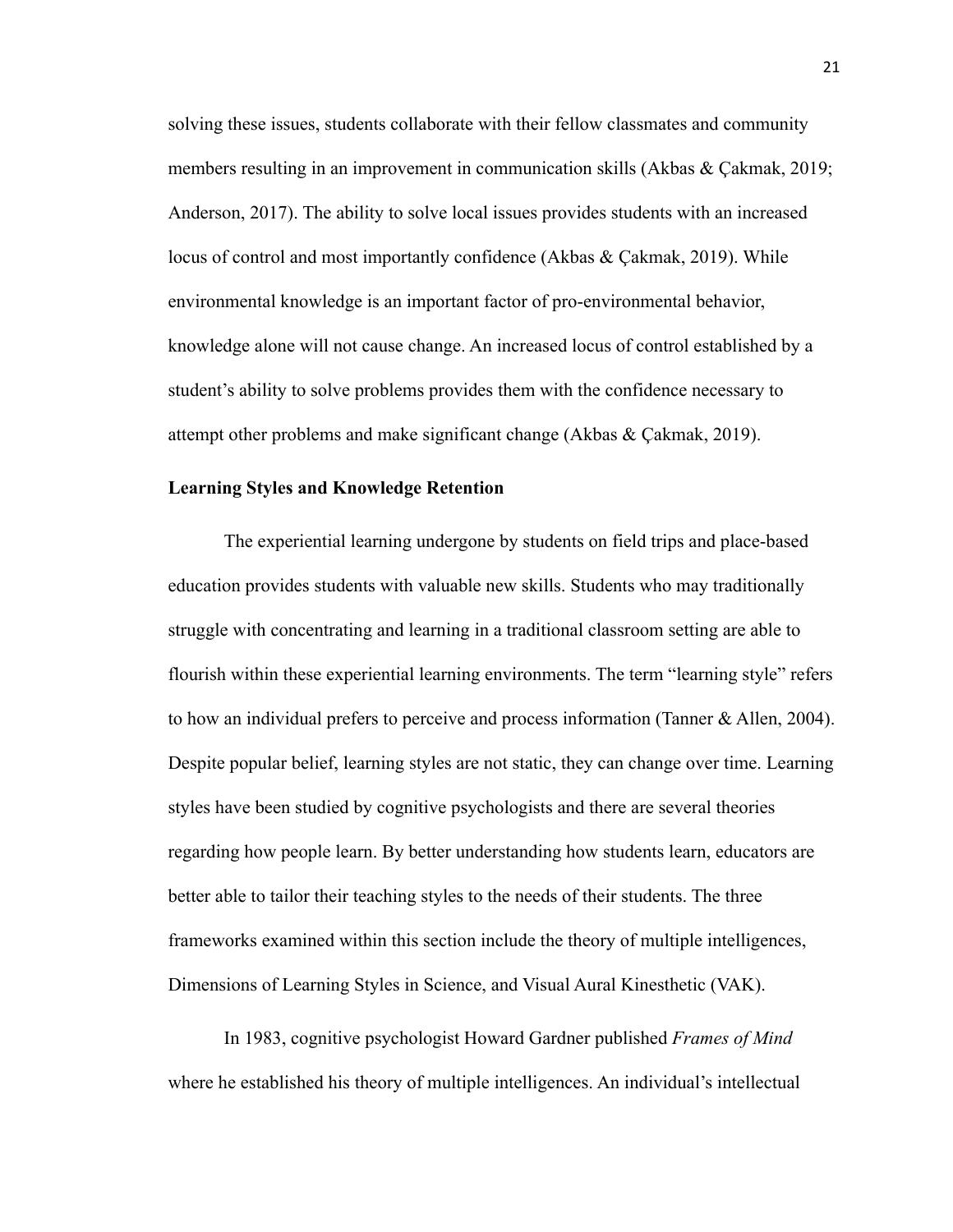competence encompasses their ability to identify, resolve and create problems. When discussed in society, the term "intelligence" most often refers to general intelligence. This form of intelligence is measured by formal IQ tests and is often used as an indicator for future success. The higher the IQ score, the higher the level of intellectual competence. Gardner established the theory of multiple intelligences in response to his belief that there is not one definition of human intelligence (Gardner, 2011; Tanner & Allen, 2004). By taking spatial, bodily-kinesthetic, musical, interpersonal, and intrapersonal intelligences into account, the cognitive capabilities of humans are portrayed more accurately (Gardner, 2011). Gardner analyzed these cognitive capabilities and defined eight intelligences. These defined intelligences are as follows:

# **Figure 1**

| Table 1.                  | Howard Gardner's (1983) Multiple Intelligences Theory             |  |
|---------------------------|-------------------------------------------------------------------|--|
| The Eight Intelligences   |                                                                   |  |
| Intelligence              | is characterized by facility with                                 |  |
| Linguistic-verbal         | Words, language, reading, and writing                             |  |
| Logical-mathematical      | Mathematics, calculations,<br>and quantification                  |  |
| Visual-spatial            | Three dimensions, imagery,<br>and graphic information             |  |
| <b>Bodily-kinesthetic</b> | Manipulation of objects, physical<br>interaction with materials   |  |
| Musical-rhythmic          | Rhythm, pitch, melody, and tone                                   |  |
| Interpersonal             | Understanding of others, ability<br>to work effectively in groups |  |
| Intrapersonal             | Metacognitive ability to understand<br>oneself, self-awareness    |  |
| Naturalistic              | Observation of patterns, identification,<br>and classification    |  |

#### *Gardner's Eight Intelligences*

*Note.* Figure obtained from Tanner & Allen, 2004 (pg. 198)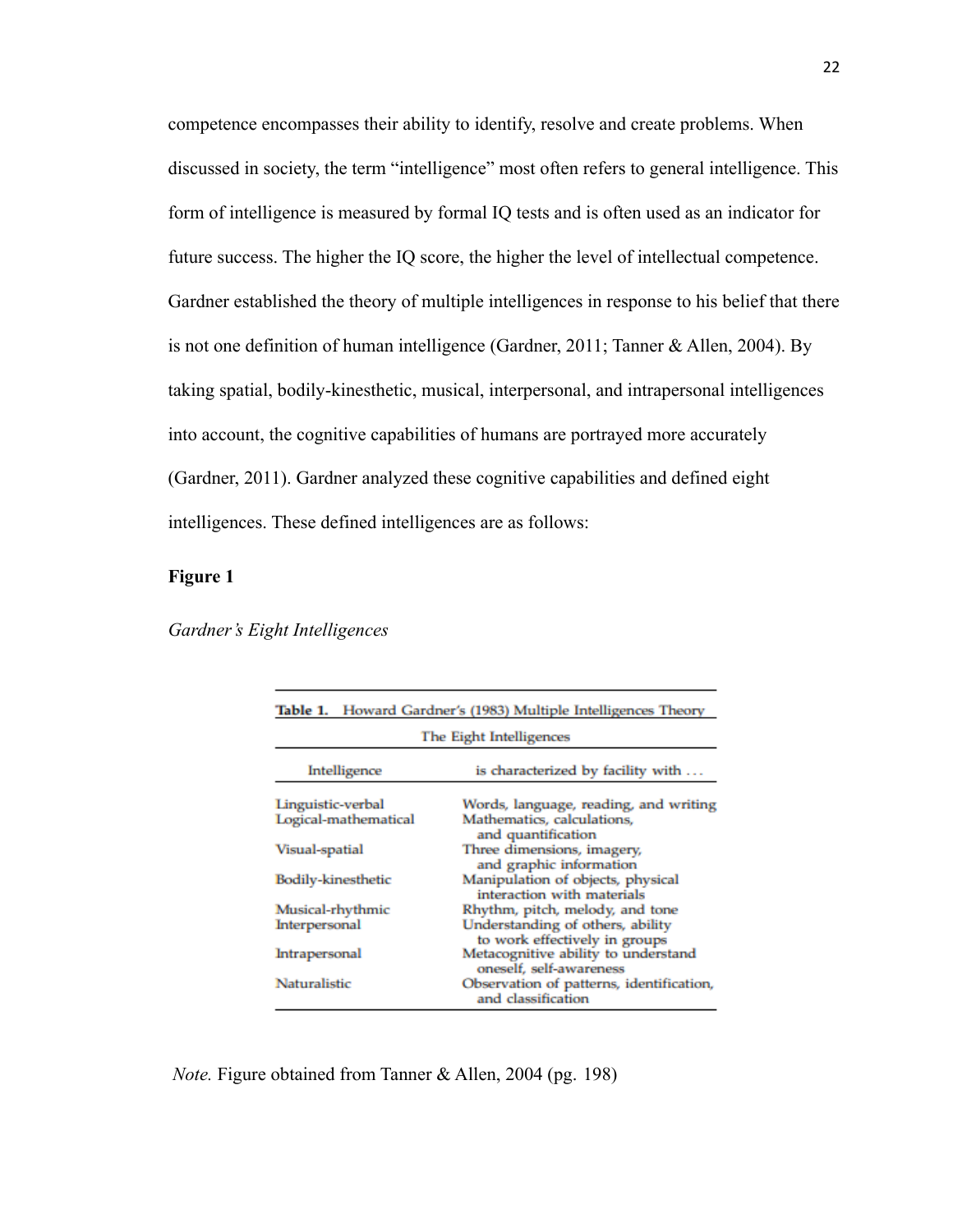When defining these new intelligences, Gardner measured them against a series of requirements. These requirements included the presence of brain localization, the presence of savants in the subject area and an evolutionary history supporting its development (Tanner & Allen, 2004). While each intelligence did not have to meet all of Gardner's requirements, they did have to meet some of them. (Gardner, 2011). Gardner advised that educators incorporating the theory of multiple intelligences into their teaching should individualize and pluralize. When individualizing, educators should attempt to teach in a way that best suits their student's identified intelligence profiles. When pluralizing, Gardner advises educators to determine important concepts and then present them in a variety of ways. This method not only reaches more students, it also better guarantees a thorough understanding of the concepts introduced by encouraging students to think about a concept in many ways (Gardner, 2011).

Established by Richard Felder and Linda Silverman, The Dimensions of Learning Style in Science is a framework designed to identify the disconnect between learning styles and the traditional teaching styles used in science classes. Felder and Silverman proposed four dimensions that best classified how students preferred to receive information. These dimensions include the type of information they receive, the modality that they receive it in, the process that they receive it, and the order that they receive it (Tanner & Allen, 2004).

As students, children consistently receive large amounts of new information daily. Felder and Silverman's Dimension One categorizes students as sensory or intuitive learners depending on how they prefer to receive information. Sensory students prefer to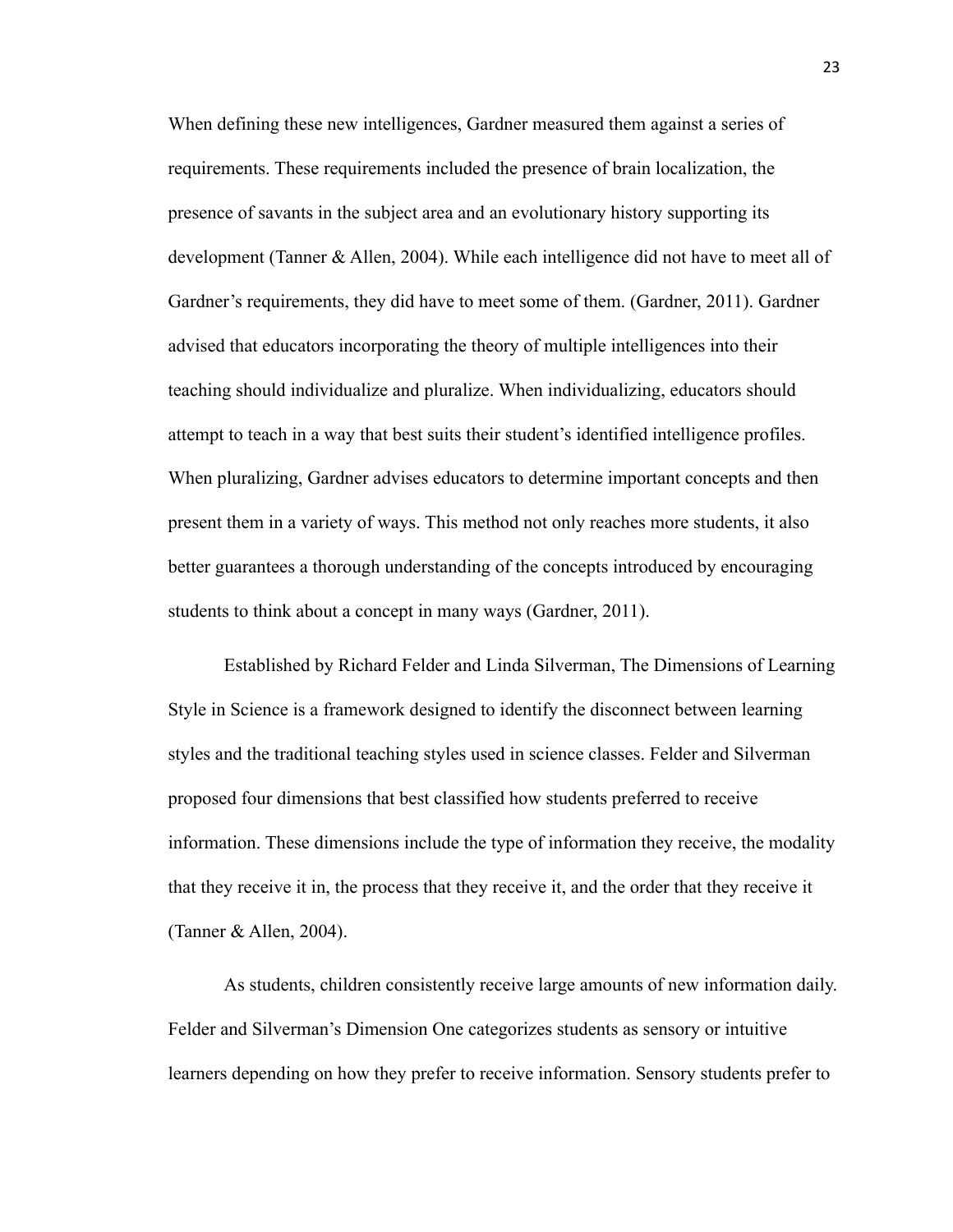receive facts, excel at memorization, and desire clear expectations and routine while learning. Intuitive students prefer to receive concepts, identify relationships between ideas, and solve problems using varied methods.

Felder and Silverman address the sensory modality in which students learn within dimension two of their framework. Students who prefer learning from demonstrations, and other visual stimuli including pictures, diagrams, and graphs are defined as visual learners. These learners suffer from the lecture heavy education often found within most classrooms. By incorporating visual stimuli into their lessons, educators can better reach their visual learning students. Those students who are not visual learners are defined as verbal learners. Verbal learners prefer to learn new information through writing, discussions with fellow learners and explaining concepts to others.

Dimension three divides students between active and reflective learners. As their name suggests, active learners do best when they are actively engaged. In a classroom active engagement includes group work, discussions, and investigations. On the opposite end of the spectrum are the reflective learners. These students learn best when they can work alone and have the ability to reflect on their newfound knowledge (Tanner & Allen, 2004).

Felder and Silverman's fourth and final dimension categorizes students based on how they build new knowledge. Sequential learners prefer to receive information in a linear fashion whereas global learners prefer to receive information in the form of large concepts. Educators who teach in a linear fashion present students with a series of small concepts that build upon each other climaxing in newfound knowledge. Global learners'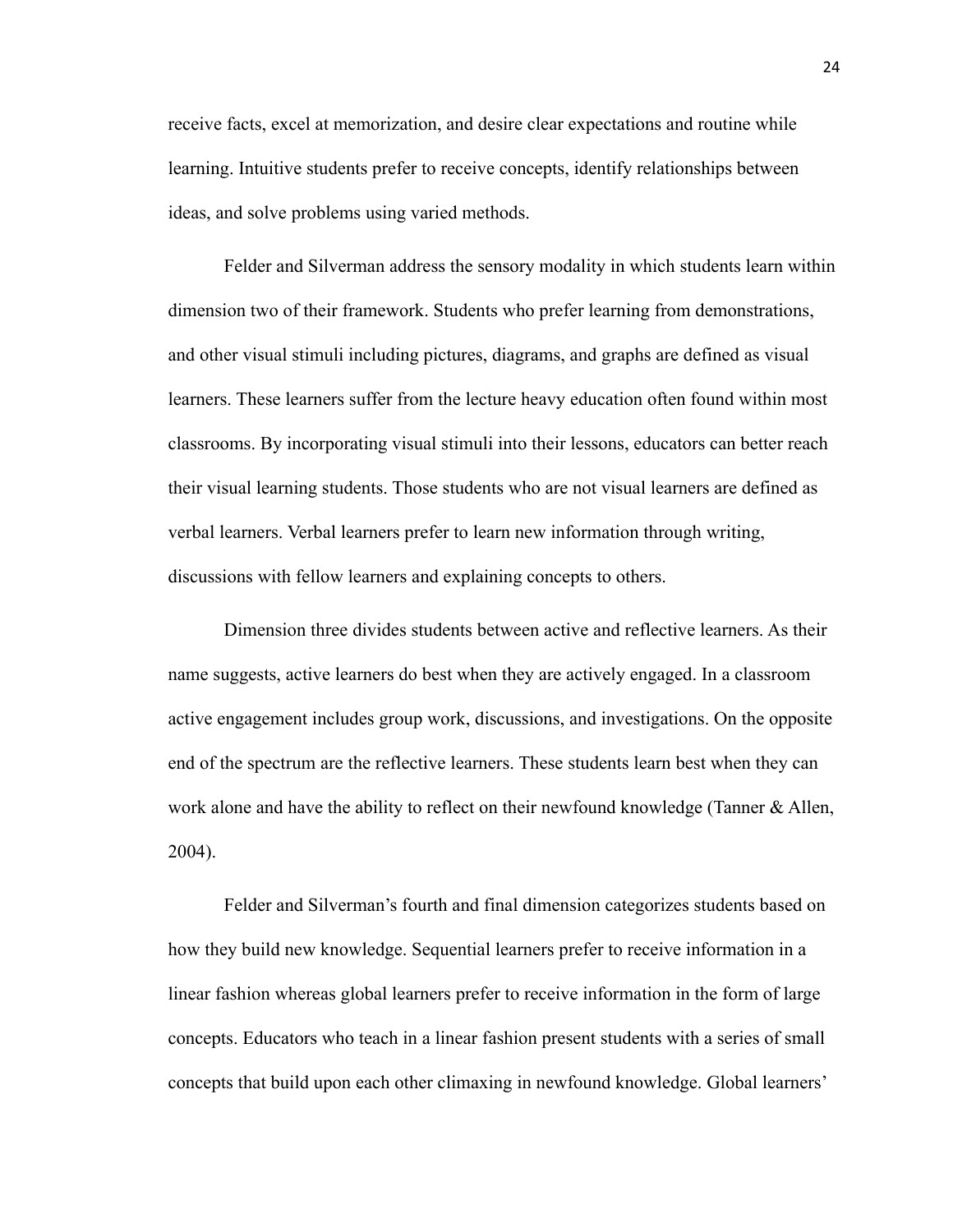preference for large concepts puts them in direct opposition to their sequential counterparts. Starting with a large concept, global learners prefer to work backwards or "zoom in" to obtain new knowledge. Since most educators teach in a linear fashion, it is crucial that they take steps to accommodate their global learners.

Felder and Silverman's Dimensions of Learning in Science framework breaks down a student's preferred mode of learning into four dimensions. These dimensions include: the type of information they receive, the sensorial mode that they receive it best, the process by which they receive it, and the order that they receive it. Although each dimension only divides learners into two categories, it is normal for students to share qualities of each. Felder and Silverman encourage educators to teach in a manner that meets each of these learners where they excel the best (Tanner & Allen, 2004).

When discussing learning styles, it is not uncommon to hear students use phrases such as "I am a physical learner". Developed by Dunn & Dunn, the VAK framework divides learning styles into sensorial categories (Nugraha, Putri, & Sholihin, 2020; Tanner & Allen, 2004). Originally only including visual, auditory, and kinesthetic senses, this framework has been expanded to include reading and writing as well (Tanner  $\&$ Allen, 2004). The VAK framework is the preferred learning framework within the educational community due to its broad perspective of student thinking, learning style and strengths (Nugraha et al., 2020). The preferred method for information processing for each category is as follows:

> ● Visual Learners: process information by analyzing images such as drawings and pictures. Students who identify as visual learners tend to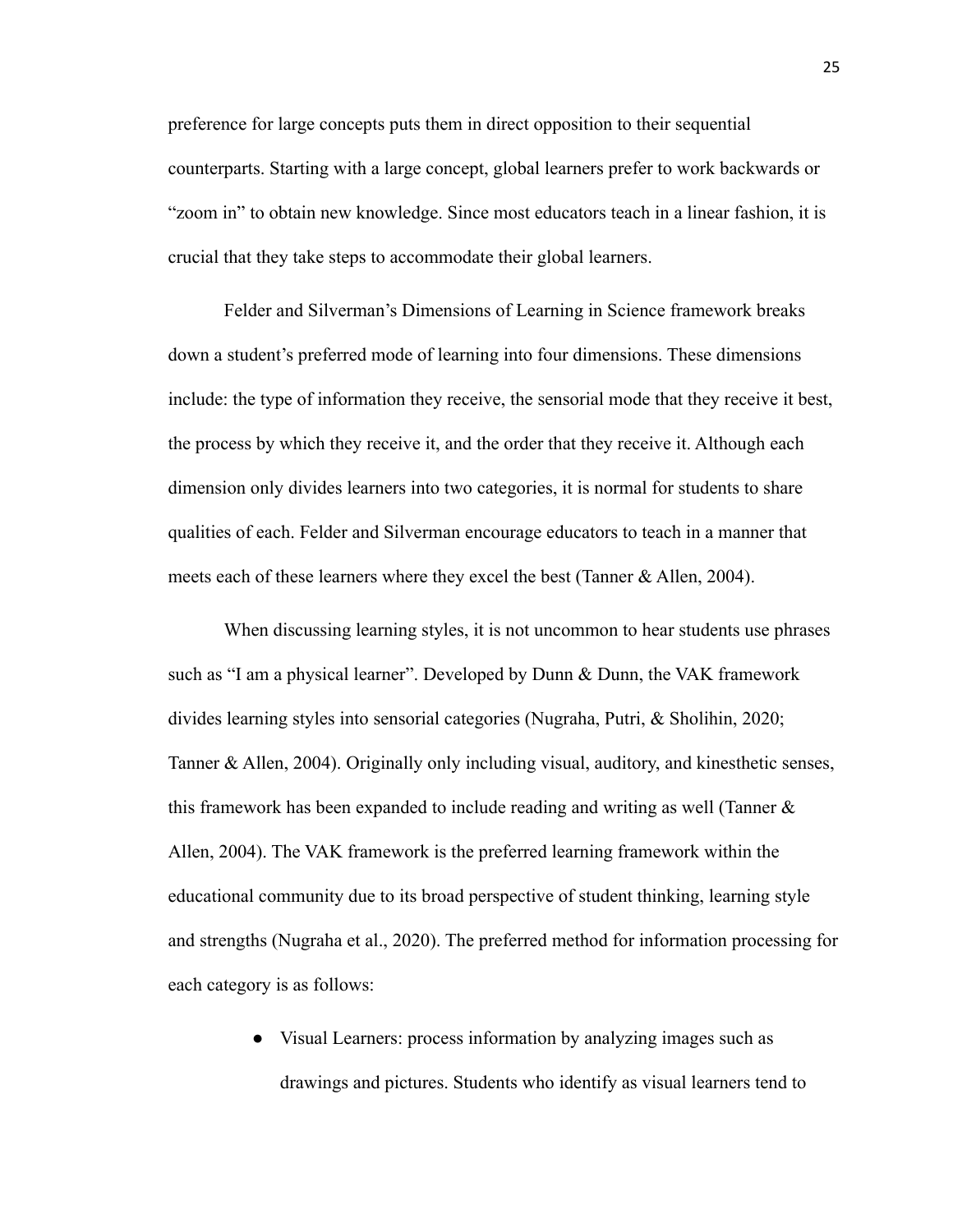write what they have learned and have an easier time remembering shapes, colors, and faces (Nugraha et al., 2020).

- Auditory Learners: process information by listening to lectures and discussions. Students who identify as auditory learners speak what they learn and remember names better than faces (Nugraha et al., 2020).
- Reading/Writing Learners: process information by interacting with text curriculum.
- Kinesthetic Learners: process information through physical touch and movement. Students who identify as kinesthetic learners learn best when performing physical activities and engaging in movement (Nugraha et al., 2020).

In a typical classroom setting, only three of these categories are achievable: visual, auditory, and reading/writing. While early education often highlights the use of kinesthetic learning through the use of models and tools, this focus on physical learning declines as students age. This is unfortunate considering that research studies have found that the dominant learning style utilized by students is kinesthetic (Chetty, Handayani, Sahabudin, Ali, Hamzah, Rahman, & Kasim, 2019). Field trips at ISL institutions provide kinesthetic learners with the opportunity to thrive through the development of new skills and field work (Tanner & Allen, 2004).

Every student has a learning style that is unique as they are. Cognitive psychologists have established multiple frameworks in an attempt to understand and categorize how students learn. Howard Gardner's theory of multiple intelligences relies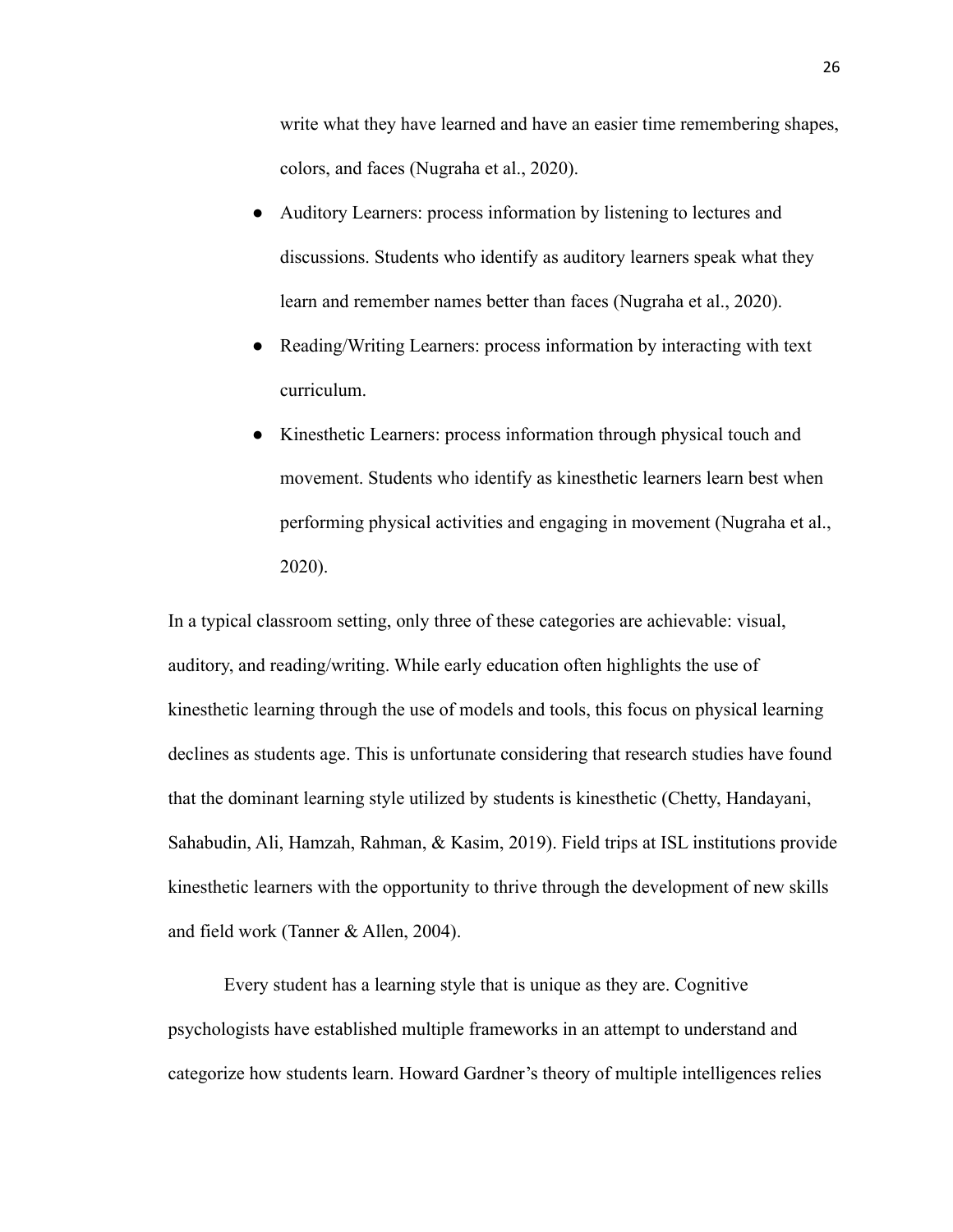on eight defined intelligences to organize learners while Felder and Silverman's Dimensions of Learning in Sciences organizes learners based on their preferences when intaking new knowledge (Tanner & Allen, 2004). The most commonly used learning framework, the VAK framework, divides learners based on their sensorial preferences. No matter which framework educators choose to use, experts suggest that they teach in a way that best meets the needs of their students. Although it is impossible to meet every need, by diversifying their teaching style, educators are able to reach more students and positively impact their student's learning and knowledge retention (Chetty et al., 2019; Tanner & Allen, 2004).

#### **Effective Curriculum Development**

Familiar to all educators, curriculum is instrumental in educating students. Defined by Giddens (1984), effective curriculum is concerned with attempts to rework conceptions of human beings and human doing, their social reproduction and social transformation. Due to the diverse nature of student learning styles, it is crucial that educators provide students with curricula featuring an array of academic experiences (Payne, 2006). The increased focus on sustainable development has impacted educational policy at the state, national and international level. The heightened prevalence of environmental education in the classroom has resulted in the need for a curriculum that improves environmental literacy while also meeting school standards (Payne, 2006).

The goal of environmental education is to produce students that are environmentally literate. The term "environmental literacy" describes an individual's knowledge and attitude towards the environment, their skills and motivations for problem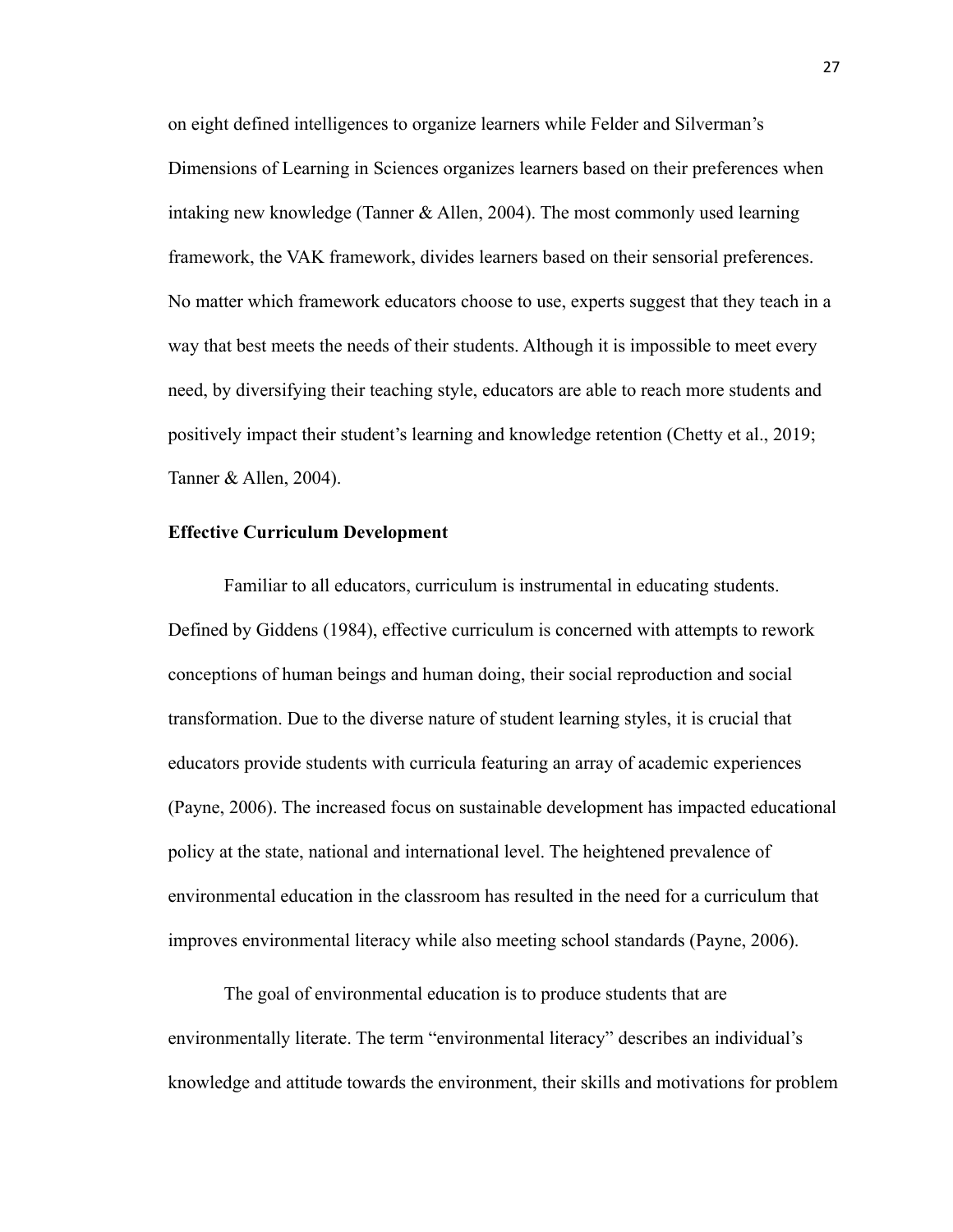solving and an active participation in solving environmental issues (Chu, Lee, Ryung, Hee Shin, Nam Lee, Mee Min, & Hee Kang, 2007). The incorporation of environmental education into school curricula not only increases student environmental literacy, it also raises environmental consciousness and works to decrease environmental issues (Artun & Özsevgec, 2018). When designing an environmental education curriculum, educators are encouraged to educate *for* the environment. Education *for* the environment is characterized by a socially critical focus, challenges to dominant ideologies, and the promotion of personal and structural transformation (Cotton, 2006). Educators who educate *for* the environment instead of simply educating about the environment are able to inspire emotional change and action within their students. Although knowledge about the environment is important, knowledge alone is not enough to enact change (Cotton, 2006).

Inspired by other environmental education statements and objectives, a framework for environmental literacy was established by the North American Association of Environmental Education Standards Project. This framework included seven categories used to both create an environmental education curriculum as well as evaluate it. Described by Chu et. al (2007), the seven categories established within this framework include:

- 1. Affect: the ability of students to reflect on environmental issues and act upon them.
- 2. Ecological Knowledge: an understanding/comprehension of how natural systems work and interact with social systems.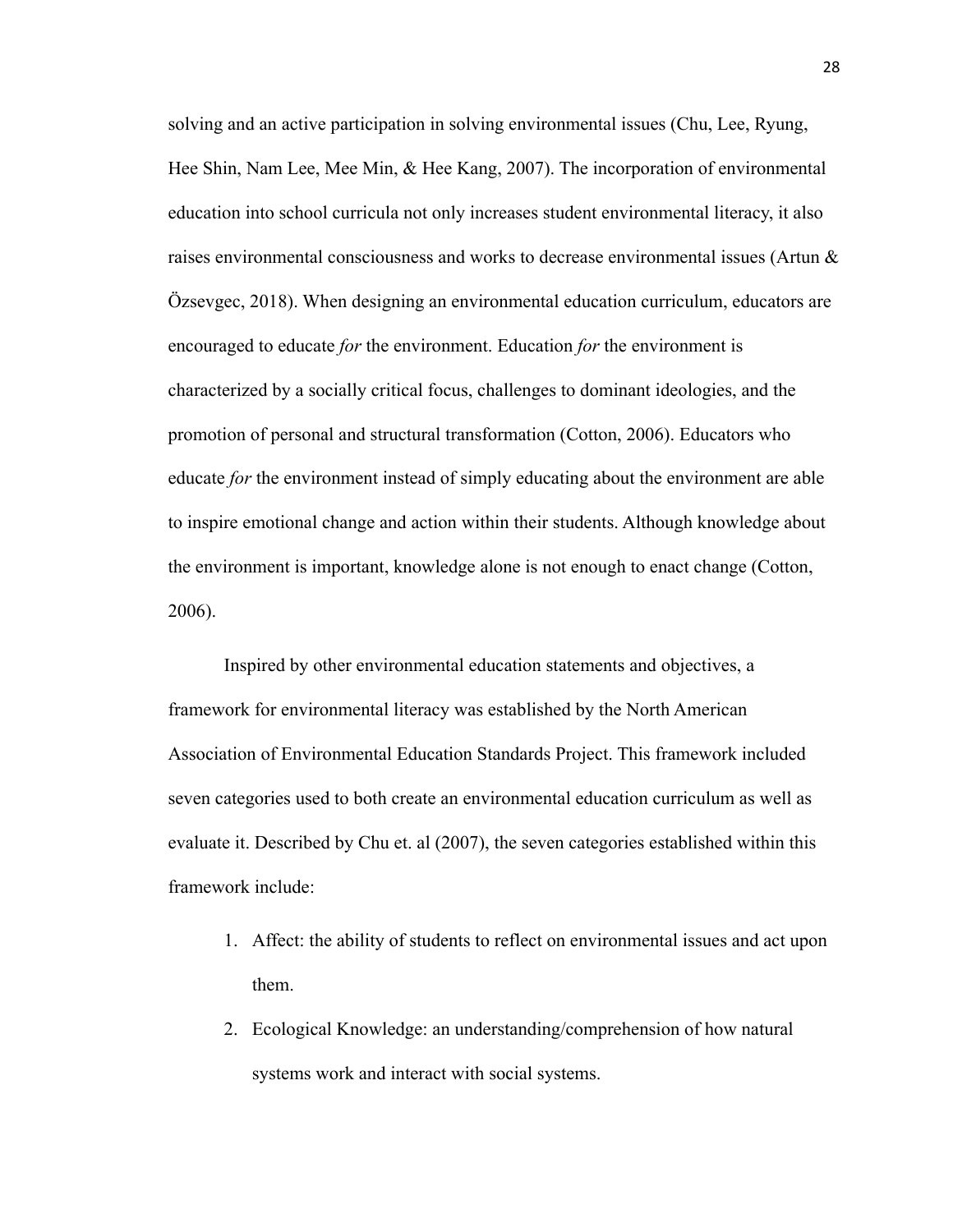- 3. Socio-Political Knowledge: an understanding of the relationships between beliefs, political systems, and various cultural environmental values.
- 4. Knowledge of Environmental Issues: an understanding of environmental issues caused by human action.
- 5. Skills: the development of skills allowing individuals to analyze information about environmental issues while also being equipped to create an action plan in response.
- 6. Potential Determinants of Environmental Responsible Behaviors: analyzes an individual's locus of control and their understanding of personal responsibility for environmental issues.
- 7. Actual Environmental Behaviors: an individual's active participation (legally, politically, commercially) in solving environmental issues. (Chu et al., 2006 p. 732)

Using this educational framework, educators are encouraged to produce an environmental education curriculum that incorporates the use of multiple materials, provides students with the opportunities to take environmental action, and encourages the development of skills necessary to interpret and analyze scientific information (Chu et al., 2007). The use of multiple materials increases educator flexibility. Materials such as field trips, books, and other media ensure that the environmental education curriculum is more widely received by students, no matter their learning style. Opportunities for environmental action provide students with the chance to utilize problem solving skills and increase their locus of control regarding their role in their community. Finally, the development of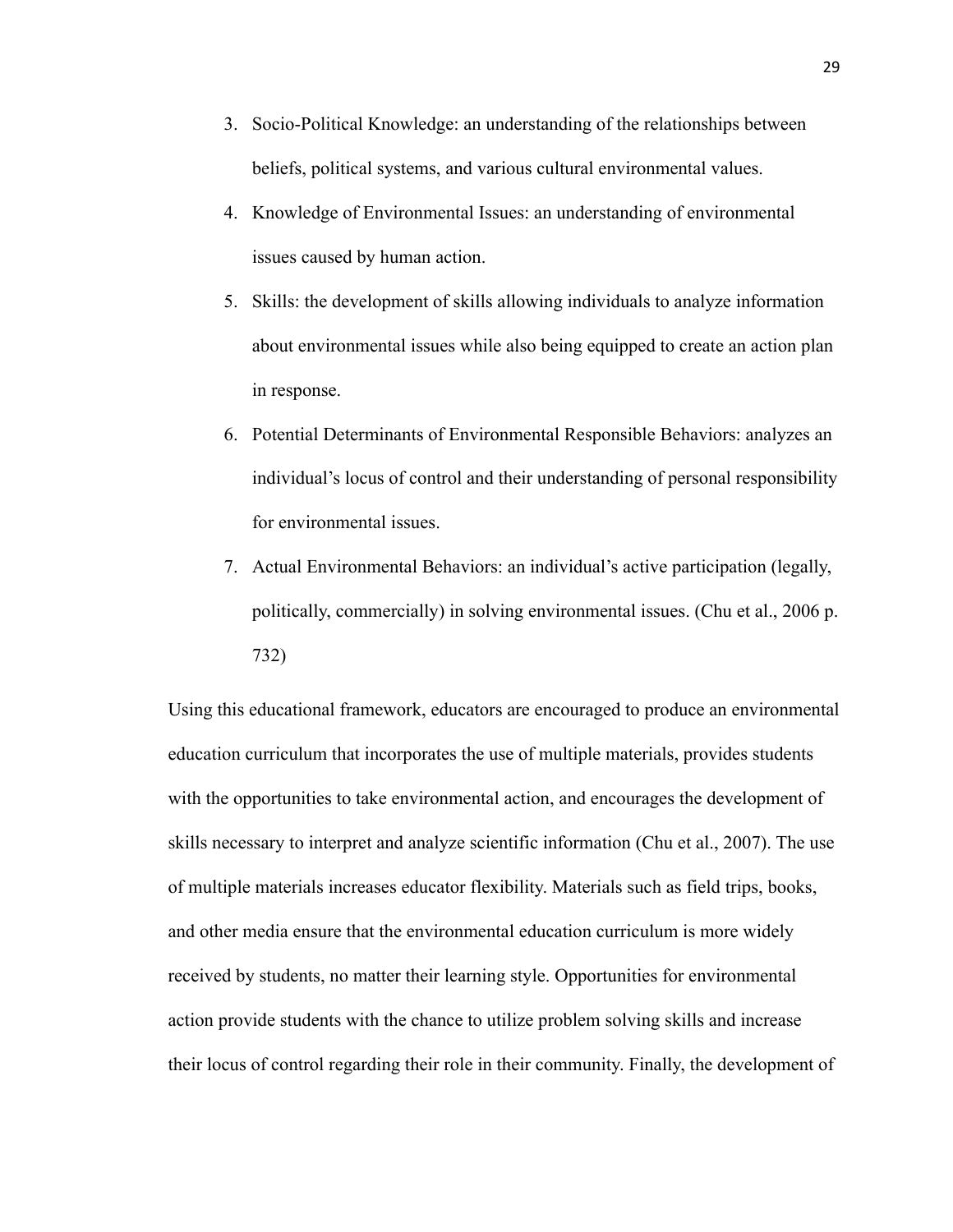skills necessary to analyze scientific information provides students with the ability to review data and make informed decisions regarding their role in the environment (Chu et al, 2007).

Like all pieces of curriculum, the environmental education curriculum is subject to standards. When it comes to educational standards regarding environmental education, there are both positive and negative aspects. When used incorrectly, externally designed standards can break down local control and decrease community impact on students. Acting in direct opposition to place-based education principles, these homogenized standards prepare students to solve global issues, not local ones. Like other subject areas, the standardization of environmental education can result in increased motivation for educators to "teach the test". This pressure for students to do well on standardized tests results in the decline of experiential learning opportunities that are deemed as extra (Jennings, Swidler & Koliba, 2005). The positive aspects of standards are that they help legitimize place-based education and environmental education and protect their presence in everyday curricula. Essentially, the creation of standards that incorporate environmental education forces educators to infuse them into their curricula (Jennings et, al. 2005).

Due to my location in southern Arkansas, the curriculum featured as my capstone project will feature Arkansas state standards. The Arkansas Department of Education has established environmental science education standards. The goal of which is to "engage students in the core ideas, scientific and engineering practices, and crosscutting concepts to support the development of knowledge that can be applied to understanding,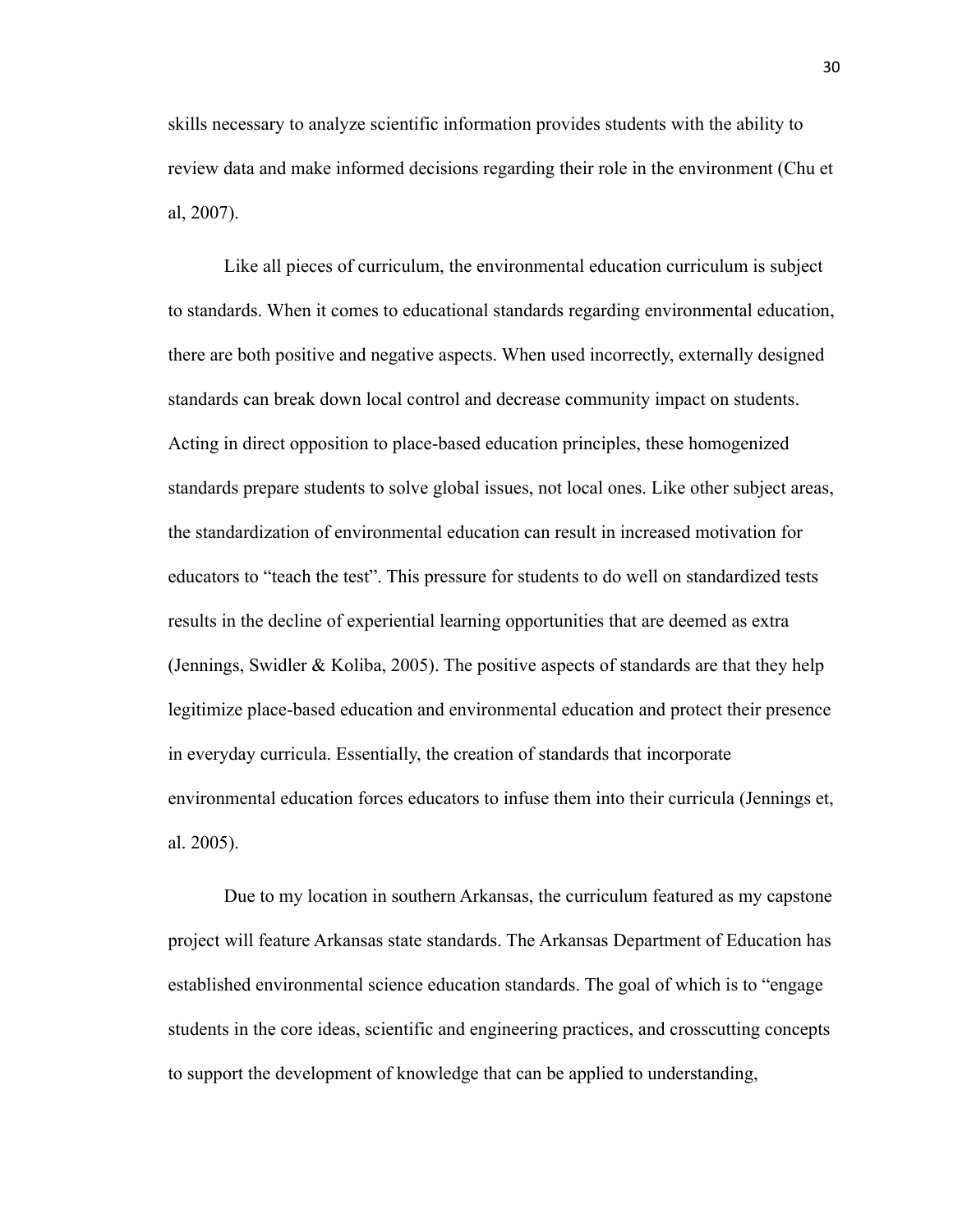explaining, and improving human interactions with Earth systems and resources". (Arkansas Department of Education, 2016).

Divided into four topics, the environmental science standards covered include systems, energy, populations, and sustainability. The Arkansas Department of Education is clear to point out that these standards are not meant to be used as curriculum. Instead, they encourage educators to consider these standards as the bare "minimum" of the information required (Arkansas Department of Education, 2016). By surpassing this "bare minimum", Arkansas educators can better equip their students with the skills and attitudes necessary to make positive environmental change.

With environmental literacy and environmental education standards in mind, educators can begin to create effective curriculum. In their book, *The Understanding by Design Guide to Creating High-Quality Units*, Wiggins and McTighe outline nine questions regarding curriculum design. Intended to guide educators creating meaningful, goal driven curriculum, these nine questions include:

- 1. What kind of designer are you?
- 2. What kind of content goals will you focus on?
- 3. What is the scope of your unit?
- 4. Should a new unit be created, or an old unit be revised?
- 5. What areas of need might be addressed?
- 6. Should you start with a unit?
- 7. Should you start with a lesson?
- 8. What is the role of your textbook?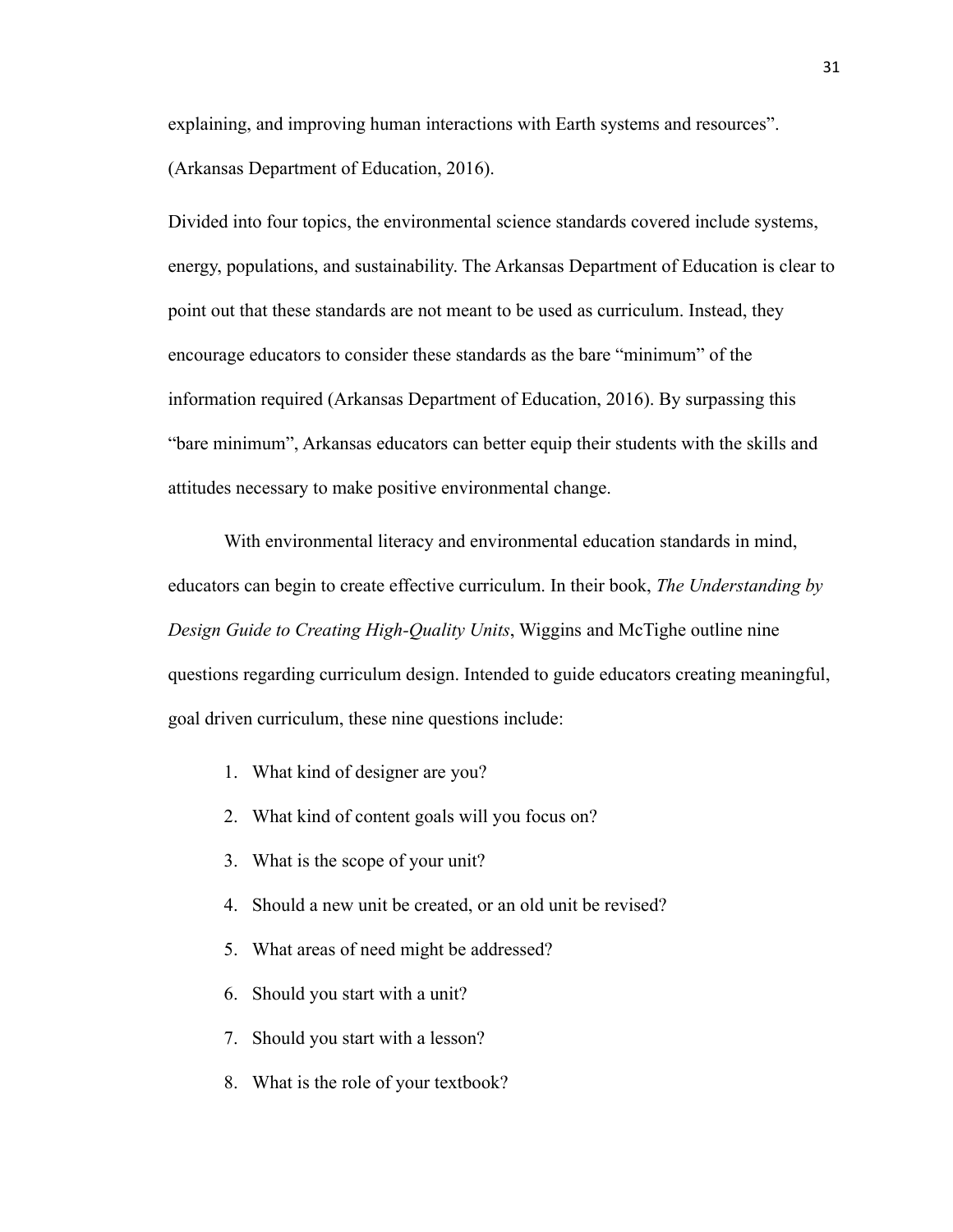9. What is your preferred entry point? (Wiggins & McTighe, 2011, p.

These questions along with other aspects of Wiggins and McTighe's design guide, including backwards curriculum design, provide educators with valuable resources to produce quality curriculum (Wiggins & McTighe, 2011).

An increase in environmental issues has propelled environmental education into classroom curricula. With a goal to increase environmental literacy, environmental education increases positive attitudes towards the environment while also equipping students with the knowledge and skills necessary to make significant change. Effective environmental education should follow the seven standards set forth by the North American Association of Environmental Education Standards Project. Like other curriculums, environmental education is subject to state standards. While these standards can be used as a resource, they should not be used as curriculum. Keeping these educational standards in mind, educators can create effective curriculum that incorporates environmental education into their classrooms.

#### **Summary**

The literature reviewed in this chapter provided context for the research question: *how can educational materials be used to integrate interactive, outdoor experiences into everyday classroom curricula?* The chapter began by discussing the benefits of field trips, their role in creating effective learners as well as the positive academic benefits that occur when performed correctly. As forms of experiential learning, field trips incorporate place-based learning to connect students with the resource. The importance of place as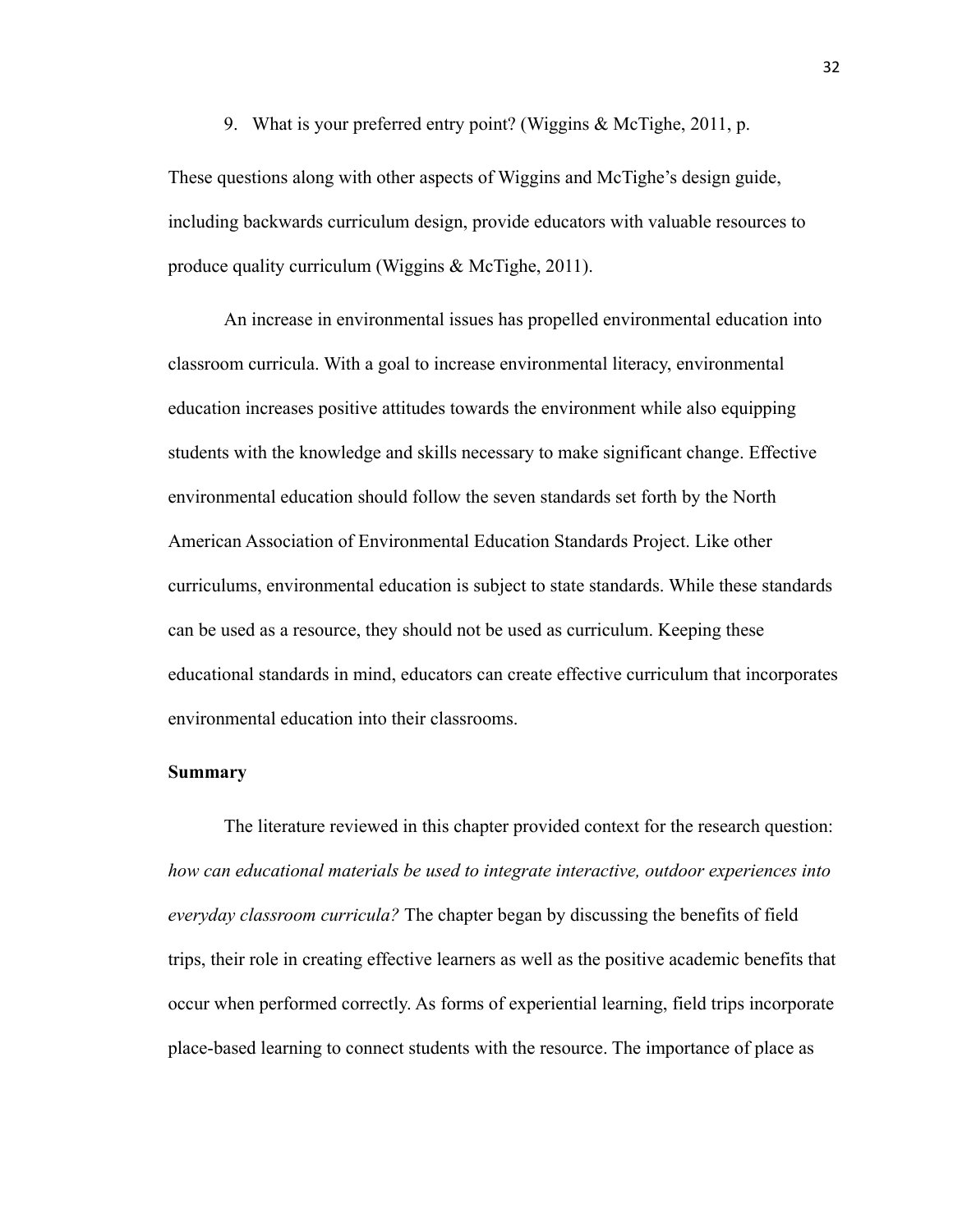well as the positive inter- and intra-personal benefits of place-based learning was discussed. Students who may traditionally struggle in the classroom often excel on field trips and other outdoor experiential learning opportunities. The review of three learning style frameworks: the theory of multiple intelligences, Dimensions of Science Learning, and the VAK provide educators with the knowledge necessary to better educate their students. Finally, the development of post-field trip curriculum was discussed in relation to environmental education and educational standards.

The following chapter provides an in-depth overview of the capstone project created to answer the research question, *how can educational materials be used to integrate interactive, outdoor experiences into everyday classroom curricula? .* A timeline, description of the audience and setting as well as supporting research are all included in the project description.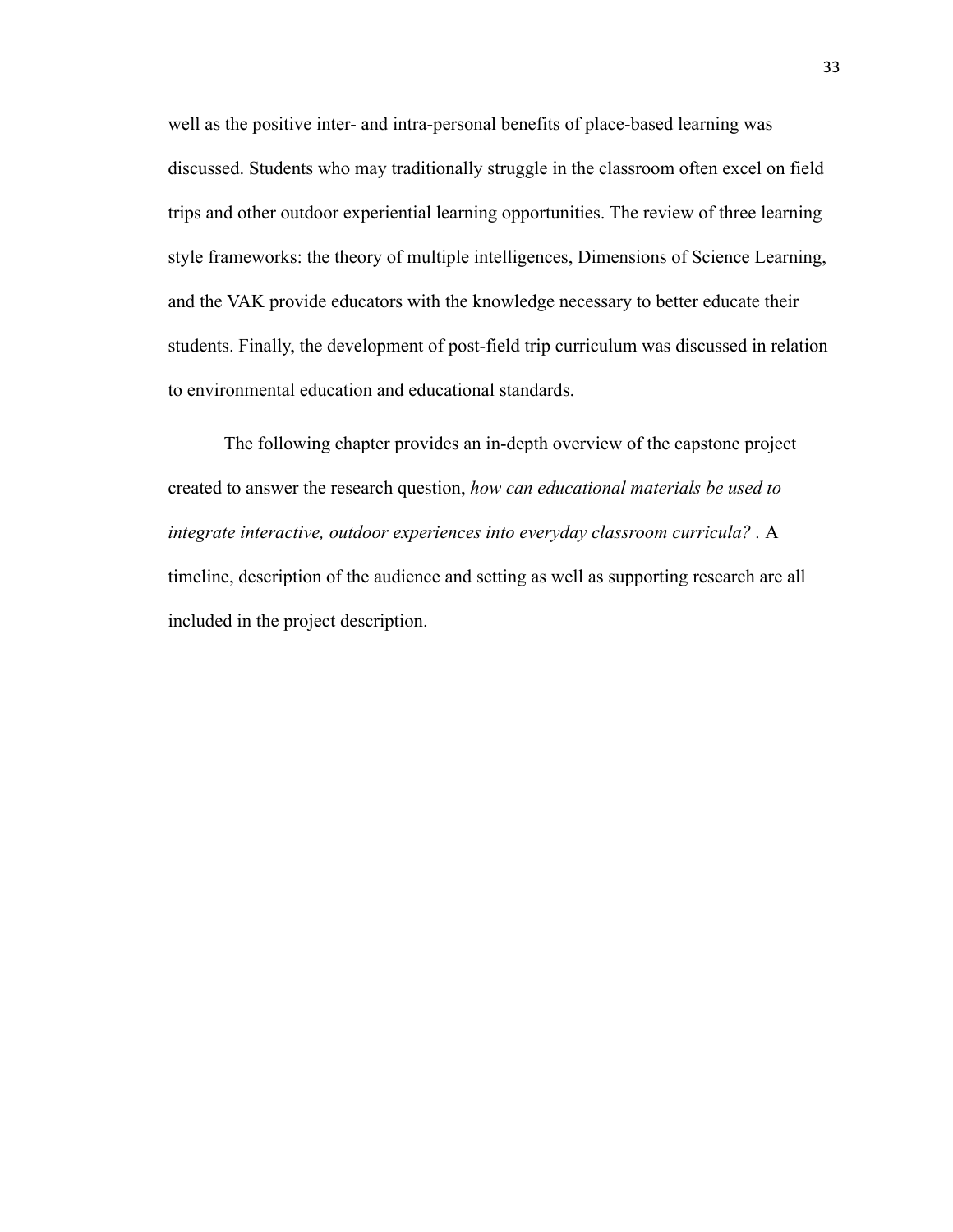#### **CHAPTER 3**

### **Project Description**

#### **Introduction**

Experiences in the outdoors provide students with unique learning opportunities. As philosopher John Dewey once said, "Education is a process of living, and not a preparation for future living" (Anderson, 2017). This chapter provides a comprehensive review of the unit of curriculum developed for this capstone project. Answering the research question, *how can educational materials be used to integrate interactive, outdoor experiences into everyday classroom curricula?.* This chapter will review the project's description, audience, setting, supporting research theories and timeline.

# **Project Overview**

Academic success occurs among students when field trip experiences are effectively incorporated into the classroom setting (Barton, 2017). The curriculum designed for this capstone project supports this integration through the use of prompts and activities that incorporate interactive outdoor experiences. Appropriately named,  $H_2O$ on the Go, this unit of curriculum provides students with an overview of the hydrosphere. Incorporating aspects of backwards curriculum design, place-based education, and developmentally appropriate practice, this curriculum is designed for high school students enrolled in environmental science classes. This project will be implemented at Spring Hill High School with students in grades tenth thru twelfth.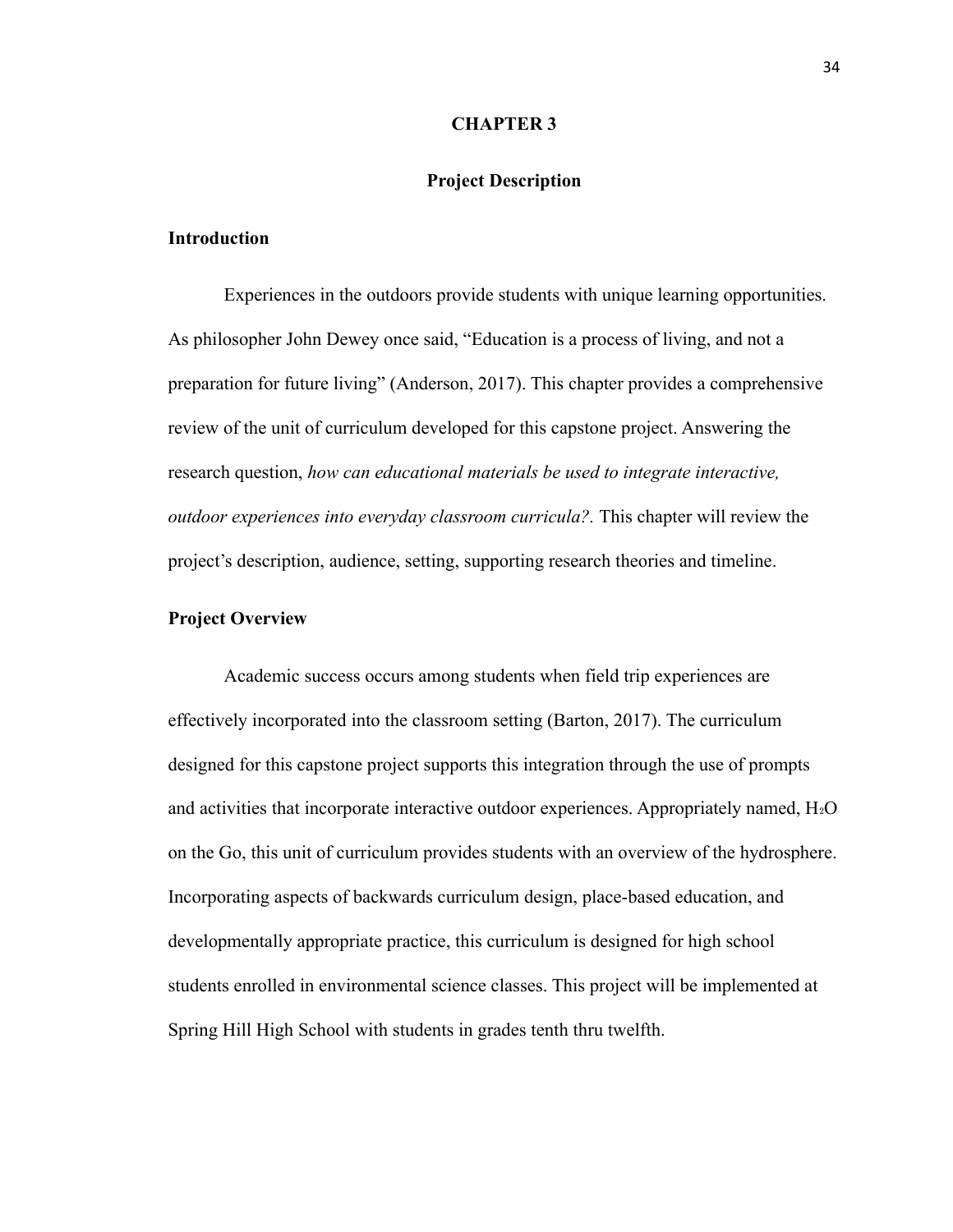# **Project Description**

I chose curriculum development for my Capstone project because all educators are familiar with curriculum design and implementation in one form or another. The accessibility and ability to be adapted based on an individual's specific needs made curriculum the ideal project subject. When teaching my students environmental science, the curriculum is largely divided amongst the four "spheres": lithosphere, biosphere, atmosphere, and hydrosphere. Serving as an introduction to the hydrosphere, the  $H_2O$  on the Go curriculum includes fifteen lesson plans that are divided into three major sections:

**Intro to H**<sup>2</sup>O: students are introduced to the chemical composition of water. This section features seven lesson plans that center around water's unique properties and the impact that they have on their surrounding environment. During an interactive lab, students will discover more about these unique properties (surface tension, high specific heat, adhesion/cohesion, and solubility). Alternative to their typical lab experiences occurring in the "field", this Intro to  $H_2O$  lab provides students with additional practice perfecting lab techniques and data analysis.

**The Incredible Journey:** students learn about where water comes from. A series of three lesson plans re-familiarize students to the water cycle and provides more detailed information regarding the overall process. When students are first introduced to the water cycle they are often taught the most basic steps such as evaporation and precipitation. Within this curriculum, students will learn about the water cycle in more detail focusing on other steps of the water cycle such as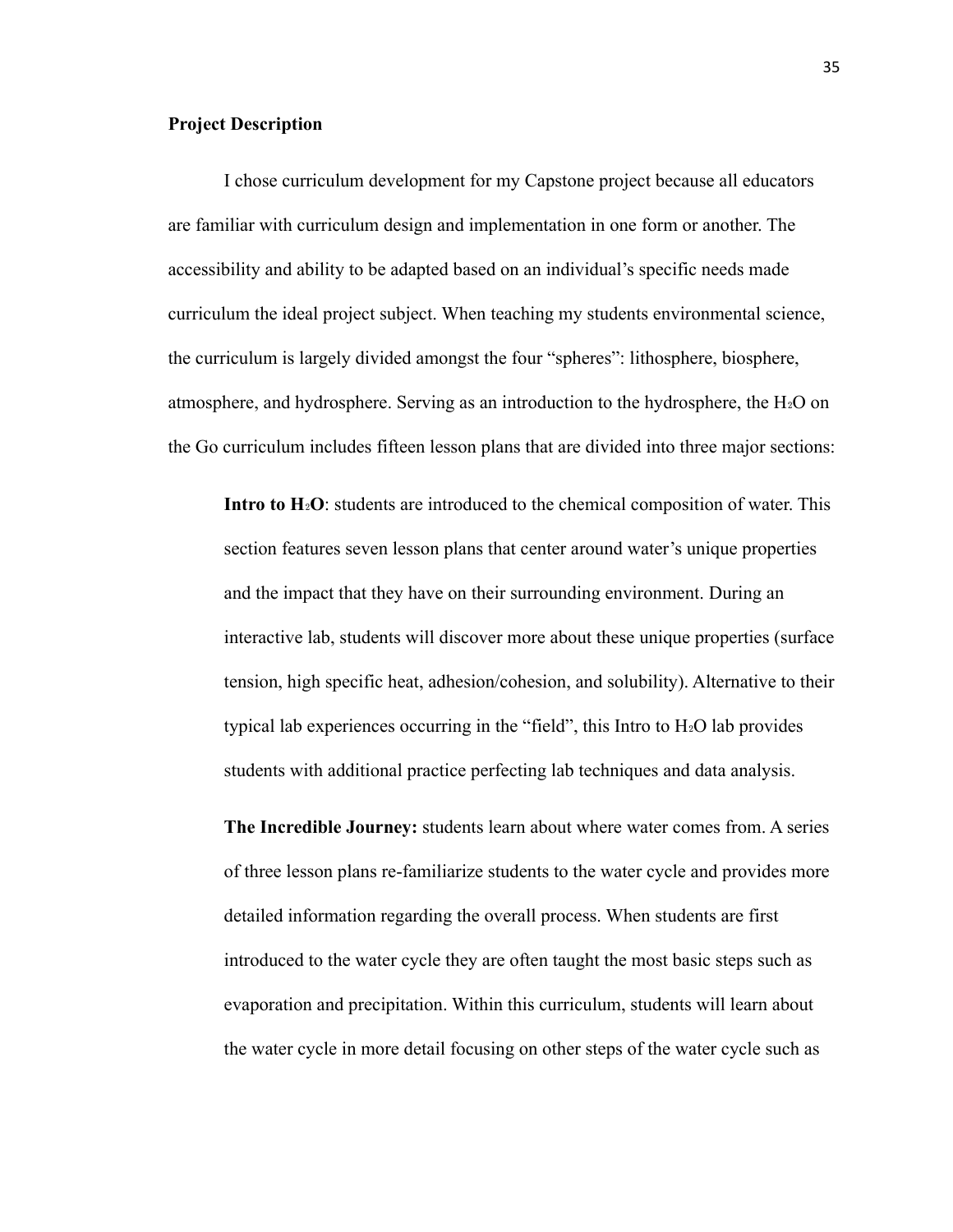evapotranspiration and surface water absorption. Along with covering the water cycle in deeper detail, students will also be introduced to watersheds and learn more about the effects that human actions can have on an entire water source.

**Humans and H<sub>2</sub>O:** after learning about water's structure, properties, and cycle, students will analyze the impact that humans have on water quality. Featuring five lessons, this section will cover personal water usage, what happens to water after it has been used, sources of pollution and potential pollution solutions. Student's will have the opportunity to visit a local wastewater treatment plant and see the process of water treatment in real time as part of a unique field trip opportunity.

Meant to serve as an introduction to the hydrosphere, the  $H_2O$  on the Go curriculum engages students through the use of outdoor activities, interactive labs, and a field trip. This curriculum is not intended to be the only coverage of the hydrosphere, instead it should be used as a thorough introduction. Following units can be designed to investigate other aspects of the hydrosphere such as aquatic habitats, water scarcity and the distribution of pollution.

#### **Setting**

The setting for this project is Spring Hill High School. Located just outside of Hope, Arkansas, Spring Hill is a relatively rural school. A majority of students who attend this school live in the country and have some form of livestock. With a high school enrollment of a mere 260 students, it is safe to say that Spring Hill High School is a small school. The surrounding area is characterized by pasture and deciduous forest. The field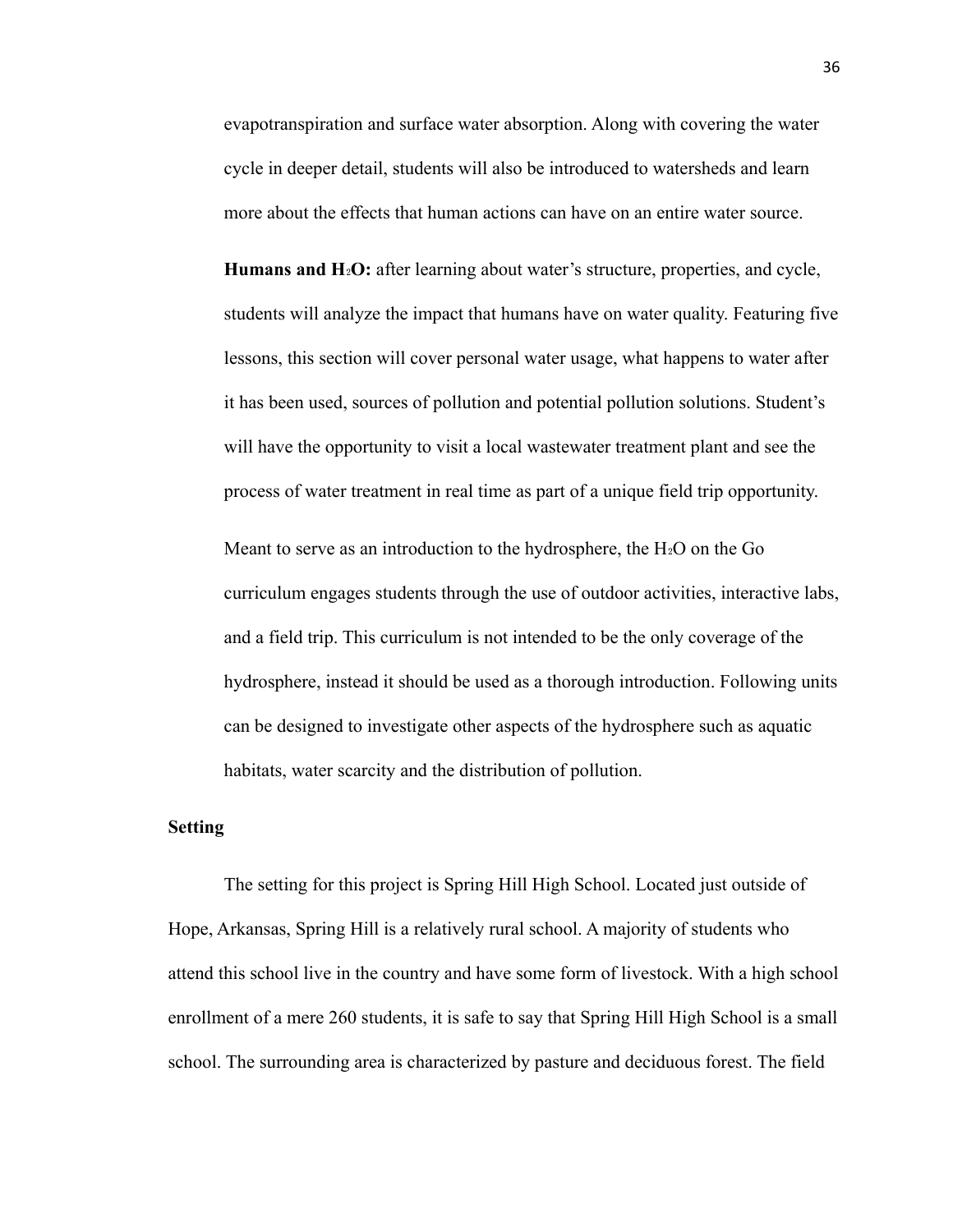trip scheduled within this unit of curriculum takes place within a more urban Hope, Arkansas with an estimated population of 9,768 people.

#### **Audience**

I designed this unit of curriculum for my students enrolled in environmental science classes at Spring Hill High School. In Arkansas, the order of sciences taught in high school is: physical science, biology, and then elective science such as anatomy  $\&$ physiology, chemistry, physics and environmental science. Based on this order, the typical grade range of one of my environmental science students is between sophomore and senior year. Due to the elective nature of this course, a majority of the students who are enrolled in environmental science share a passion for the environment and the great outdoors.

# **Research Theories**

The curriculum created for this Capstone project is supported by three research theories: backwards curriculum design, place-based education, and developmentally appropriate practice. In their book "*The Understanding by Design Guide to Creating High-Quality Units"*, Wiggins and McTighe instruct educators on how to design effective curriculum by working backwards. The basic tenet of backwards research design is that long-term desired effects occur when educators start with their final goal in mind and work backwards. Backward design is best organized into three stages: identification of desired results, determination of acceptable evidence and planned instruction and learning experiences. By following Wiggins and McTighe's curriculum guidelines,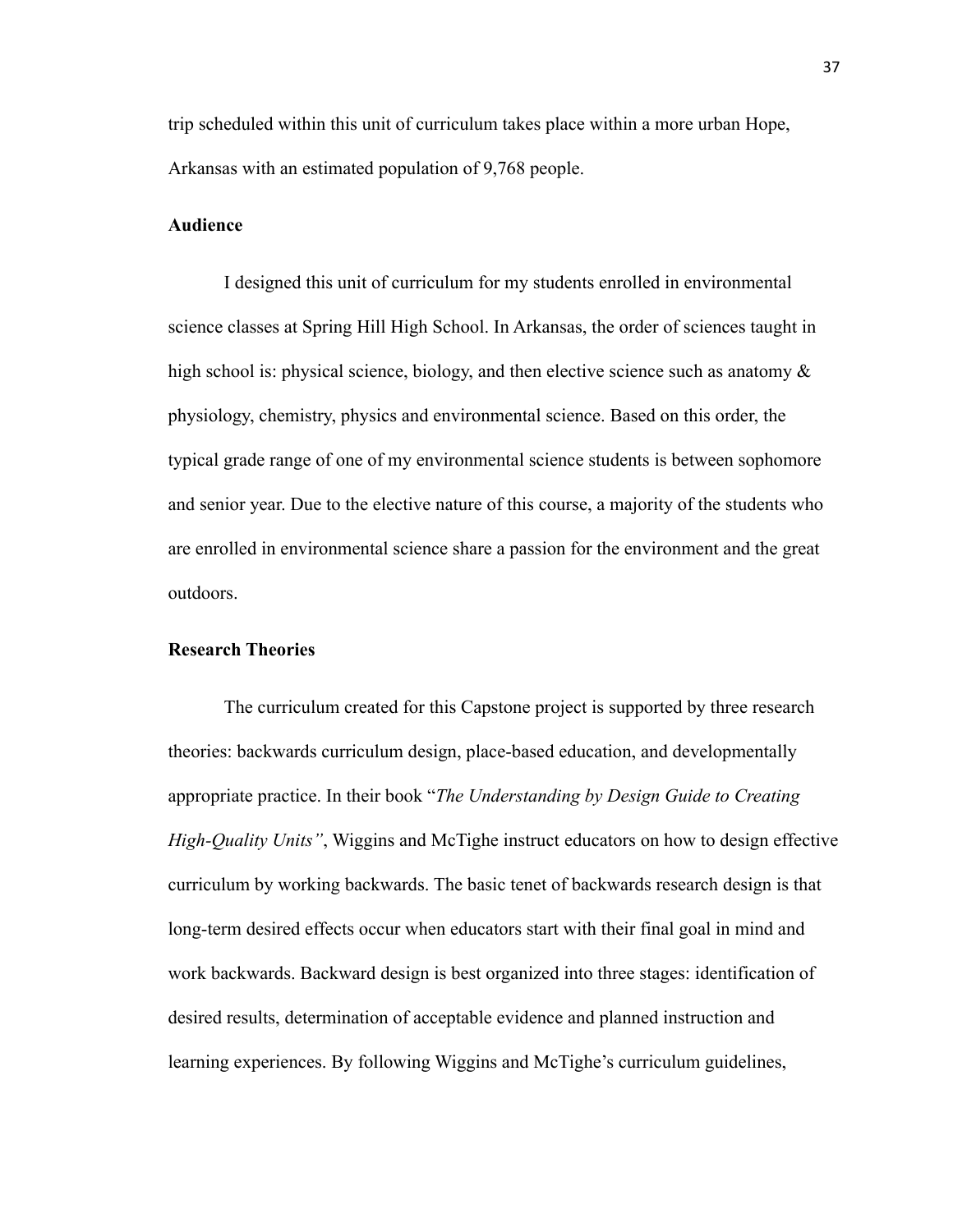educators can better avoid the "Twin Sins" of unit planning. An unfortunate occurrence in classrooms around the world, these sins are activity-oriented teaching and content coverage. Although both of these teaching styles have their benefits, if used incorrectly, they actually cause more harm than good (Wiggins and McTighe, 2011).

Students enrolled in environmental science engage in place-based learning through their participation in outdoor learning and field trips. This form of experiential learning increases knowledge retention, the development of social skills and the formation of connections between the resource, surrounding community, and student (Akbas & Çakmak, 2019; Anderson, 2017). For the purpose of this Capstone project, Spring Hill High School and the surrounding area serves as the student's "place" of learning. The interactive learning occurring in the outdoors encourages affective learning resulting in the formation of a positive relationship between students and resources (Mujtaba et al. 2018).

Supported by research in child development and learning, developmentally appropriate practice refers to practices that "promote young children's optimal learning and development" (Copple & Bredekamp, 2009). This research was particularly relevant when designing curriculum tailored for high school students. Knowledge of students' physical, social, emotional, and cognitive development at these ages better ensures that the curriculum designed and implemented for this project was appropriate.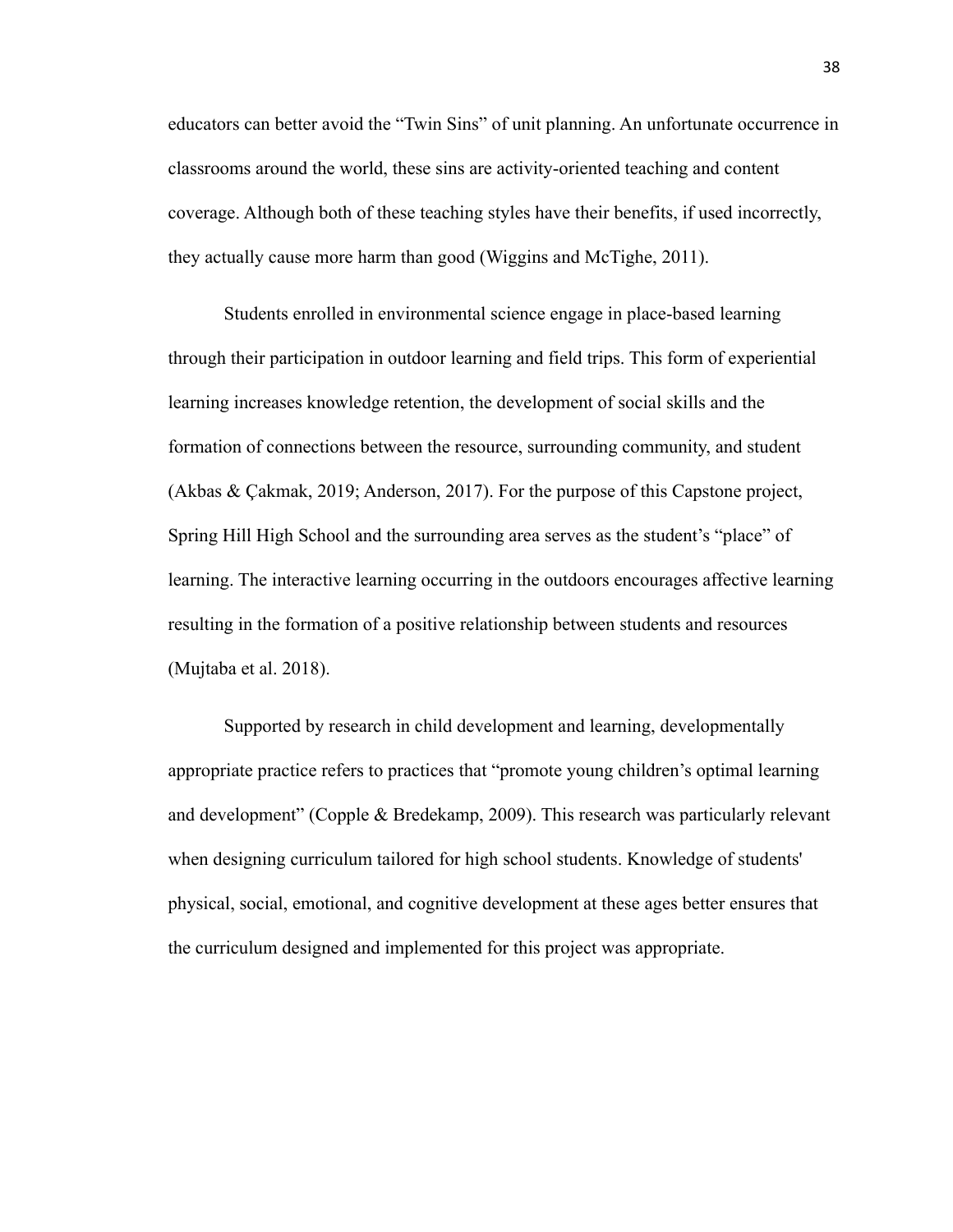# **Curriculum Assessment**

Serving as an introduction to the hydrosphere, the curriculum  $H_2O$  on the Go works to connect students to their surrounding environment while also learning more about one of our planet's most crucial cycles, the water cycle. The unit has two formal assessments built into the curriculum, one acting as a pre-assessment and the other acting as a post assessment. Since most students have a basic understanding of the water cycle, the pre-assessment is meant to assess prior knowledge while also encouraging students to get into a hydrosphere mindset. The same assessment is offered to students again at the conclusion of the unit to assess their understanding of the curriculum. I intend on using data obtained from these pre and post assessments as well as student surveys regarding their connection to the outdoors to determine curriculum success. I believe that an increase in assessment scores and positive attitudes will indicate success and deeper understanding.

#### **Summary**

To answer the research question, *how can educational materials be used to integrate interactive, outdoor experiences into everyday classroom curricula*? I created a unit of curriculum entitled  $H_2O$  on the Go. Scaffolded around the hydrosphere, this unit of curriculum serves as an introduction to water's chemical composition, unique physical properties, it's cycle, and relationship with humans. Using the research theories of backwards curriculum design, place-based education, and developmentally appropriate practice, this curriculum includes fifteen comprehensive lesson plans to be used when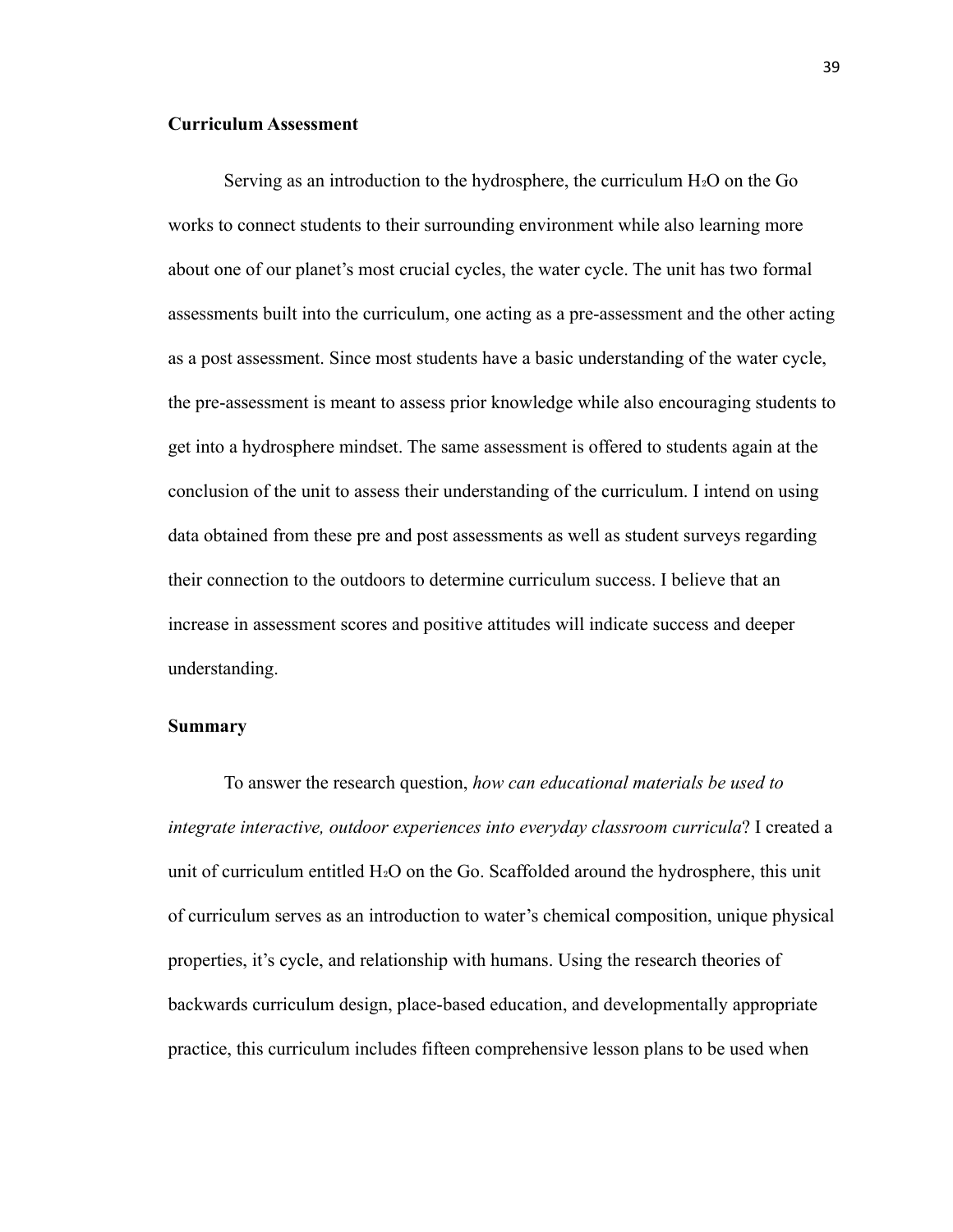educating high school environmental science students. The following chapter will provide a comprehensive review of the project's successes, limitations, and associated literature.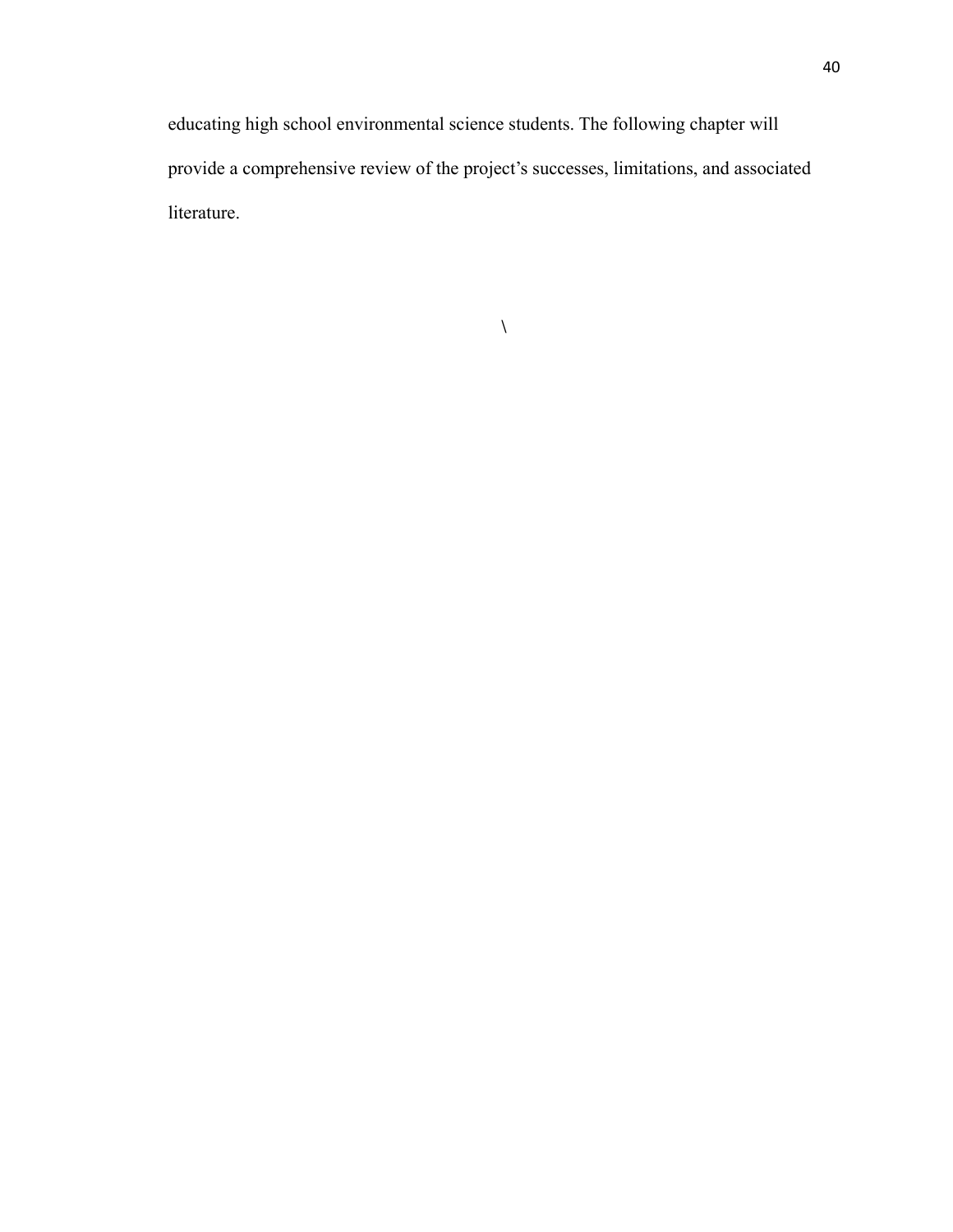#### **CHAPTER FOUR**

## **Conclusion**

#### **Introduction**

Since graduating from college, I have enjoyed educating others about the environment in a variety of facets. Initially as an informal environmental educator working in state parks, this education occurred in the field. As a current high school teacher, this education now occurs primarily within the four walls of a classroom. Seeking to connect my students to their surrounding environment I asked the question: *how can educational materials be used to integrate interactive, outdoor experiences into everyday classroom curricula.* Although I am now considered a "formal" educator, I still strive to connect my students to their environment. In response to my question, I designed a unit of curriculum including three weeks worth of lesson plans to introduce students to the hydrosphere. The following chapter will review my capstone experience including: capstone outcomes, literature review highlights, project implications, potential limitations, and areas for future growth.

#### **Capstone Outcomes**

The process of completing my capstone was incredibly educational and rewarding. After years of working as an informal environmental educator, I felt that the timing of my capstone project perfectly aligned with my new career in formal education. Although I had experience writing the occasional lesson plan, this project provided me with my first major curriculum writing experiences. While completing my literature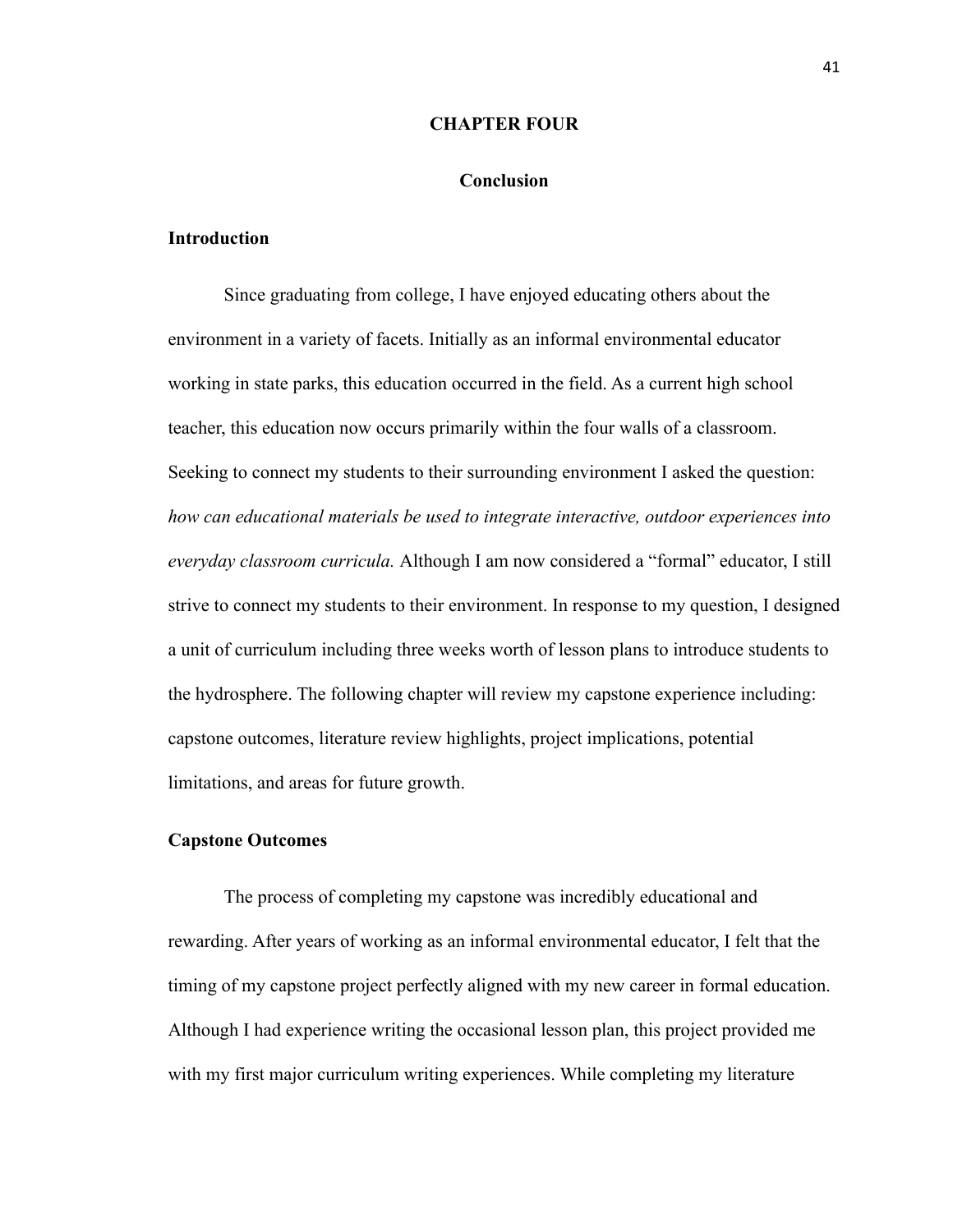review I found research that supported some of the pedagogical practices that I had previously used such as place-based education. I also came across literature that better informed how I used pedagogical practices such as interactive experiences within lesson plans. Like so many educators, I love incorporating interactive activities into my lesson plans. Not only are these activities engaging for the students, they are also incredibly engaging for me as the instructor. Through the process of completing my capstone I found that if done incorrectly, these interactive activities can actually hinder my students more than they help them. This new information drastically informed how I used interactive experiences within my classroom today. Instead of building lesson plans around activities, I now lead with my desired educational goals and incorporate activities only if they work in concert to achieve those goals. Another important lesson that I learned while completing my capstone is that a connection with the environment can be established anywhere. Spoiled by my previous access to a state park as a classroom, I was initially concerned that my school would not serve as an appropriate substitute. Thankfully, through the process of working with my students outside of the classroom and planning future activities for my capstone curriculum, I found that connections can still be formed between students and their environment even if it isn't as "natural" as one might hope. While I have learned a lot through the "hands-on" process of teaching as a first year educator and creating a unit of curriculum for my project, my review of relevant literature provided me with several insights into becoming a better educator.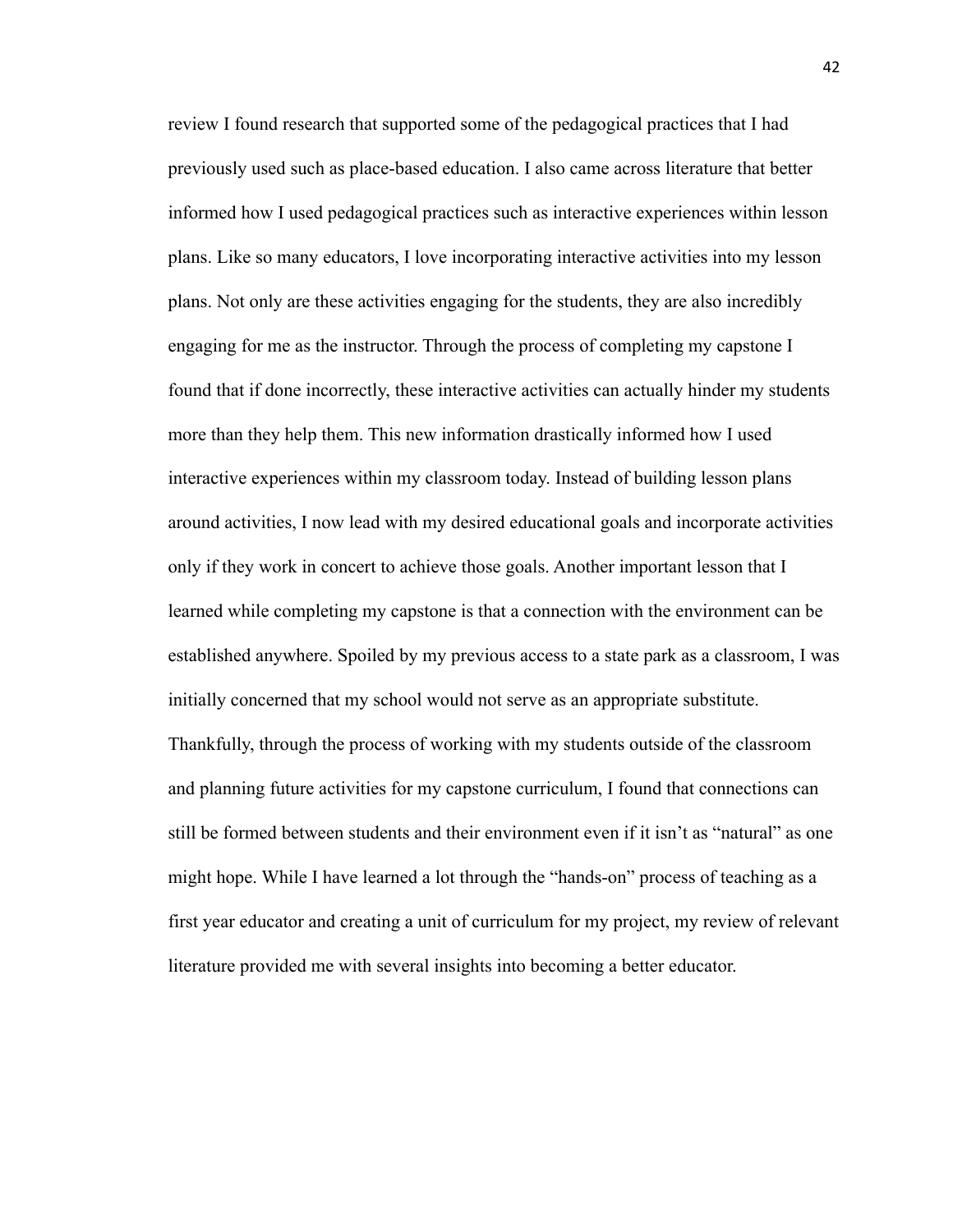#### **Literature Review Highlights**

Lacking a degree in the field of education, my literature review was highly informative when it came to learning more about various pedagogies and curriculum development. Although this was my first time designing an entire unit of curriculum, it was not my first time using the pedagogical practices of place-based education, interactive learning, and developmentally appropriate practices. The resources used within my literature review aided my development as an educator by providing additional context regarding these practices. Known for its positive benefits, place-based education increases community engagement, improves student confidence, and boosts academics when implemented by educators (Akbas & Çakmak, 2019; Anderson, 2017). As an environmental educator, the benefits of place-based education practices are incredibly beneficial when attempting to increase student's environmental literacy and attitudes. Vaguely familiar with the concept of varying learning styles, research into Dunn  $\&$ Dunn's VAK framework as well as Felder and Silverman's Dimensions of Learning in Science better informed me about how student's learn and how I can better teach to engage all types of learners. The last portion of my literature review focused on effective curriculum development. Being the focus of my project as well as my area of least experience, it should come as no surprise that this portion of my literature review provided me with some of my most valuable information. The environmental literacy standards established by the North American Association of Environmental Education Standards Project, the environmental science standards set forth by the Arkansas Department of Education and the theories of backwards design established by Wiggins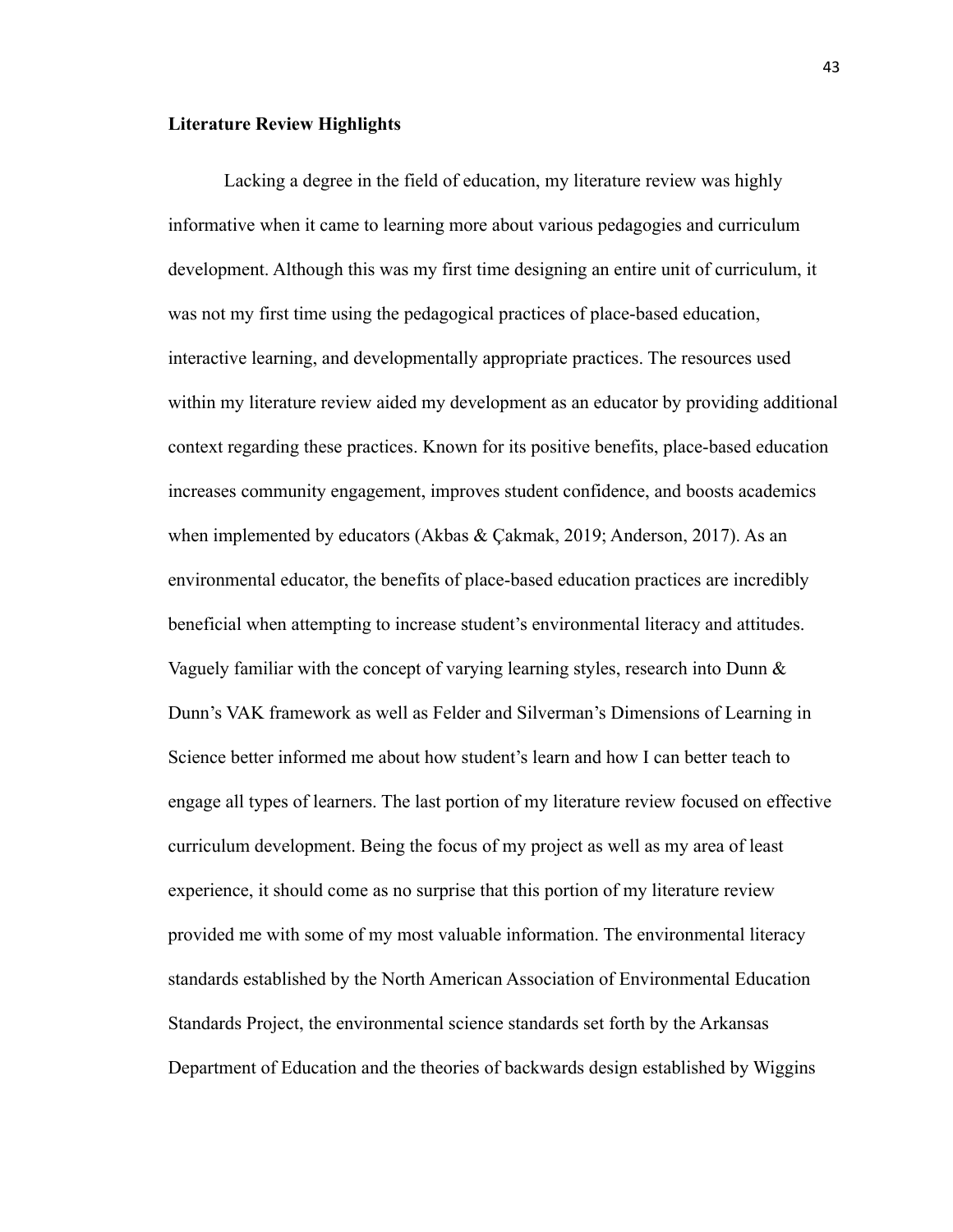and McTighe were crucial when developing an effective unit of curriculum. The unit of curriculum produced as a result of my research not only serves as my capstone project, but also as an actual unit of curriculum to be used with my students in real time.

### **Project Implications**

After utilizing my project curriculum within my classroom, I hope to see change occur within my students and myself as an educator. Ideally my students will experience an increase in environmental literacy as well as a newfound connection to their local environment. The curriculum,  $H_2O$  on the Go, not only provides students with scientific information about the hydrosphere, it also provides numerous opportunities for students to form connections to their community and surrounding environments. Lesson plans such as "Watershed Discovery", "Humans and  $H_2O$ ", and "Where Does it All Go?" encourage students to complete research that educates them about their local water resources. Through the process of learning more about their local resource and personal environmental impact, I hope that their sense of community and environmental stewardship will be strengthened. Although environmental education is not required by law in Arkansas, I intend on using this curriculum as well as others to ensure that my students receive a comprehensive and unbiased education regarding their environment and issues facing it. Hopefully one day in the future, Arkansas policy will change and environmental education will become a required course to graduate. Afterall, we all depend on our environment as well as impact it with our choices. This curriculum will benefit the profession of environmental education by providing other instructors with additional learning resources. In Arkansas, students are not afforded with the opportunity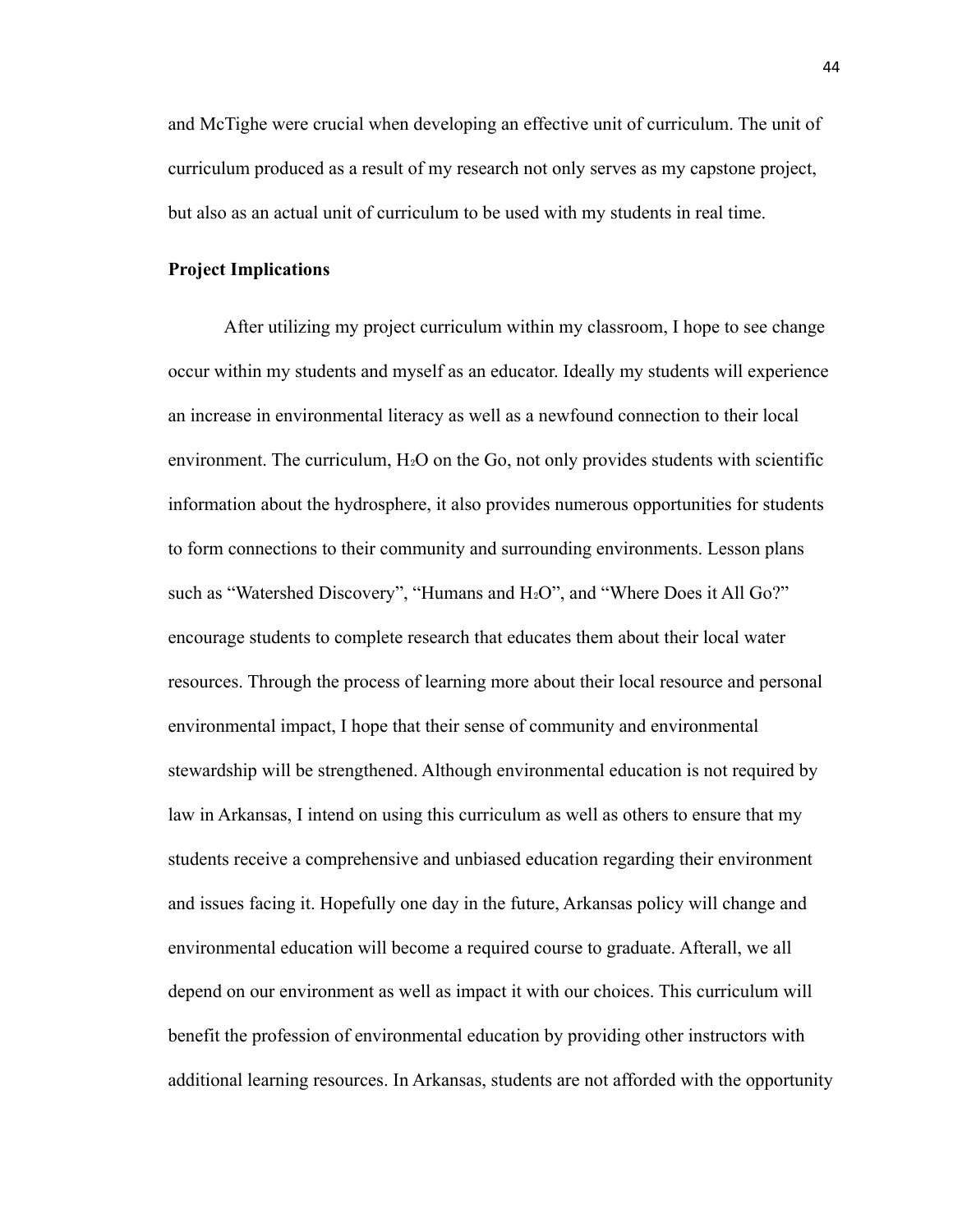to enroll in environmental science until they become upperclassmen. Although it may not be formally offered to younger students, educators can still start incorporating environmental education into their classrooms. The production of environmental science curriculum such as mine provides fellow educators with additional resources that they can modify to best fit in their classrooms. Increased exposure to environmental science at a younger age will bolster their scientific knowledge while also increasing environmental literacy.

#### **Potential Limitations**

When reviewing my capstone project, I identified a few potential limitations. At Spring Hill High School, we are lucky enough to be considered a one-to-one school. This means that each of our students is provided with a chromebook for the school year. Several of my lesson plans involve the use of technology on the student's end. Schools that do not have access to as much technology may have to modify it in regards to student activities that involve the use of technology to complete activities and or research to accommodate. At the beginning of my unit of curriculum I have several lesson plans that occur within our lab. Although I don't consider my school's science lab to be incredibly "high-tech", I do understand that not every institution may have access to a lab or certain materials. These lab lesson plans would have to be adapted by the individual educator to better meet their equipment and materials available. The last limitation that I identified was scheduling. I am very lucky in that all of my environmental science classes are stacked within my teaching schedule. This means that on days when I am interested in taking my students for a field trip, I can consolidate all three classes into one for the purpose of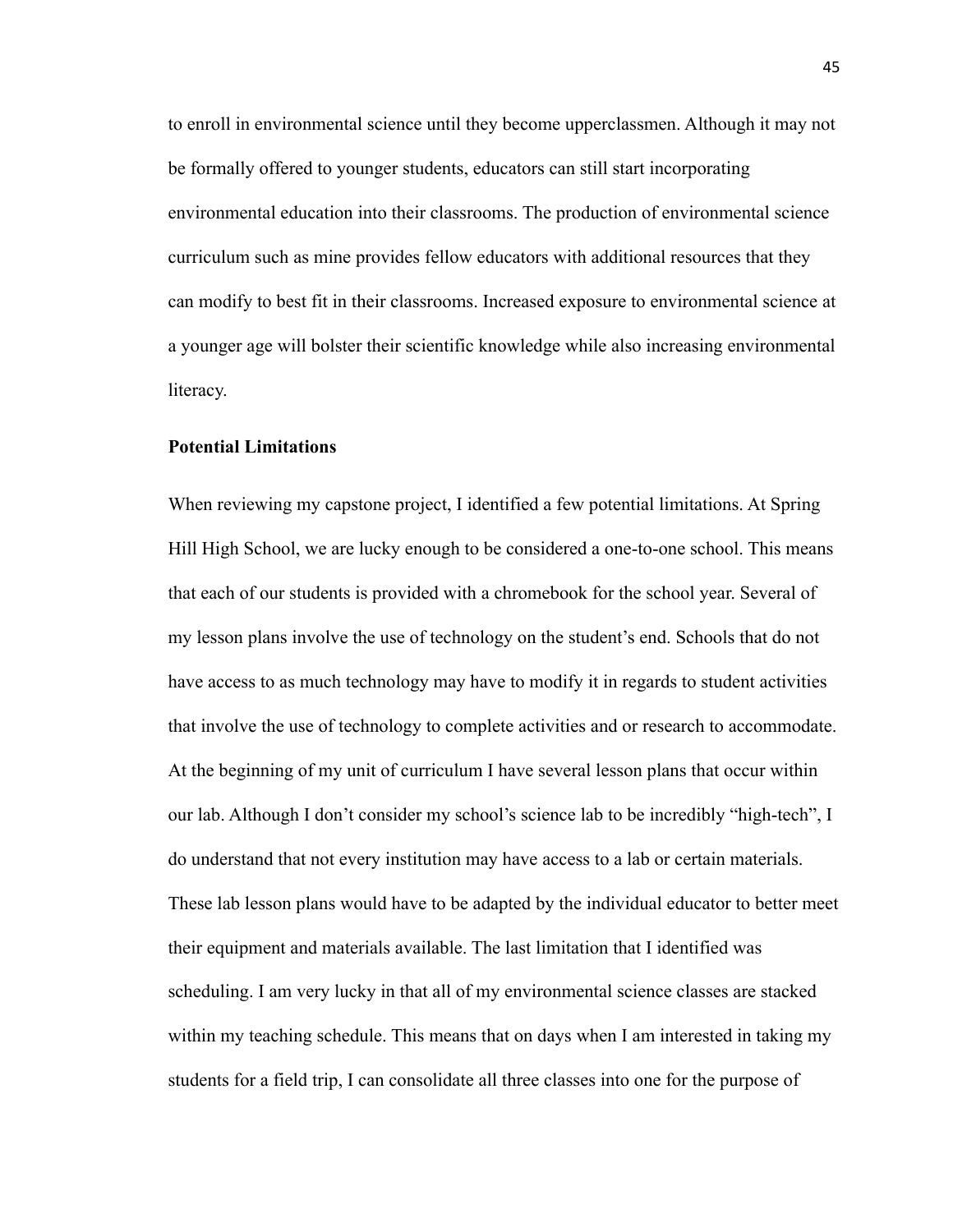scheduling field trips off campus. Educators who have classes that are not scheduled back to back will have to determine how they can accomplish the same goal of taking students off campus if they are not able to consolidate them. While this is not a current limitation of mine, it could very well become one in the future if schedules change.

## **Future Growth**

As a first year educator, areas for future growth are endless. In regards to my capstone, I intend on taking my newfound knowledge of curriculum development and educational pedagogies and using it to create new units of curriculum for my environmental science students. Though incredibly comprehensive of certain aspects of the hydrosphere, my capstone project was more so meant to serve as an introduction to the hydrosphere. Following the completion of this unit, future units could dive deeper into the hydrosphere and discuss topics such as aquatic habitats, the ethical implications of water scarcity and the location of pollution as well as the methods used to test water quality. Once I feel like I have covered the hydrosphere, I intend on building out my curriculum to completely encase the remaining state environmental science standards as well as my own personal educational goals set for my students. Besides growing my curriculum, I hope to continue to learn more about various learning styles and educational tools that can be used to improve my skills as an educator and improve my student's overall experience.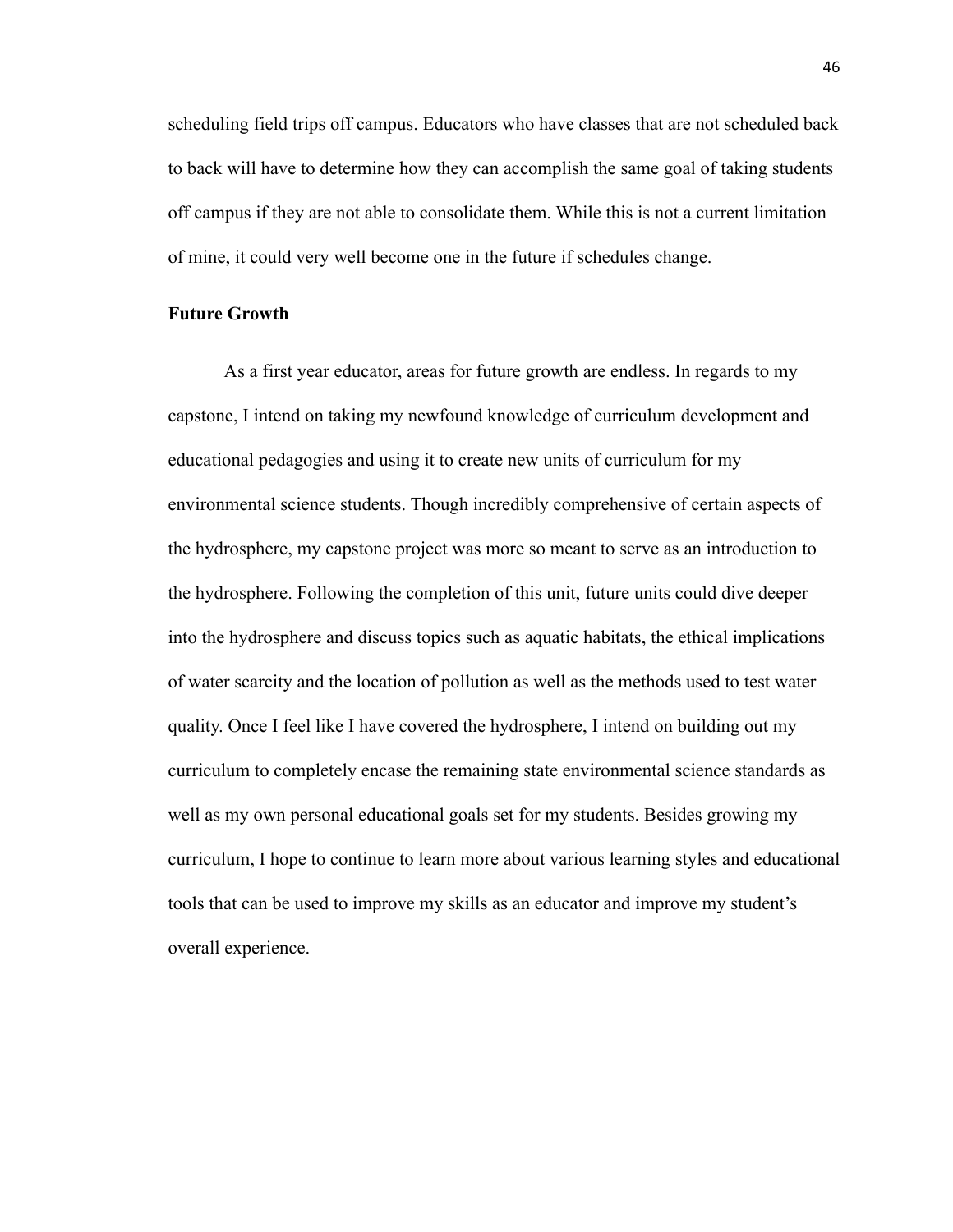# **Conclusion**

As our planet's condition continues to worsen, it is crucial now more than ever that students become environmentally literate. Backed with a firm foundation in science and a connection to their environment, these students would have the ability to make informed decisions regarding our planet. Since graduating with my degree I have had the pleasure to educate students of various ages in various spaces about our environment. Seeking to connect my high school environmental science students to their surrounding environment I asked the question: *how can educational materials be used to integrate interactive, outdoor experiences into everyday classroom curricula.* For my capstone project I developed a unit of curriculum including 15 lesson plans that served as an introduction to the hydrosphere. Incorporating research completed regarding pedagogical practices such as place-based education, interactive outdoor experiences, and developmentally appropriate learning, this curriculum was my response. Using my newfound knowledge of curriculum development and learning styles I hope to continue incorporating my passion for our environment into my teaching and future curriculum development. As the Lorax once said, "unless someone like you cares a whole awful lot, nothing is going to get better. It's not." ((Dr. Seuss, 2021).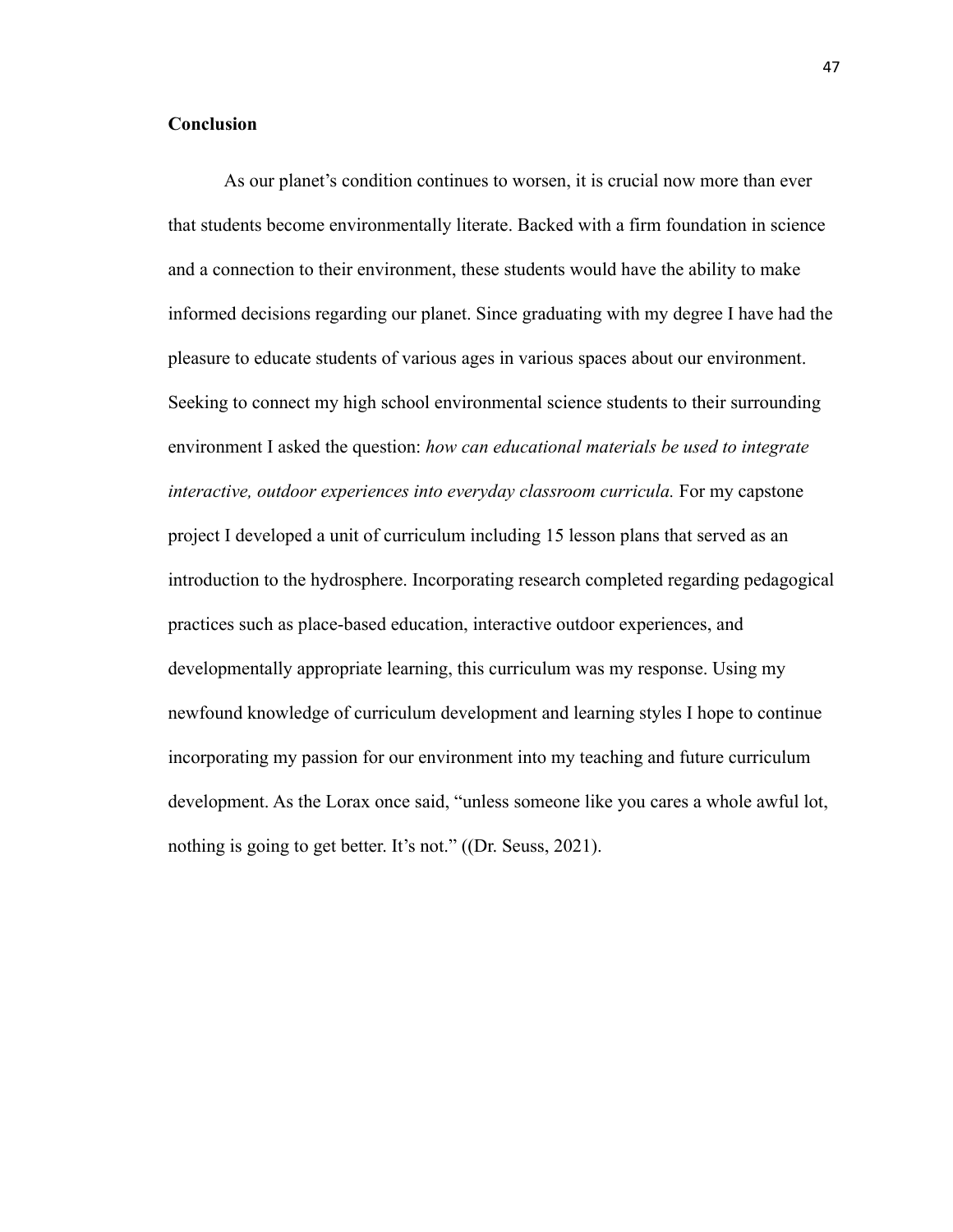#### **REFERENCES**

- Akbas, Y., & Çakmak, S. (2019). The effect of place-based education integrated project studies on students' problem-solving and social skills. *Asian Journal of Education and Training, 5*(1), 183.
- Anderson, S. K. (2017). *Bringing school to life: Place-based education across the curriculum*. Rowman & Littlefield.
- Arkansas Department of Education (2016). Environmental Science Arkansas K-12 Science Standards.
- Artun, H., & Özsevgec, T. (2018). Influence of Environmental Education Modular Curriculum on Academic Achievement and Conceptual Understanding. International Electronic Journal of Environmental Education, 8(2), 150–.
- Bell, P., Lewenstein, B., Shouse, A., & Feder, M. A. (2009). Learning science in informal environments: People, places and pursuits. Washington, DC: National Academies Press
- Barton, K. (2017). Exploring the benefits of field trips in a food geography course. Journal of Geography (Houston), 116(6), 237-249. https://doi.org/10.1080/00221341.2017.1296481
- Bozdogan, A. E. (2015). Determination of biology department students' past field trip experiences and examination of their self-efficacy beliefs in planning and organizing educational field trips.22(7), 31.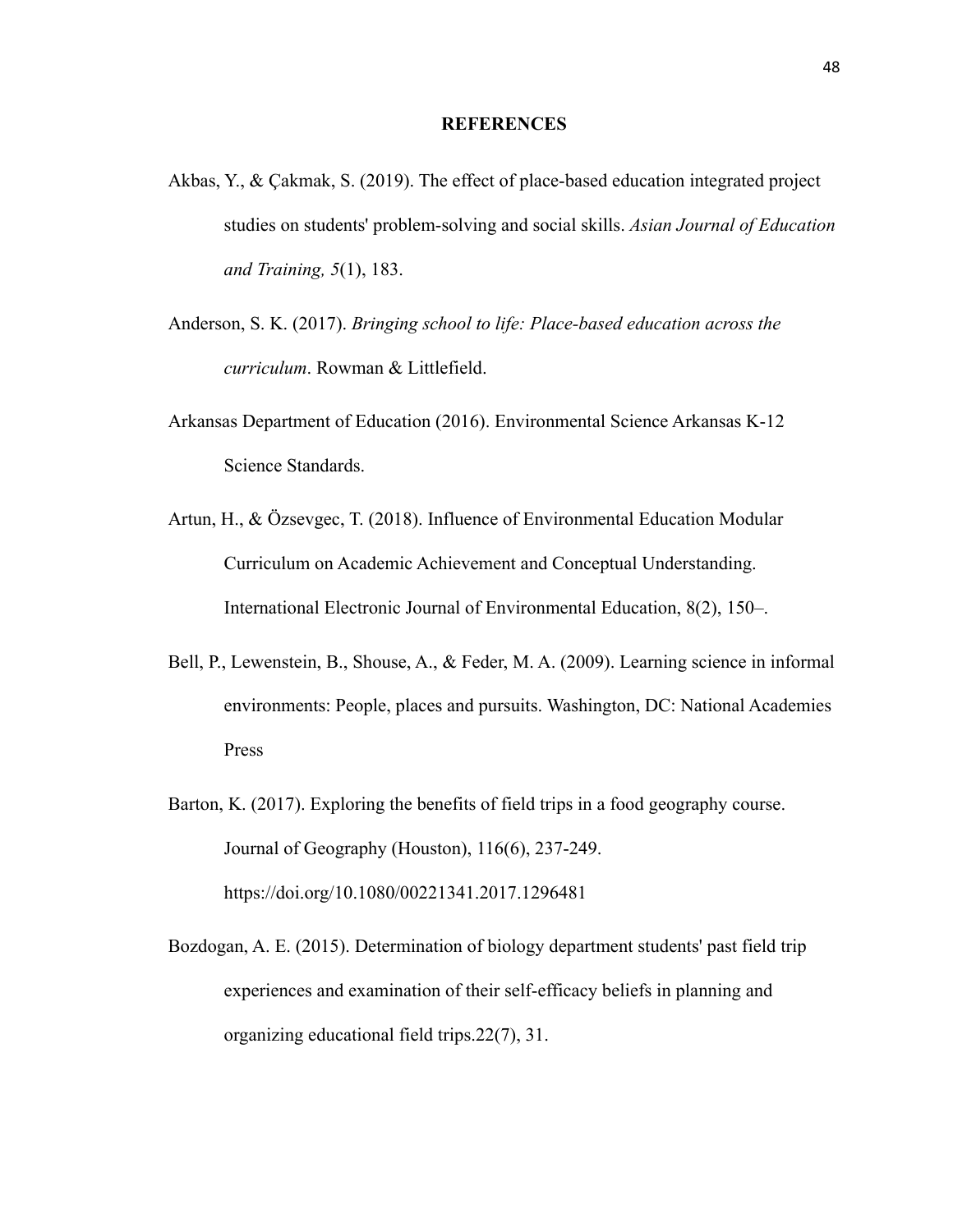- Chetty, N., Handayani, L., Sahabudin, N., Ali, Z., Hamzah, N., Rahman, N., & Kasim, S. (2019). Learning Styles and Teaching Styles Determine Students'Academic Performances. International Journal of Evaluation and Research in Education,  $8(4)$ , 610–.
- Chu, H., Lee, E., Ryung Ko, H., Hee Shin, D., Nam Lee, M., Mee Min, B., & Hee Kang, K. (2007). Korean Year 3 Children's Environmental Literacy: A prerequisite for a Korean environmental education curriculum. International Journal of Science Education, 29(6), 731–746. <https://doi.org/10.1080/09500690600823532>
- Copple, C., & Bredekamp, S. (2009). Developmentally appropriate practice in early childhood programs serving children from birth through age 8 (3rd ed.). National Association for the Education of Young Children.
- Cotton, D. (2006). Implementing Curriculum Guidance on Environmental Education: The Importance of Teachers' Beliefs. Journal of Curriculum Studies, 38(1), 67–83. <https://doi.org/10.1080/00220270500038644>
- Dr. Seuss. (2021). *The Lorax*. HarperCollins Children's Books.
- Efird, R. (2015). Learning places and 'little volunteers': An assessment of place- and community-based education in china. Environmental Education Research, 21(8), 1143-1154. https://doi.org/10.1080/13504622.2014.976607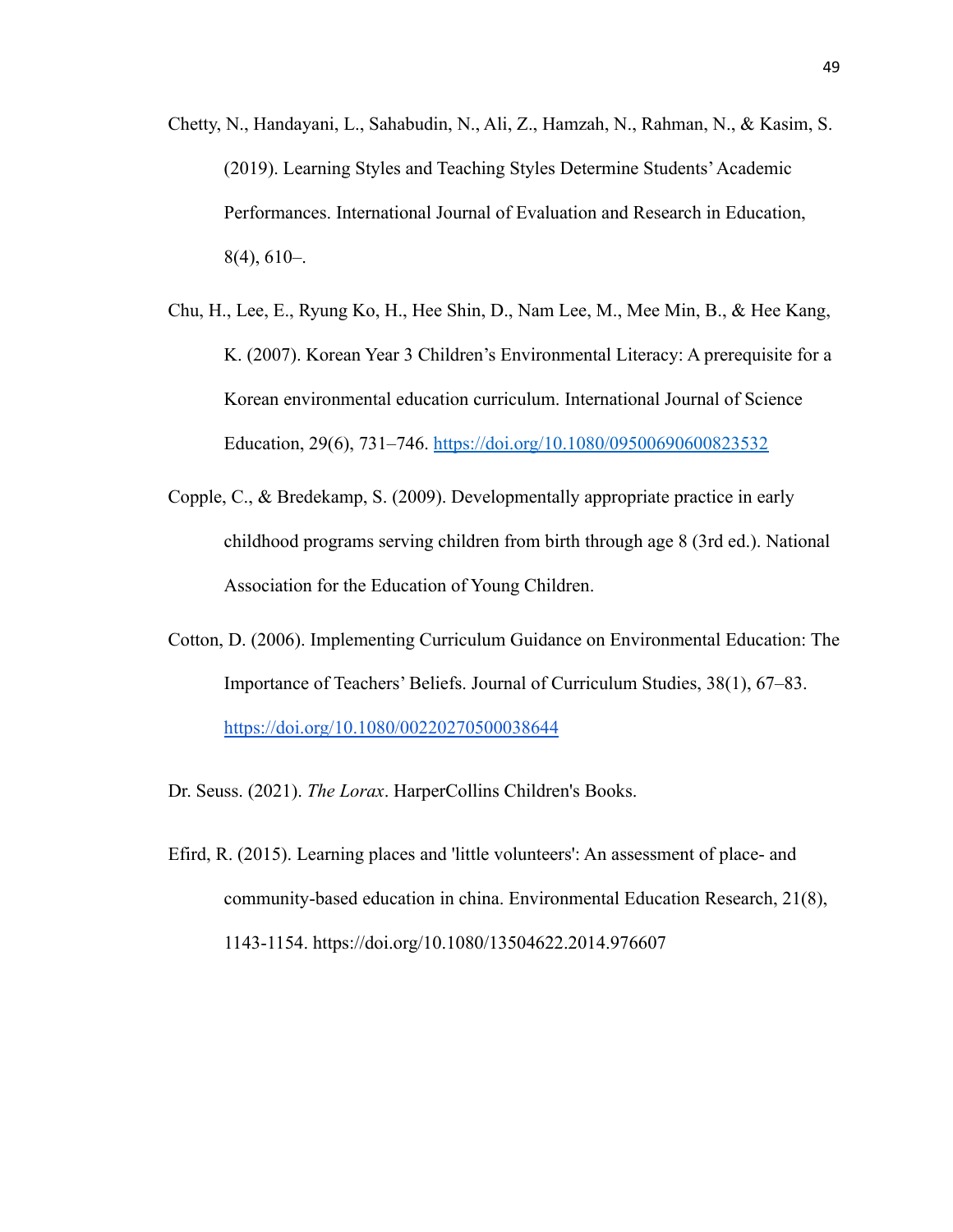- Eijck, v.,M.W., & Roth, W. -. (2010). Towards a chronotopic theory of "place" in place-based education. Cultural Studies of Science Education, 5(4), 869-898. <https://doi.org/10.1007/s11422-010-9278-2>
- Gardner, H. (2011). Frames of mind the theory of multiple intelligences ( $3<sup>rd</sup>$  ed.). Basic Books.
- Jennings, N., Swidler, S., Koliba, C., (2005). Place-Based Education in the Standards-Based Reform Era – Conflict or Complement? *American Journal of Education, 112*(1), 44-65. <https://doi.org/10.1086/444522>
- Lawson, L. B., Lind, C. M., Gibson, J. W., & Höner zu Bentrup, K. (2020). Do voluntary lab-based active learning sessions impact medical student knowledge retention? *Medical Science Educator, 30*(2), 823-831. [https://doi.org/1](https://doi.org/)0.1007/s40670-020-00956-7
- Malau-Aduli, B., Lee, A. Y., Cooling, N., Catchpole, M., Jose, M., & Turner, R. (2013). Retention of knowledge and perceived relevance of basic sciences in an integrated case-based learning (CBL) curriculum. *BMC Medical Education; BMC Med Educ, 13*(1), 139. <https://doi.org/>10.1186/1472-6920-13-139
- Mujtaba, T., Lawrence, M., Oliver, M., & Reiss, M. J. (2018). Learning and engagement through natural history museums. Studies in Science Education; Stud Sci Educ, 54(1), 41-67. <https://doi.org/10.1080/03057267.2018.1442820>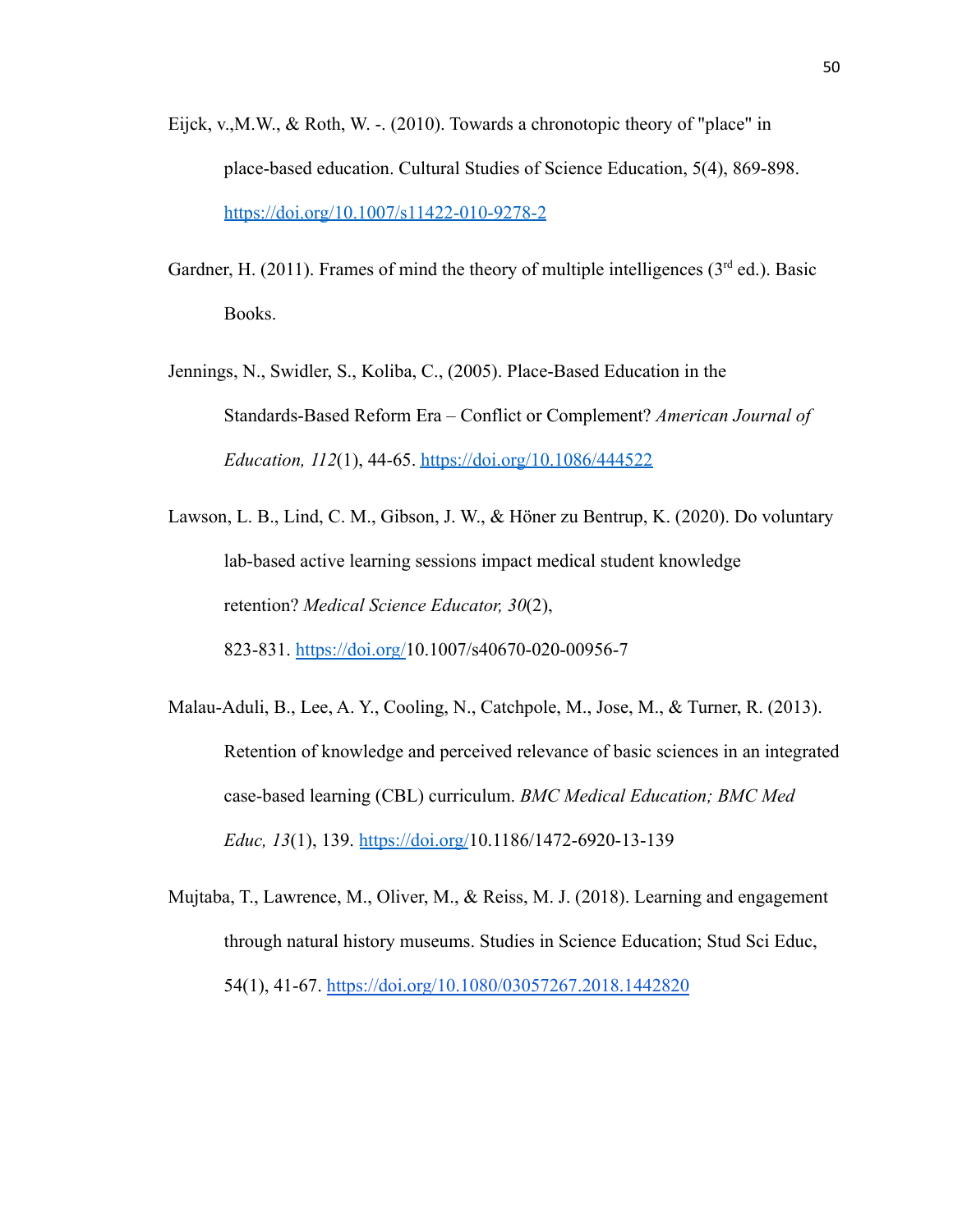- Nugraha, I., Putri, N., & Sholihin, H. (2020). An Analysis of the Relationship between Students' Scientific Attitude and Students' Learning Style in Junior High School. Journal of Science Learning, 3(3), 185–.
- Payne, P. (2006). Environmental Education and Curriculum Theory. The Journal of Environmental Education, 37(2), 25–35. https://doi.org/10.3200/JOEE.37.2.25-35
- Provost, C. L. (2012). *Effects of varying levels of physical activity on middle school students' science knowledge retention*. ProQuest Dissertations Publishing.
- Smith, G. A., & Sobel, D. (2010). Place- and community-based education in schools. Routledge. <https://doi.org/10.4324/9780203858530>
- Smith-Walters, C., Hargrove, K., & Ervin, B. (2014). Extending the classroom: Tips for planning successful field trips. (methods & strategies: Ideas and techniques to enhance your science teaching). Science and Children, 51(9), 74.
- Tanner, K., & Allen, D. (2004). Approaches to biology teaching and learning: Learning styles and the problem of instructional selection--engaging all students in science courses. *Cell Biology Education; Cell Biol Educ, 3*(4), 197-201. [https://doi.org/1](https://doi.org/)0.1187/cbe.04-07-0050

Upadhyay, B., & DeFranco, C. (2008). Elementary students' retention of environmental science knowledge: Connected science instruction versus direct instruction. *Journal of Elementary Science Education, 20*(2), 23-37. <https://doi.org/10.1007/BF03173668>